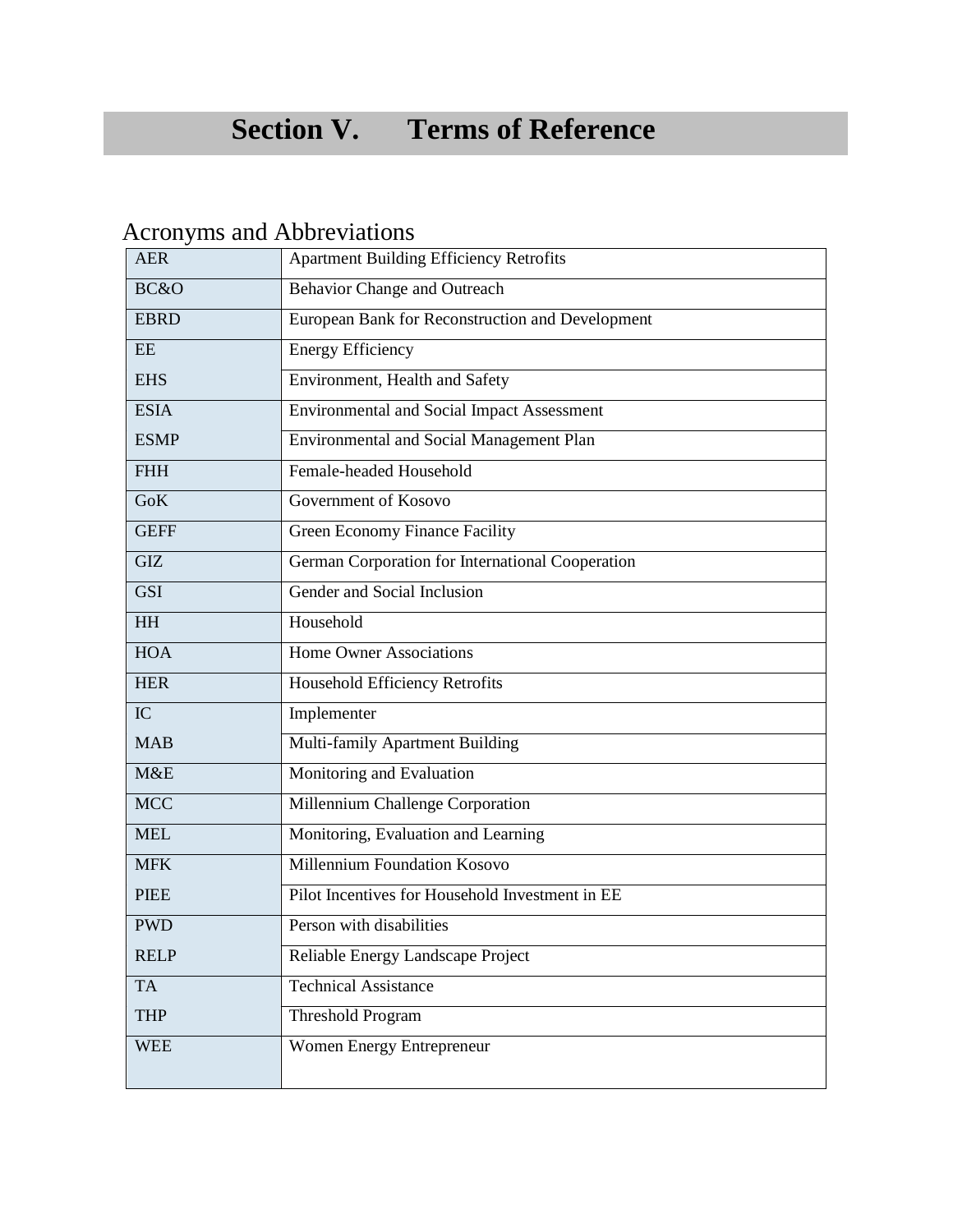# **1. Introduction**

The Millennium Foundation Kosovo (MFK) is seeking financial and technical proposals to provide project management and technical assistance services for the implementation of the Pilot Incentive in Energy Efficiency Activity (PIEE). The objective of this Request for Proposals (RFP) is to select an Implementer (IC) to manage the Pilot Incentives for Energy Efficiency (PIEE) Activity. The IC shall furnish all required personnel, services, materials, travel, office space and logistics necessary to implement the project. The engagement of the IC is expected to start in the beginning of 2019, while the delivery of services will be provided during the course of the Threshold Program. The Implementer and its key staff will be based in Prishtina, with services provided throughout Kosovo as needed.

# **2. Background**

The Threshold Program Agreement with Kosovo entered into force in September 2017. Based on the Threshold Program Agreement, the Government of Kosovo founded the Millennium Foundation Kosovo as the implementing entity of the Threshold Program. The Threshold Program addresses two key constraints to Kosovo's economic growth: an unreliable supply of electricity; and real and perceived weakness in rule of law, government accountability and transparency. In order to address the identified key constraints, this program comprises two projects – the Reliable Energy Landscape Project and the Transparent and Accountable Governance Project.

MFK will be responsible for overseeing MCC funded projects and their various components and activities, allocating resources, overseeing and implementing a financial plan, approving expenditures and procurements, continuing the consultative process, and being accountable for the Program's results. MFK serves as the single point of contact on behalf of the Government during implementation of the Program.

The overarching objective of the Kosovo Reliable Energy Landscape Project (RELP) is to reduce the gap between energy demand and supply, by lowering energy use through piloting household investments in energy efficiency, switching to cost-effective non-electricity sources of heating. and reducing barriers to independent power producer ("IPP") entrants to the market. The PIEE Activity is expected to contribute towards the RELP objective by increasing consumer awareness of energy saving measures and their benefits, as well as enabling lower income households to overcome the lack of ability to pay for them through the provision of incentives.

The largest consumer of electricity in Kosovo is the residential sector. To date, investment by the government and donors to reduce electricity demand in this key sector has been insufficient to reduce energy intensity in the residential sector. The result of this investment analysis has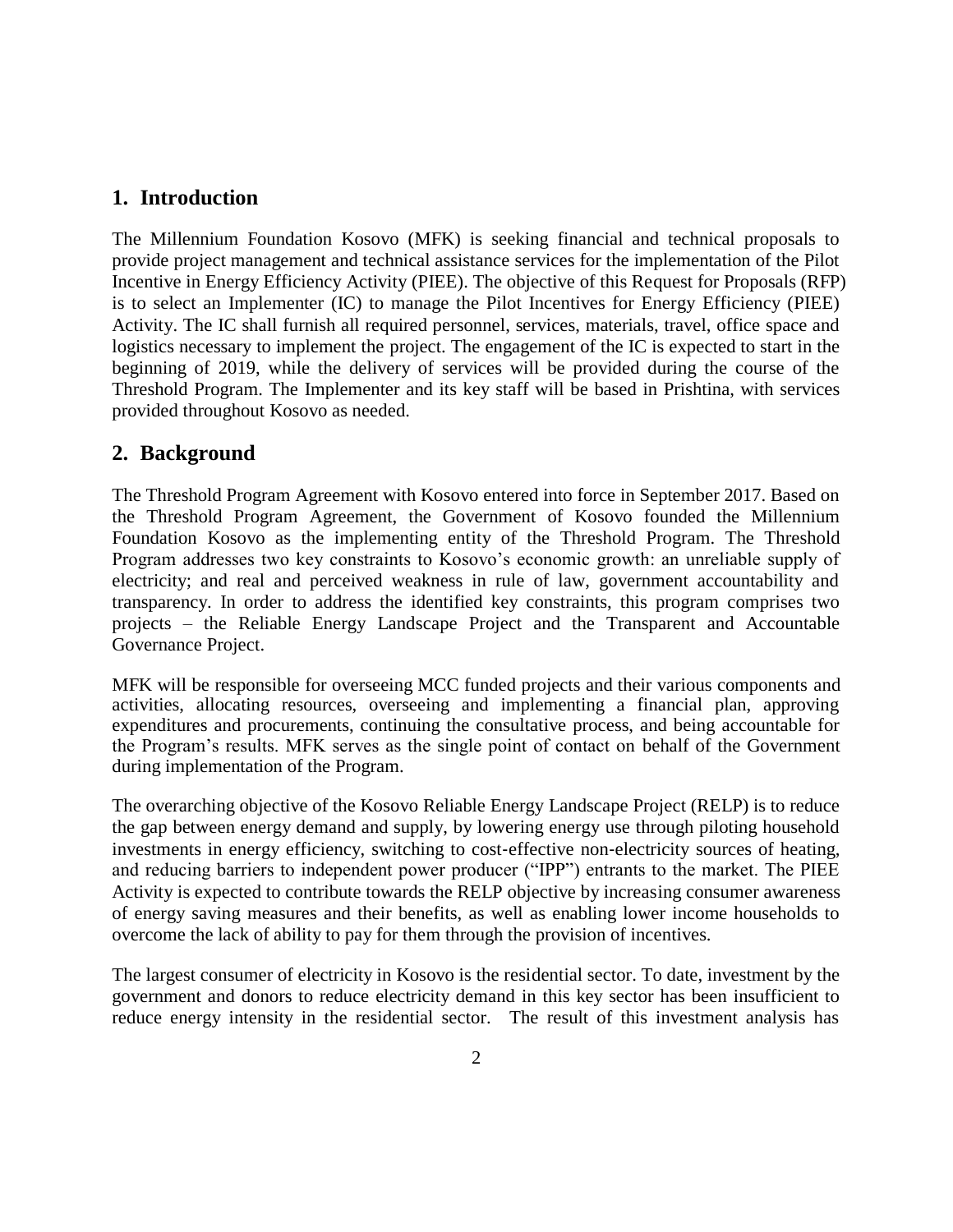defined the RELP, which aims to reduce electricity use in the residential sector through interventions that incentivize end users to invest in energy efficiency improvements and to switch to more efficient sources of heat.

During development of the RELP, it was also recognized that the exclusion of women and other social groups from participation in livelihood activities remains a major socio-economic issue in Kosovo. Given the enduring role of women in household affairs within Kosovo and the existing, albeit underutilized, potential of skilled women and other socially excluded groups to contribute to energy efficiency interventions, the project design must be inclusive of these groups.

The project is divided into following activities, sub-activities and intervention packages: Activity 1.1 - Pilot Incentives for Household Investment in Energy Efficiency (PIEE) comprising of:

- Household Incentives for Energy Efficiency Sub-Activity, which will be implemented through the following:
	- Household Efficiency Retrofits (HER) Intervention Package
	- Apartment Building Efficiency Retrofits (AER) Intervention Package
- Ensuring Equal Economic Opportunities in the Energy Sector Sub-Activity, which will be implemented through the following:
	- Women Energy Entrepreneur Technical Assistance and Grant (WEE) Intervention Package
	- Internships/apprenticeships and scholarships for young women in the energy sector Intervention Package

Activity 1.2 - District Heating Metering (DHM)

Activity 1.3 – Independent Power Producer Project Finance Facilitation (IPP)

This ToR relates to the Sub-Activity Household Incentives for Energy Efficiency (both intervention packages), and the Sub-Activity Ensuring Equal Economic Opportunities in the Energy Sector (only the first intervention package - WEE).

# **2.1. Project Context**

Demand for electricity in Kosovo has been growing at the average rate of 2.7% per annum in recent years. Households are the primary consumers of electricity, accounting for 55% of total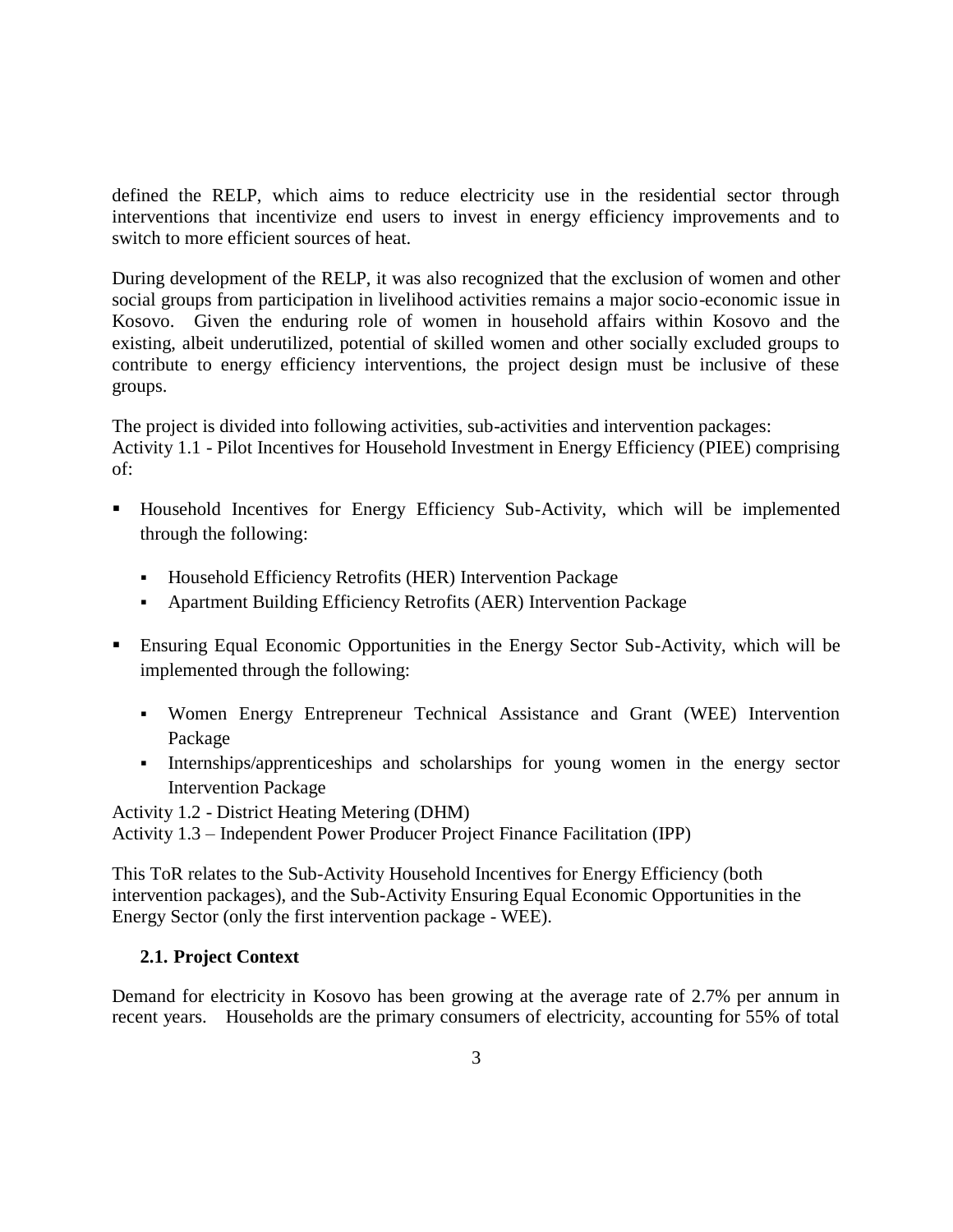electricity consumption by distribution category. Industrial and commercial customers (many of which are public buildings) account for 24% and 20% of consumption, respectively. Firms have invested in circumventing the constraint of unreliable supply by purchasing and operating their own diesel generators such that costs for equipment, fuel, and maintenance account for 25% of the turnover of micro firms and almost 4% for large firms.

There has not been widespread investment on the part of households to reduce their energy costs. Housing stock in Kosovo is largely uninsulated and households end up spending a large proportion of their income in the winter on energy. Low and middle-income families spend an average of 13% of their incomes, and roughly 14% of the poorest households spend over 30% of their incomes on energy, while also consuming a relatively low quantity of electricity. There is low awareness that investments in energy efficiency or in different heating systems could yield significant life-cycle cost savings, compounded by a general lack of ability to pre-pay for this kind of investment, particularly by the poorest households. Even for those who may wish to invest in more efficient systems to realize savings over the long term, finding energy auditors and paying for the audits that will identify the appropriate interventions present further obstacles to households in effectively increasing their energy efficiency. Businesses report that households will usually choose the cheapest option available in construction, over options that might save them money in the longer term. Further, building codes are only sporadically and inconsistently applied, further exacerbating the low energy efficiency of housing stock. A lack of alternatives to inefficient space heaters or electric hot water heaters contributes, as well, to high household energy use. To avoid a sharp increase in power cuts, Kosovo will need to either use dramatically less electricity or access new sources of electricity supply, either domestically or through trade.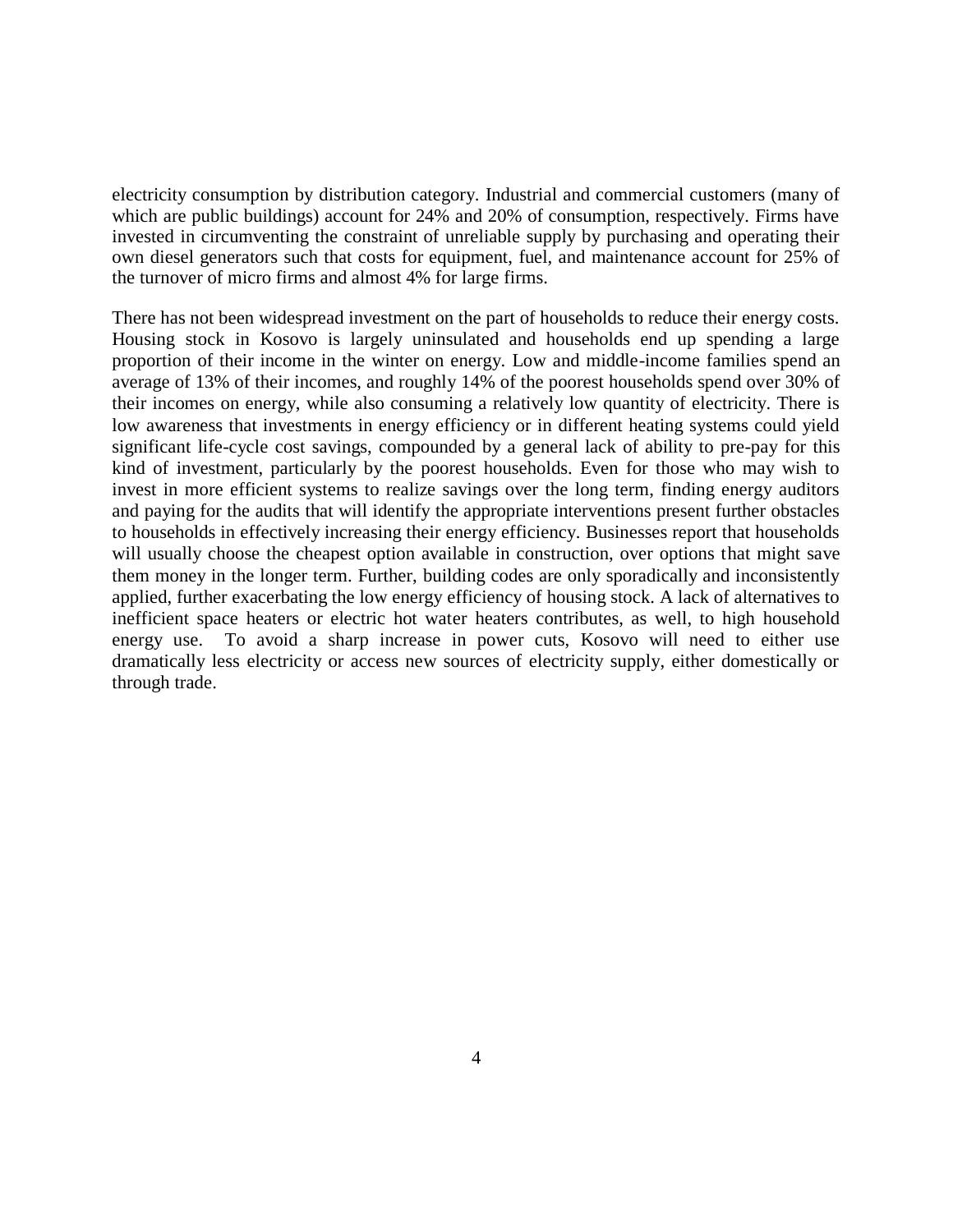# **3. Reliable Energy Landscape Project (RELP) Description**

This section presents the project logic and the related activities to attain the expected RELP outcomes.

### **Key Problem:**

Electricity supply is inadequate to meet end-user demand.

### **Primary Impact:**

Kosovo's economy is constrained by supply-demand shortfalls, which reduce economic output and increase the cost of electricity supply primarily due to increased electricity imports during winter peak electricity demand periods.

#### **Root Cause:**

Electric energy intensity in the Kosovo residential sector is excessive and driven by operation of inefficient electrical heating appliances in dwellings that have poor thermal performance.

#### **Solution:**

Improvement in residential energy efficiency will be accomplished through upgrades to residence thermal envelope, energy efficient equipment upgrades, behavior change to improve energy conservation, and greater utilization of more efficient heat sources.

#### **Expected Outcomes:**

Households are more aware of energy efficiency benefits, they invest more in EE measures, and as a result gained savings are used for other welfare or economic activities. If scaled up, the cost of electricity supply will decrease due to reduced stress on power transmission and distribution infrastructure. More reliable electricity supply, i.e. fewer outages, will decrease the expensive electricity imports. These electricity savings will be passed on to consumers through lower electricity tariffs.

#### **Key RELP Project Objectives:**

The objective of the Reliable Energy Landscape Project is to reduce the current gap between energy demand and supply, by lowering energy use through piloting household investments in energy efficiency, switching to cost-effective non-electricity sources of heating, and reducing barriers to independent power producer ("IPP") entrants to the market.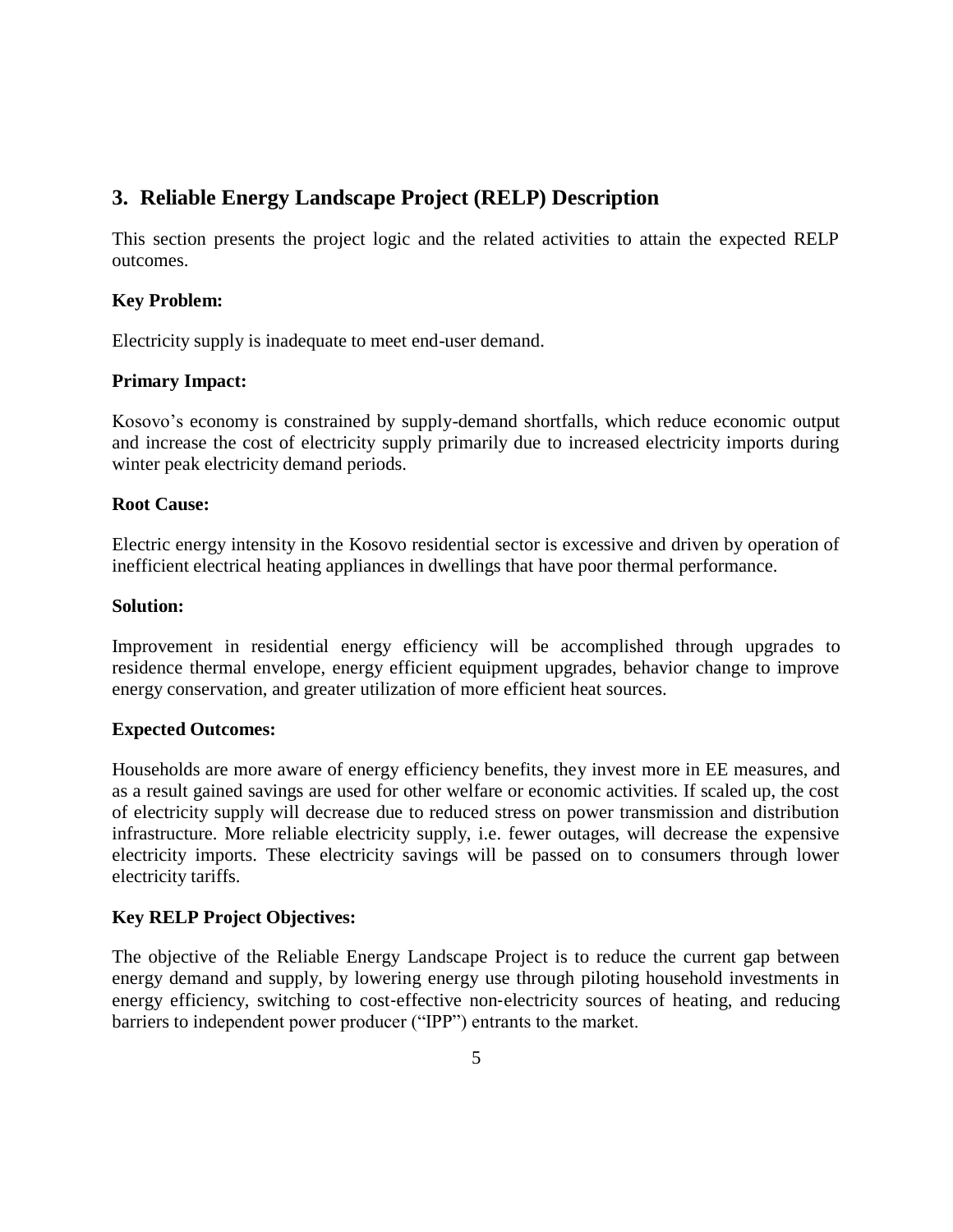Note: See also RELP Logic Framework provided as annex.

#### **3.1. PIEE Key Project Activities**

Pilot Incentives for Household Investment in EE (PIEE) is the first activity (Activity 1) of RELP which aims to provide incentives for residential consumers to invest in retrofits to reduce household energy consumption, as well as incentives aimed at increasing the involvement of women in energy sector business opportunities, and efficiency investments. The primary technical focus of the PIEE intervention packages are energy efficiency measures that will reduce the consumption of electricity for heating and promote the use of energy efficient heating devices. Behavior change and outreach (BC&O) and Monitoring Evaluation and Learning (MEL) are crucial components to achieve the intended objectives of this activity.

**Household Efficiency Retrofits (HER) Intervention Package; and Apartment Building Efficiency Retrofits (AER) Intervention Package -** Provision of financial incentives to the residential sector to enable investment in energy efficiency measures – especially by low-income or vulnerable households, with an income-differentiated level of incentive or rebate - and capacity-building for potential energy service providers to develop energy efficiency projects and especially to improve energy audit skills. HER and AER intervention packages are described in the the following section.

**Women Energy Entrepreneur Technical Assistance (WEE) Intervention Package -** Interventions that address the barriers to the participation of women in the energy sector as employees and entrepreneurs through a series of proactive measures to increase the employment of women, and to encourage women's entrepreneurship in the energy sector through partial grants and technical assistance. WEE intervention package is described in the following section.

#### **3.2. Description of Intervention Packages**

#### **3.2.1. Intervention package 1.1: Households Efficiency Retrofits (HER)**

One of the key objectives of HER is to test and evaluate the most cost-effective incentive delivery approaches for different beneficiary groups, as well as to deliver the best behavior change approaches, that can be scaled up beyond the Threshold Program.

Participation in the HER intervention package will be open to individual residences (including individual homes and individual apartments) throughout Kosovo with the incentive level determined by a range of criteria (developed by IC in close coordination with MFK) associated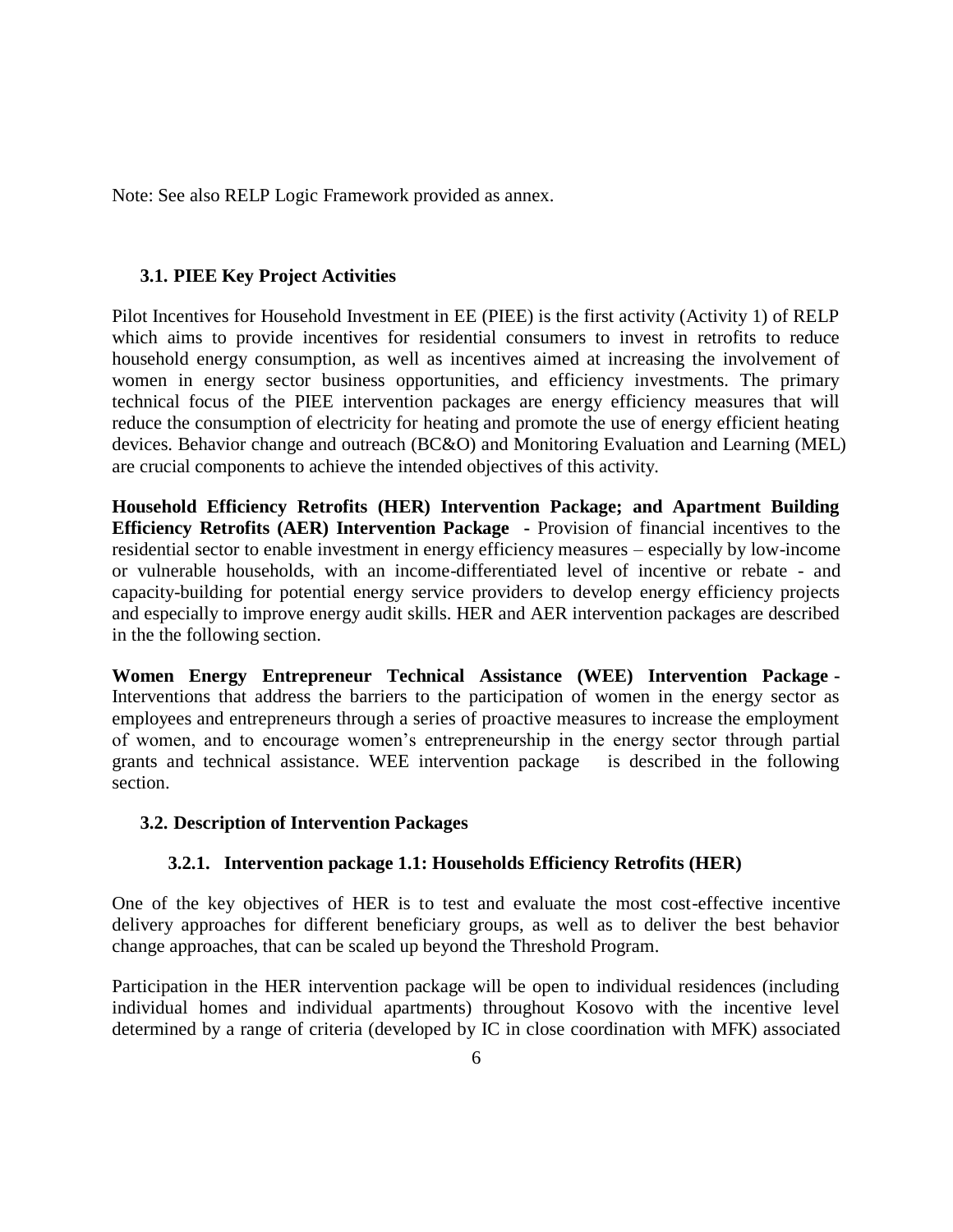with environmental, social, economic, and technical objectives of the RELP. The incentive levels and other intervention package design variables will be varied over time as part of the iterative design process to test and evaluate the most cost-effective approaches for different beneficiary groups. The IC is expected to employ an iterative design framework for piloting intervention strategies which is based on the principles of behavior economics. Intervention elements to be adjusted and tested include monetary incentives (rebates), as well as lending instruments and financing schemes. In order to implement iterative study for HER, some randomization will be required to select households for interventions as well as control households (comparison group), and some baseline data will need to be collected before implantation of the EE retrofits occurs. However, it needs to be emphasized that a rigorous iterative study design will not be applied for the BC&O component.

Implementation of iterative study in HER will result in clear lessons learned and best practices that will be useful to national stakeholders which will inform the design of future residential energy efficiency incentive schemes. More details on iterative study design will be given in the Sections 4 and 5 of this ToR.

Energy efficiency retrofits which qualify for the HER intervention package will be prioritized depending on energy audits, and budget restrictions, but are expected to primarily include the following:

- Improving thermal insulation in walls and roofs;
- Energy-efficient windows and/or external doors (wind fangs where applicable);
- Weather sealing
- Energy-efficient water heaters (including solar thermal water heaters where applicable);
- Energy-efficient biomass stoves and furnaces.
- Energy-efficient lighting bulbs

In order to ensure performance and quality control, all installers, products and materials must go through the qualification process which will be conducted by the Implementer during the pre-implementation phase.

The applications for retrofit rebates will be completed on behalf of the residential beneficiary by a qualified installer.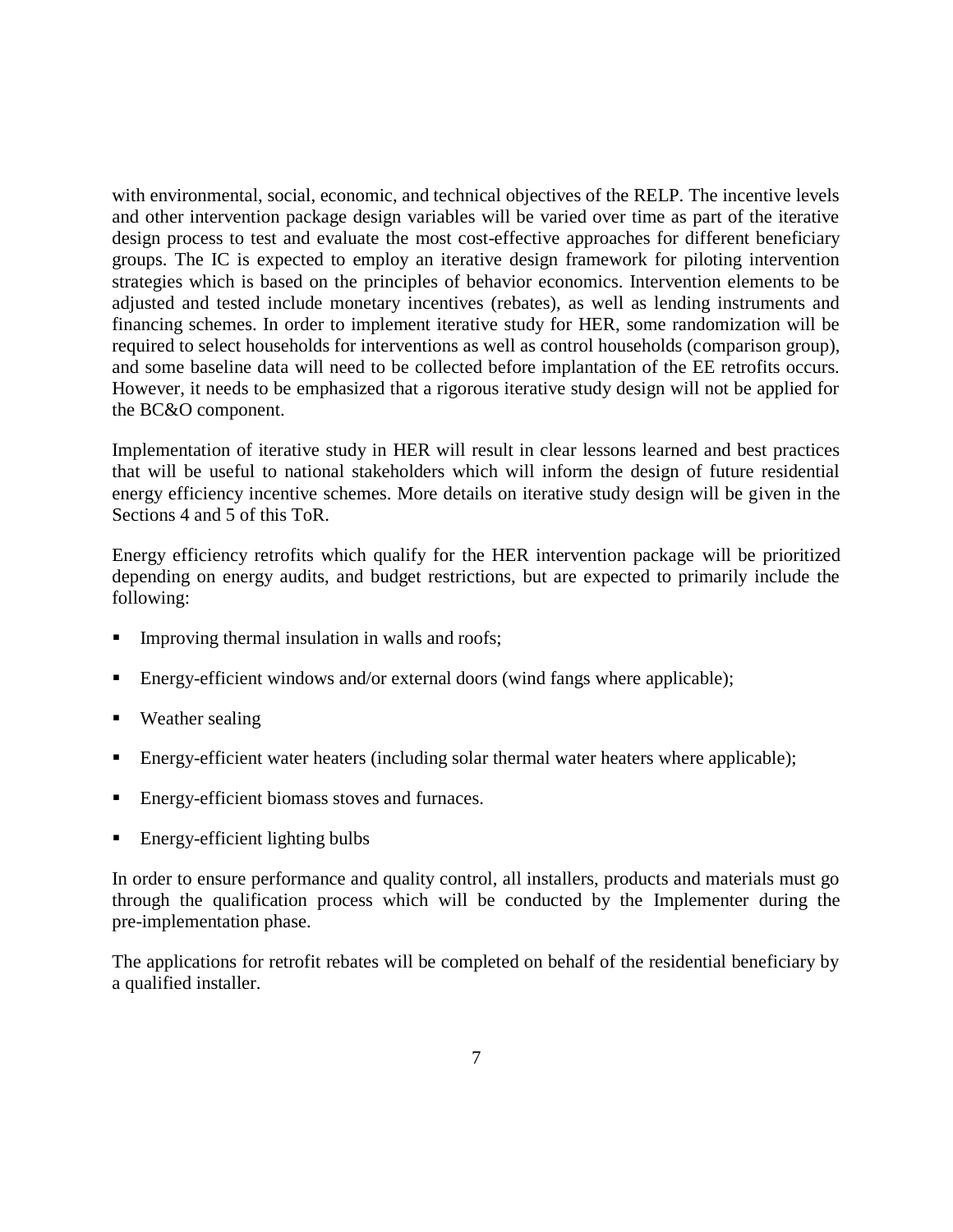#### **3.2.2. Intervention package 1.2: Apartment Building Efficiency Retrofits (AER)**

The AER intervention package will provide grants to apartment communities in competitively selected municipalities to implement energy efficiency upgrades to common areas<sup>1</sup> and the thermal envelope. For this intervention package it is not foreseen a rigorous iterative study design, as in HER intervention package.

BC&O is crucial in terms of securing participation in this intervention package.

Qualifying retrofits can include, but are not limited to:

- Improving thermal insulation in outside walls and roofs;
- Energy-efficient windows and/or external doors (wind fangs where applicable);
- Weather sealing of common areas;
- Energy-efficient water heaters (including solar thermal water heaters where applicable);
- **Energy-efficient biomass stoves or furnaces that use sustainable fuel sources;**
- Retrofit of central heating system boilers and installation of thermostatic heating valves (for multi-family apartment buildings -MAB, that have standalone central systems);

Energy-efficient lighting bulbs.

 $\overline{a}$ 

Approved AER intervention package projects will receive a package of funding from the RELP, participating municipalities, and apartment residents.

 $1 \text{ Common areas are defined as those areas in MABs that require prior approval by a legally recognized body.}$ appointed by a home owner's association or "founder of the condominium" as described by Law No. 04/L-134 "Law on the Condominium".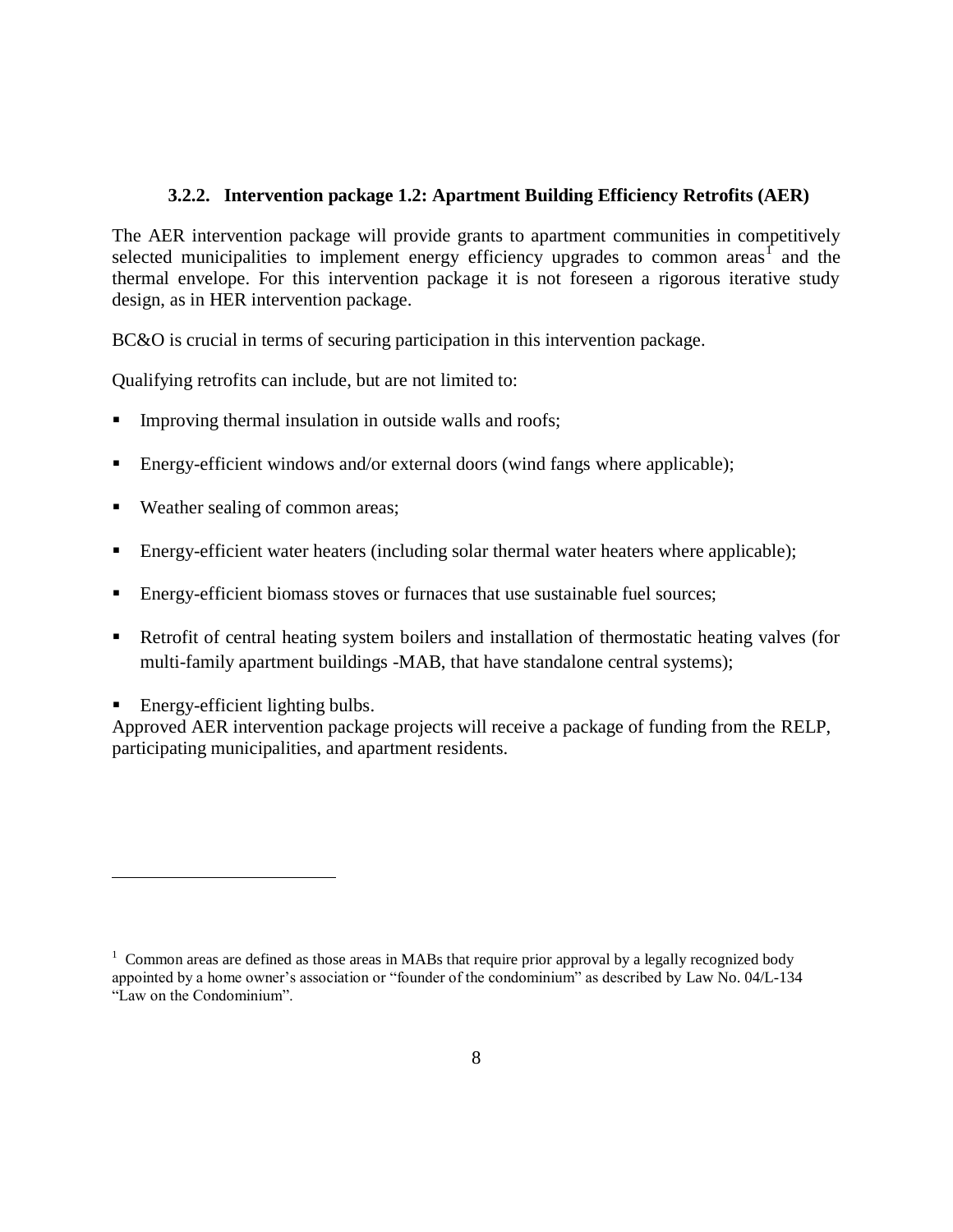### **3.2.3. Intervention package 1.3: Women Energy Entrepreneur Technical Assistance and Grant (WEE)**

The Implementer, with input from MFK, and key stakeholders representing female entrepreneurs design and implement a technical assistance and partial grants program focused on supporting female energy sector entrepreneurs. The support would include a mix of technical assistance to help enterprises understand critically needed EE upgrades, business development assistance, and partial grants to make needed investments in their operations to reap efficiencies and grow their businesses.

The assistance will include:

- TA/audits to help female majority-owned companies assess possible savings will be offered using the existing audit structure for households through RELP, and
- Partial grants to make needed investments in energy efficiency through supporting

female-owned enterprises with different levels of grants based on proposed investments.

Particular focus should be given in balancing between the level of incentives and

socio-economic status.

- Finalize criteria and procedures for participation to be provided to female majority-owned enterprises. Enterprises that will be eligible will be firms that: a) are energy sector entrepreneurs; or b) consuming energy and need greater efficiency in energy use; c) female businesses that could upgrade/grow businesses through energy investments.
- **Design mechanism for validating firm ownership and management, and/or other** requirements.
- Determine the target # of female entrepreneurs to benefit from the program.
- Grant outreach: design an outreach program to inform potential beneficiaries about the TA/Grant program and encourage female enterprises to apply for grants.
- Manage and oversee the implementation and disbursement of TA and grants, and track grantee performance.
- Produce materials to capture lessons and experiences from the program.
- Propose a platform that would promote these lessons and would ensure MFK/MCC

recognition amongst the targeted audience.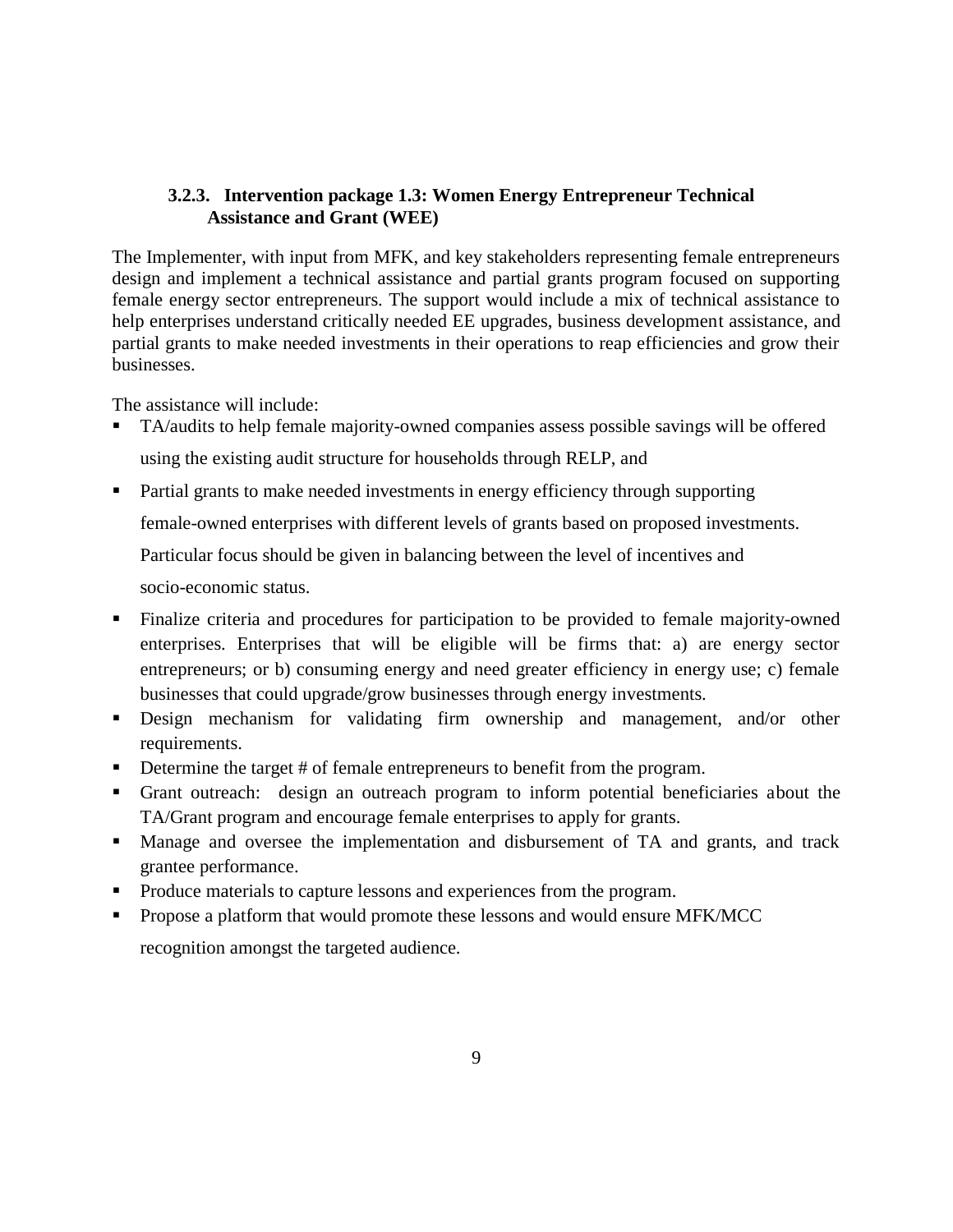# **4. Overview of Services to be Provided by IC**

The following description outlines the general framework IC's services and tasks during execution of his services. However, the IC shall bear in mind that the list of tasks and activities can by no means be considered as a complete and comprehensive description of the IC's duties. It is rather the IC's responsibility to critically verify the scope of services indicated and to extend, reduce or amend it, as necessary according to professional judgment and knowledge acquired during proposal preparation. It is understood that the IC carries out all work as necessary to fulfill the PIEE objectives.

The IC will be free to develop a strategy for program delivery which defines incentive levels, technical assistance, and works through feasible partners in Kosovo (e.g. banks, utilities, associations, etc) to achieve the required performance targets. The over-arching goal is to use the PIEE as a platform for experimentation and innovation to arrive at the most effective household energy efficiency incentive packaging approach in terms of achieving energy consumption reduction, improved consumer awareness and replicability for adoption in future initiatives.

# **4.1. PIEE Implementation Approach and Sustainability Objectives**

PIEE will be developed through an intensive piloting approach to identify effective delivery models for residential energy efficiency investment incentives. To identify the delivery models, the IC is expected to use an iterative design strategy to pilot residential energy efficiency incentive delivery approaches in Kosovo which employ the principles of behavior change economics.

The IC is expected to use a project implementation strategy which integrates an "intra-project" MEL framework to assess key project indicators related to residential behaviors that affect decisions related to energy efficiency. Based on the outcomes of the intra-project MEL cycle, the IC will make modifications of key project design variables to improve PIEE participation and impact. In these terms, the IC will ensure that data collection tools are integrated into the application and disbursement processes, and data streams for MEL are of high quality and consistent.

The IC will work closely with MFK in developing key cooperation arrangements with local and international organizations during the planning and implementation phases of PIEE. The IC will support MFK with regards to developing any MOUs or other implementing entity agreements.

# **4.1.1. Implementation of intervention packages**

Under the supervision of MFK, the IC will implement and be responsible for all activities related to project preparation and delivery, installer qualification, identification of environmental, health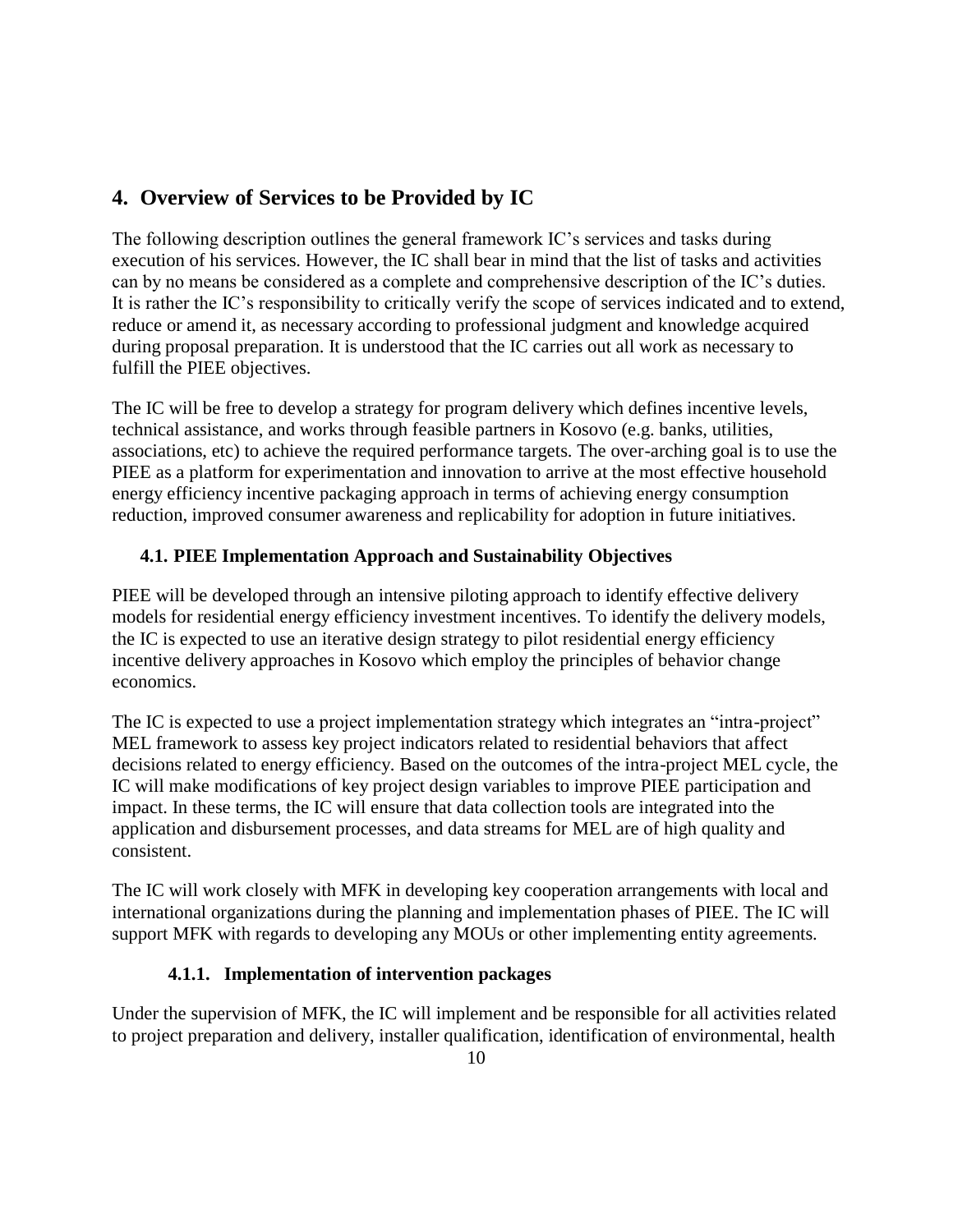and safety issues, hazardous materials and waste management, site specific ESMP development and implementation, and management of the database of approved materials and products.

HER implementation by the IC will include the provision of technical support to installers in completing rebate applications on behalf of residents, including the support to the technical design (such as formula to estimate energy savings, selection of products, retrofit implementation design, obtaining of the required permits support, rebate application support), environmental and social management planning requirements, etc. During the implementation of retrofit projects, the IC will provide technical support and supervision, avoiding, minimizing and mitigating environmental and social risks and impacts, including health and safety and waste management (i.e. asbestos or other potential risks). Finally, the IC will complete disbursement requests for completed residential rebate projects.

AER implementation by the IC will include the provision of close technical support to MAB residents for establishment of Homeowners Associations (HOA), and completion of grant applications. The IC will conduct baseline surveys for preparations of procurements for implementation works, mitigating environmental and social risks and impacts identified during the baseline surveys including health and safety and waste management (i.e. asbestos or other potential risks), and preliminary identification of the scope of retrofits projects. After the all preparatory activities have been carried out, final scope of works including investment grade energy audits, retrofit interventions design, and support for obtaining required permits will be completed by the IC.

During the implementation of AER, one of the expected key challenges will be formation of HOAs. Whilst is not seen as the responsibility of the IC to fund legal and administrative costs associated with HOAs or any other government administrative process, the IC should endeavor to provide the technical assistance necessary to support apartment communities in completing these necessary project preparatory activities. The IC will ensure that at least one female is present as part of teams, and in interactions with apartment residents as specified in GSI requirements.

The implementation of AER intervention package will be carried out in intensive collaboration and co-financing with the stakeholders, including apartment communities/HOAs, and municipalities. The IC will also work to support residents to secure funding commitments from all apartment residents and provide rationale for additional grant support for residents that meet established income-based, or social assistance qualification criteria. In addition, the IC is encouraged and expected to leverage existing initiatives related to development of HOAs and the retrofit projects for MABs. Specifically, the recent World Bank HOAs project, which includes energy audits and financing plans for efficiency retrofits in several MABs, should be used as a starting point for implementation of the AER activity and a pathway to quickly achieve first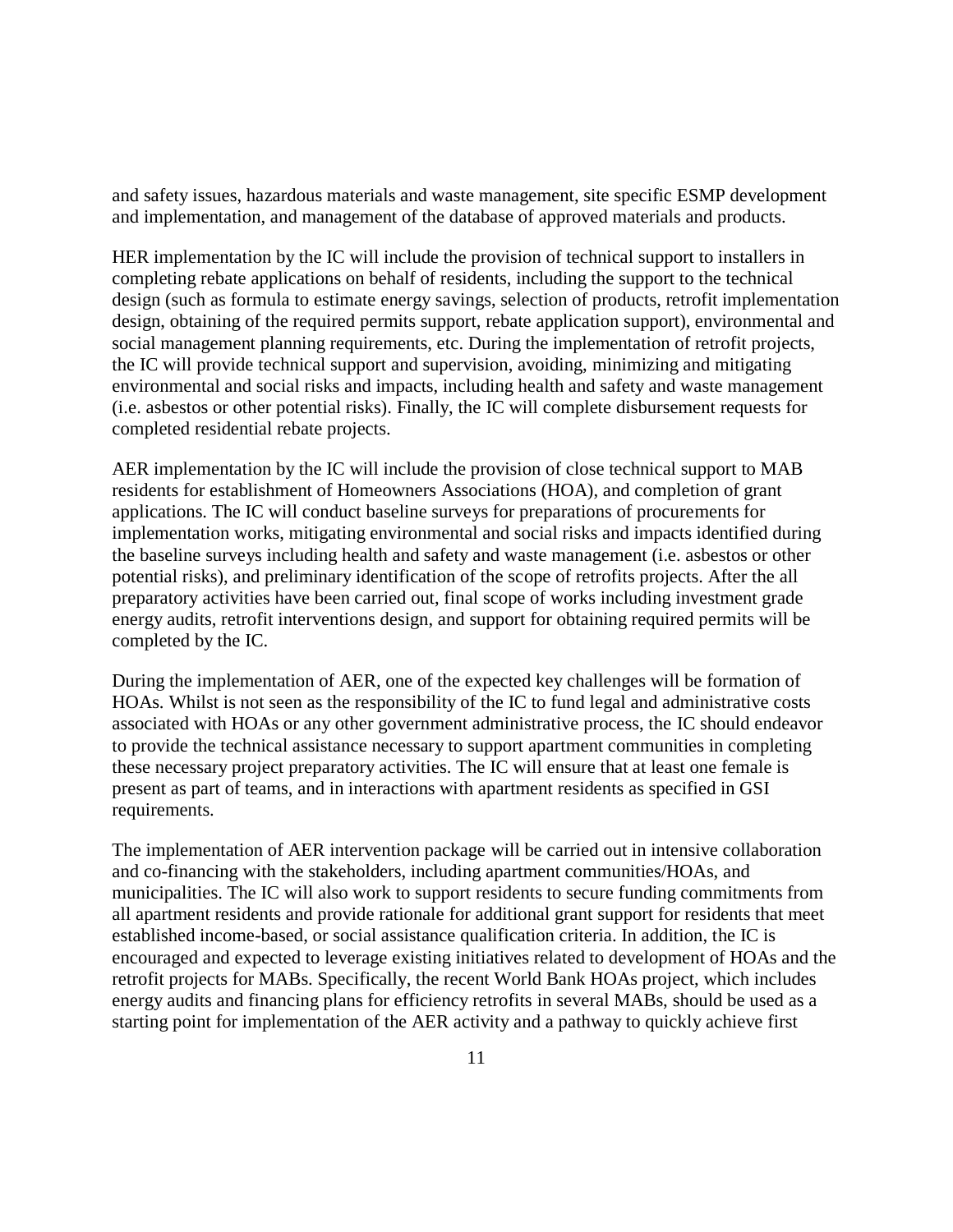grant disbursements in the PIEE.

The IC will also be responsible for drafting and implementing intensive Behavior Change & Outreach activities to ensure that: data collection tools are integrated into the application and disbursement processes are effective and data streams for MEL are of high quality and consistent. For all types of residential buildings and stakeholder engagement activities, IC will make a concerted effort to reach out to low-income, female-headed, minority and vulnerable households to support their inclusion among beneficiaries.

# **4.1.2. IC's Role, Responsibilities, and Core Operational Areas**

The role of the IC is to be the central coordinating entity. The IC is responsible for ensuring the implementation of the HER, AER, and WEE intervention packages in such a way that incentives are disbursed to the intended target beneficiaries with the greatest impact and greatest economic efficiency. To achieve these outcomes, the IC will be expected to integrate and efficiently manage the proposed budget and resources for each operational area of the PIEE including, but not limited to:

- Incentive design and deployment
- Behavior Change and Outreach
- Technical Assistance:
- Capacity building (GoK/KEEA, ERO, etc)
- Training and support to private sector (installers, service providers)
- Gender and Social Inclusion Requirements and Activities
- Environmental, Social, Health, and Safety Compliance
- Iterative approach (which includes MEL)

# **4.2. Incentive Design and Deployment**

One of the overarching objectives of the PIEE is to determine what types and combinations of intervention elements are most cost effective for motivating end users to invest in household energy efficiency improvements. Hence, the incentives should be designed by the IC, and use market segmentation to reach out to a wide range of beneficiaries. This approach will help to identify the most cost-effective and affordable measures for each beneficiary household. A formative assessment during the course of the pilot will provide cost-effectiveness data and guide which household-level incentives might be recommended for scale-up by the Kosovo Government. Income level and the gender of household head should be explicitly considered when the appropriate incentive level is defined.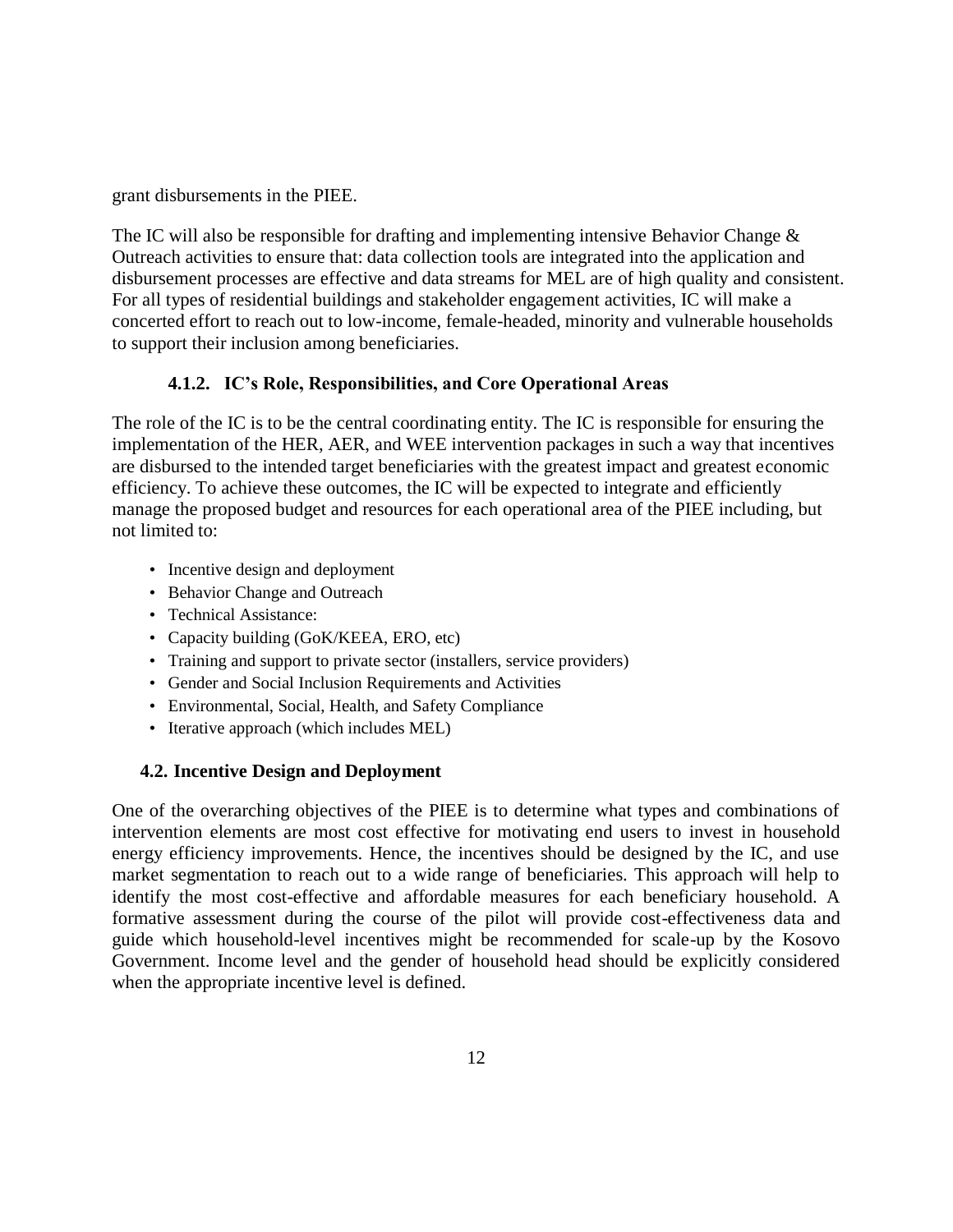### **4.2.1. Incentive Disbursement Coordination**

The IC will be expected to facilitate all activities related to application and disbursement of incentives for the HER, AER, and WEE intervention packages on behalf of MFK. The IC will be responsible to mitigate any incentive disbursement barriers and ensure that disbursements to beneficiaries are equitable and timely. MFK will be responsible for monitoring the disbursement process, including the high-level financial control.

### **4.3. Behavior Change and Outreach**

BC&O is seen as a critical part of enabling success of the PIEE in terms of securing participation in the HER, AER, and WEE intervention packages. The focus for the BC&O within the intervention packages for PIEE is the development of optimum messaging in appropriate languages and through the most effective communication channels to convince households and related target groups about the benefits of residential energy efficiency investments. This may include the use of mass media, targeted media, interpersonal communication methods or other forms of community outreach. Behavior change activities are expected to target women in particular in their roles as primary household energy managers and users.

The baseline and market price study will analyze target groups' preferred methods of receiving communication and identify information sources that potential clients consider trustworthy. Based on the results of the study, and recognizing the emphasis on behavioral economics in this RFP, the BC&O strategy is expected to be developed to ensure incentives, messages, and the methods of communication are optimized to best reach targeted beneficiary groups.

The BC&O Strategy should be focused on the intervention packages described in section 3.2, above and ensure effective outreach to diverse social groups and gender sensitive approaches in all communications and messaging taking into consideration local cultural peculiarities and tackling long-standing behavior patterns. To make this possible, the IC will research the target groups' barriers to change for each of the proposed energy efficiency retrofits (either those described in this RFP or others to be proposed by the Implementer and prioritize the most important behaviors to change and supportive behaviors that could be more widely adopted. Based on these findings, the Implementer should then develop messages that respond to identified barriers to change and pre-test messages prior to launching any campaign or interpersonal communications activities.

The Behavior Change strategy should at a minimum:

1. Consider which incentives, messages and methods of communication will engage stakeholders such as installers, financial institutions, and all other identified strategic partners;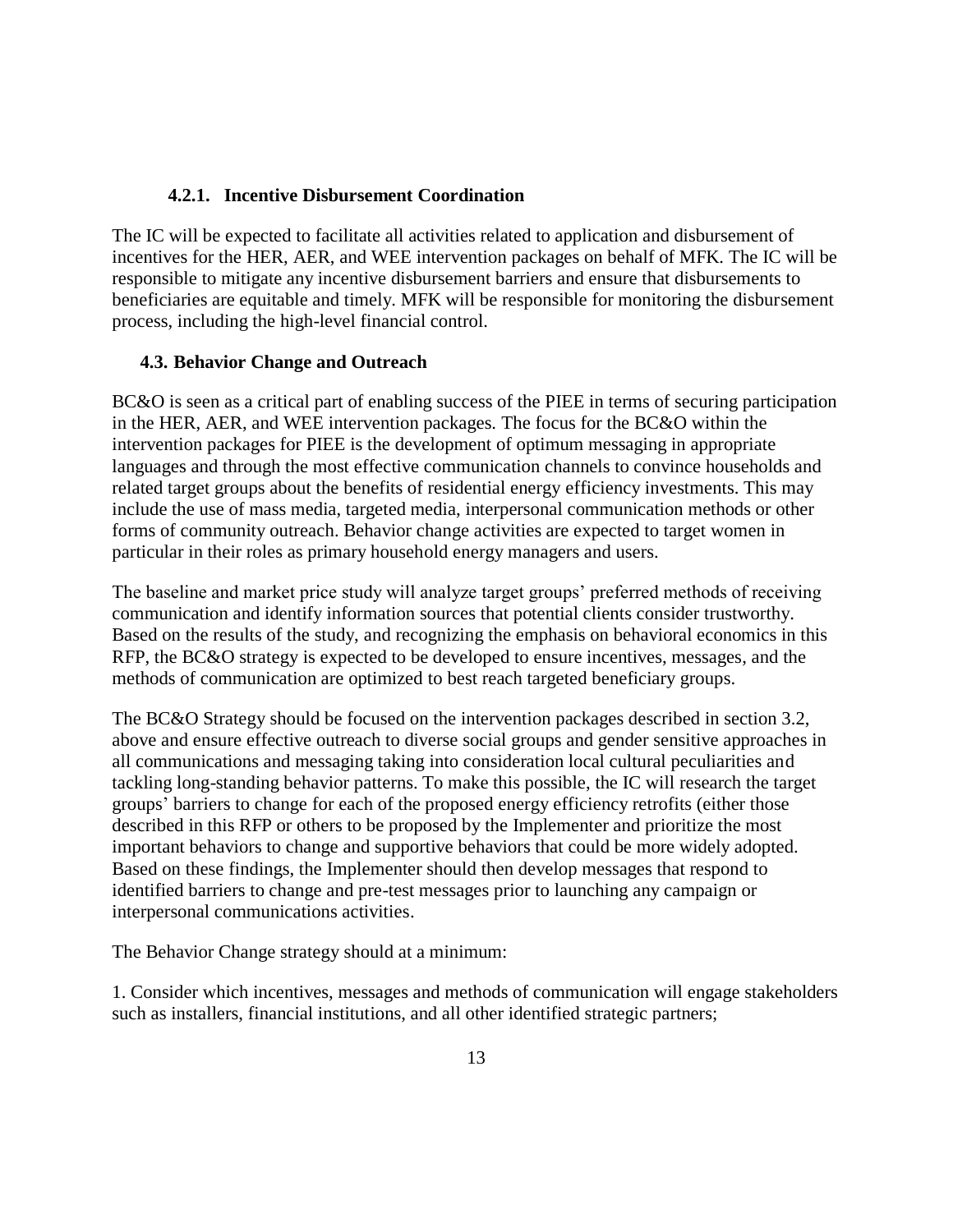2. Adopt inclusive and gender-sensitive practices and educational/ informational/ outreach campaigns for women, poor, minority and/or disadvantaged households to optimize their participation in the EE program.

3. Ensure energy efficiency investments are presented and offered in a manner that is attractive to potential clients and encourages further enquiries and applications for energy efficiency incentives;

4. Raise awareness within the target beneficiary groups about how incentives from the PIEE can be combined with other resources (e.g. grants, lending, technical assistance) in the market to facilitate implementation of energy efficiency measures.

The Outreach strategy should at a minimum:

1. Develop, administer and use a PIEE web portal as a tool that will assist the development and distribution of the campaign content through different online channels.

2. Any media communication channels should be interlinked with the PIEE web portal so that the IC can use the web as a tool to centrally control media production work-flows, implement policy-based media approval processes before publication, and manage distribution to target audiences.

3. Coordinate closely with GSI intervention activities to develop the Women in Energy Media campaign as a component of the WEE intervention package. The campaign will be rolled out nation-wide and will encourage and promote women's entry into the energy sector.

4. Provide robust support to MFK for managing external relations and managing the PIEE public profile.

# **4.4. Technical Assistance**

Technical assistance will be provided based on the assessment conducted regarding the key stakeholders needs and capacities, and will include a plan on how to address the identified needs and enhance their capacities (such as, procurement support, trainings, on-the-job assistance/training, etc.).

The IC is expected to develop and deliver trainings, capacity building and ongoing support that are applicable, such as but not limited to:

• Installer qualification (see also Chapter 5. Specific Scope of Services)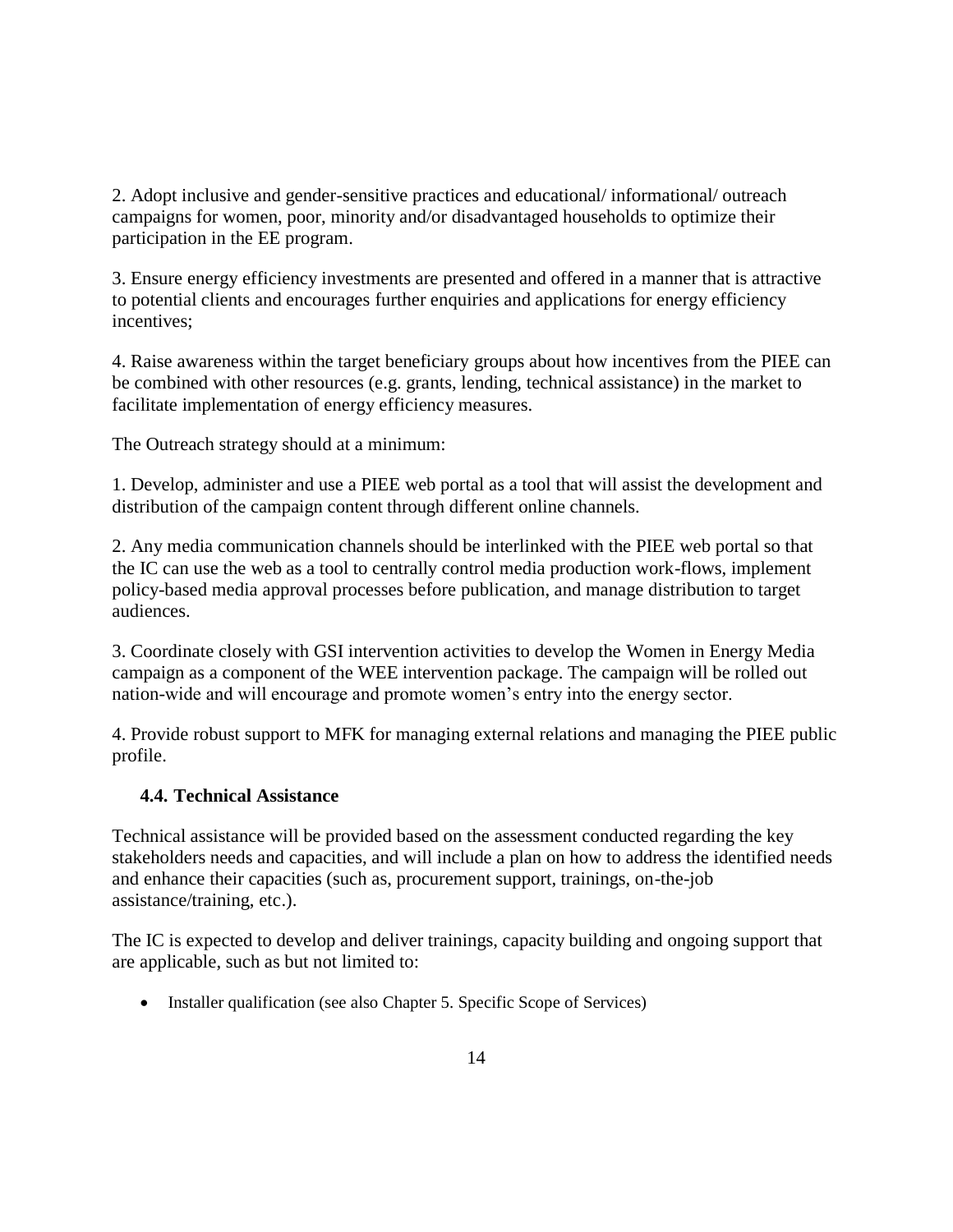- Basic energy audit (also to consider complementing with energy audit training program by German Corporation for International Cooperation (GIZ)
- MAB community/municipality participation
- GSI sensitivity training, safe and appropriate customer interaction, etc
- Environment, Health and Safety (EHS) and hazardous material and waste management
- Capacity strengthening of KEEA, KEEF
- Support to ERO on energy efficiency incentives inclusion through tariff design, etc.

Participation of women and socially excluded groups should be ensured in all abovementioned trainings, with specific targets established for ensuring women in particular benefit from skills-focused training opportunities such as those for auditing, installers.

#### **4.5. Gender and Social Inclusion Operations**

IC's will ensure to reflect social and gender requirements in all activities in compliance MFK Social and Gender Integration Plan (SGIP). IC's will develop and operationalize a strategy for ensuring the program's female employment objectives are met during implementation. IC will provide technical assistance to and support the implementation of the GSI components of the program, including the Women in Energy media campaign, the WEE intervention package, and the outreach and targeting of low-income, vulnerable, female-headed and minority populations. IC will also support BC&O and M&E functions to ensure the integration of GSI objectives into MEL and BC&O efforts.

#### **4.6. Environmental, Social, Health and Safety Performance Requirements**

The IC shall submit a detailed Operations Manual that integrates environmental and social performance into the PIEE program development and implementation process. The Consultant shall ensure that all PIEE implementation activities are designed and implemented in a manner consistent with the MCC Environmental Guidelines and the IFC Performance Standards, and develop a RACI (responsible, accountable, consulted and informed) matrix of the activities that clearly describes roles and responsibilities for ESP management, monitoring, reporting and supervision for the relevant parties, including the Implementers, the IC.

The IC shall assess the scope of the anticipated construction activities, site conditions, potential presence of hazardous materials (e.g. asbestos), waste management needs, and other relevant issues, to identify anticipated ESP risks and impacts. The assessment will include an evaluation of impacts, their significance and development of appropriate site-specific environmental and social management/mitigation plans, and standard operating procedures and/or protocols for protection of the health and safety for the implementers and public. These management plans, SOPs, and protocols, should seek to avoid ESP risks and impacts in the first place, and minimize and manage residual impacts.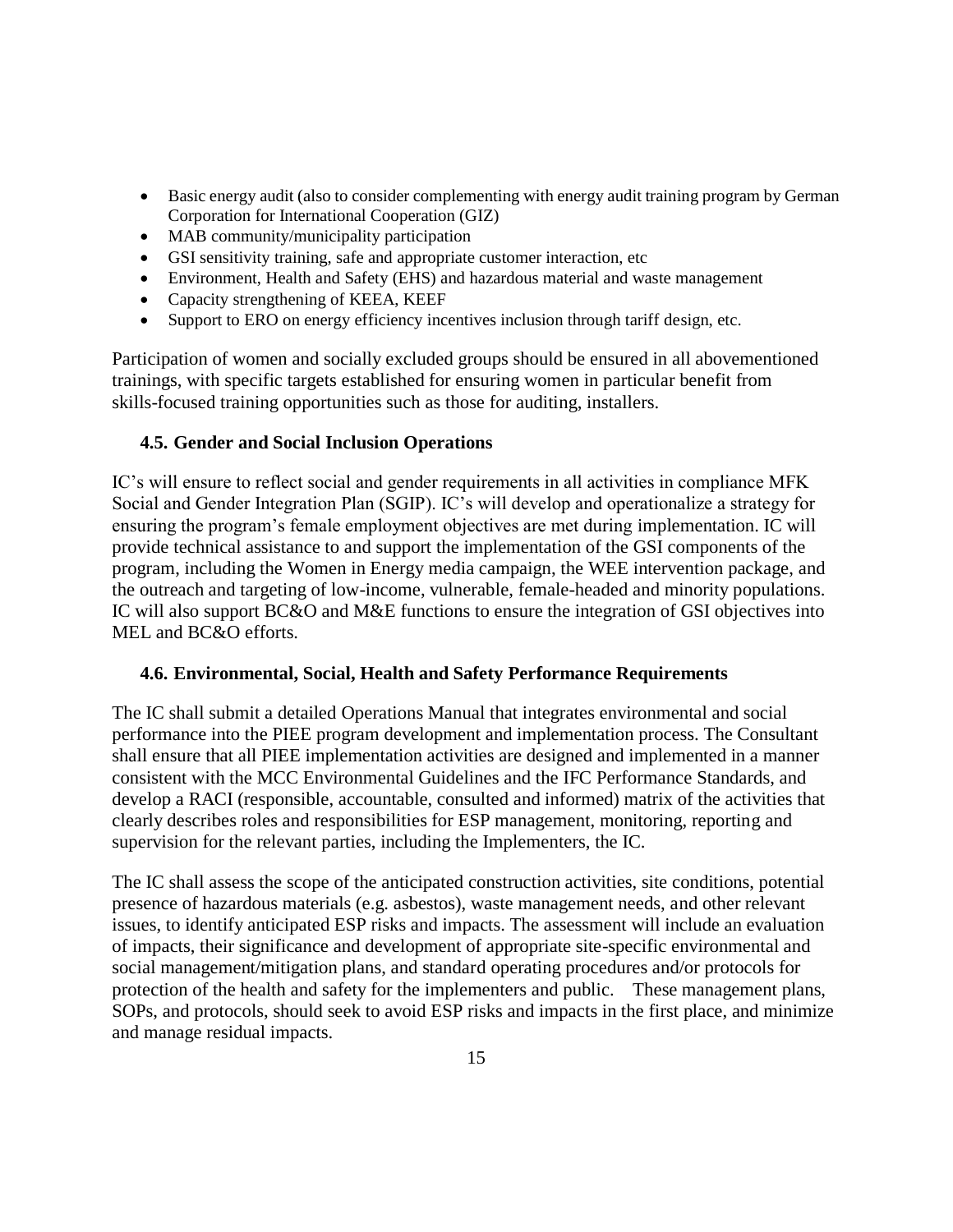Prior to implementation, the IC shall develop and provide training to all Implementers on the proposed environmental and social management plans, and health and safety SOPs and protocols. Additional ESP training may be required during implementation.

During implementation, the IC shall monitor and periodically inspect the implementers' ESP performance and provide monthly reports to MFK summarizing findings. The IC shall notify MFK and MCC within 24 hours or as soon as reasonably possible after the occurrence of any accident which has resulted in damage or loss of property, disability or loss of human life, or which has or which could reasonably be foreseen to have a material impact on the environment and shall submit to MFK and MCC no later than 7 days after the occurrence of such an event, a summary report thereof. In cases where Implementers are found to be noncompliant with ESP requirements, the IC will work to develop remedial action plans to bring the Implementer back into compliance in a reasonable timeframe, to be agreed with the MFK.

#### **4.7. Monitoring, Evaluation, and Learning (MEL) Operations**

One of the overarching objectives of the PIEE is to determine what types and combinations of intervention elements are most cost effective for motivating end users to invest in household energy efficiency improvements. In order to enable the achievement of this objective, the MEL framework encompasses the designing of data collection tools and methods, provides real-time analysis of implementation outputs and interim outcomes (where measurable and appropriate), and impact evaluation and sharing of learning outcomes between operational areas (e.g., BC&O especially techniques that worked best for reaching minority, low-income/poor and female-headed households (FHHs)). IC will manage the implementation of the MEL framework for the PIEE. The MEL component actively liaises with other operational areas of the IC organization to ensure that information produced from the MEL cycle is relevant and is of sufficient quality and accuracy. It is expected that certain indicators that are evaluated within the MEL framework will warrant additional, dedicated studies beyond the normal PIEE implementation processes. The MEL Operations Team will have the responsibility of designing and coordinating implementation of these additional studies in collaboration with the MFK M&E lead.

The key idea behind the paradigm of behavioral change is to understand the core contextual factors or motives that influence choice and "nudge" these factors through messaging and interventions targeted to create behavioral change and achieve the desired impact, which is the reduction in household electricity consumption for heating. After identifying the core contextual factors or motives that influence energy efficiency behavior in the Kosovo context, the IC will be expected to implement the PIEE by conducting a series of pilots with the overall goal of achieving the greatest level of end user investment in energy efficiency measures and energy savings with the least expenditure of PIEE budget resources. The IC will employ an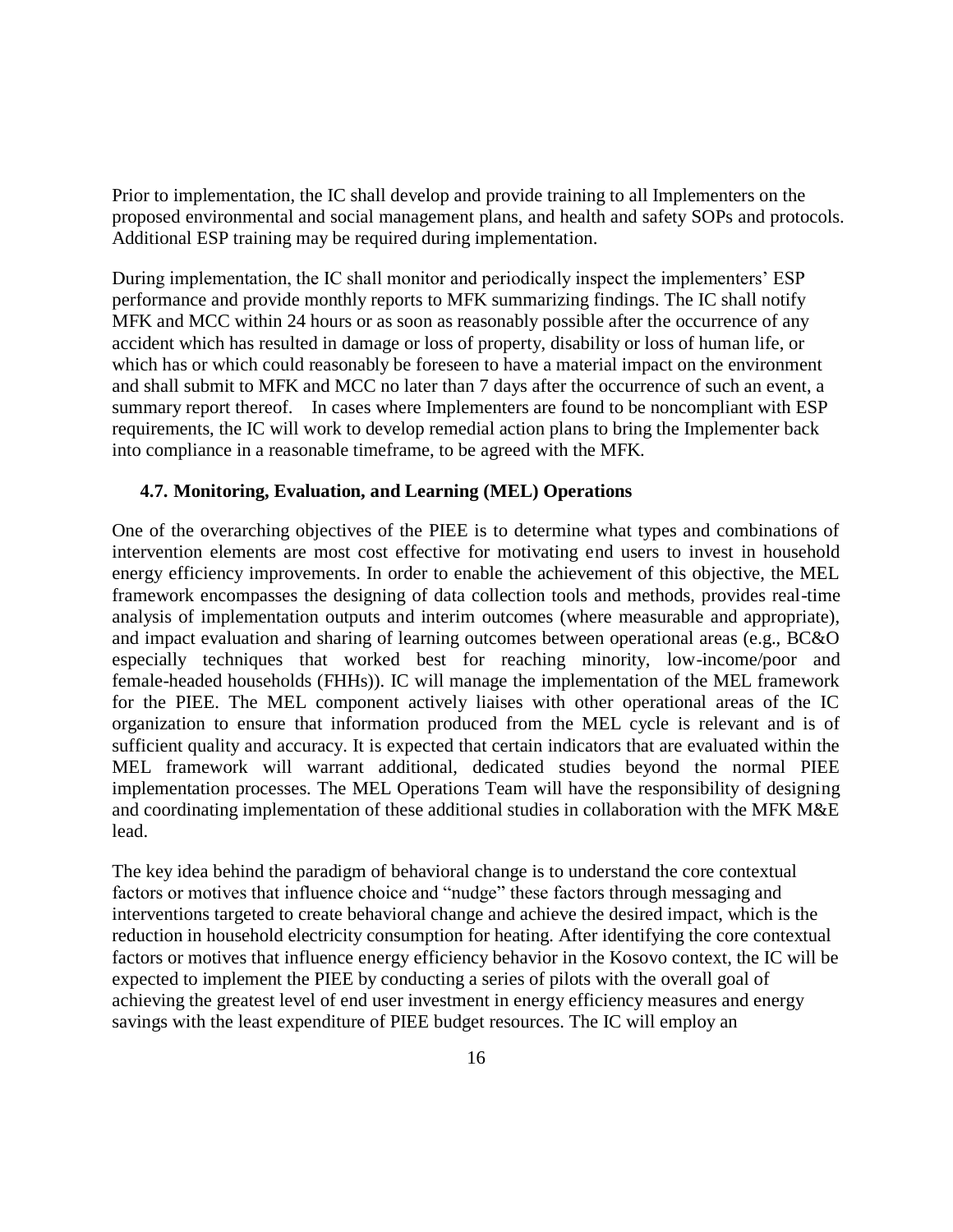experimental approach for implementation which adjusts key intervention design variables in an iterative design cycle. Ultimately, implementation of the PIEE will result in clear lessons learned and best practices that will be useful to national stakeholders which will inform the design of future residential energy efficiency incentive schemes.

All of the above, including monitoring of indicators should be reported to MFK on continuous basis.

Examples of intervention design variables could include, but are not limited to:

- Monetary level of rebates and incentives;
- Energy savings performance based incentives;
- Media modalities used for BC&O campaigns;

- Community social and behavior change campaign media modalities, frequency, and identification of trusted messengers to deliver PIEE information via media modalities (e.g. peer, community leader such as teacher, religious person, mayor, etc…, or national political leader)

Different messages targeting different core contextual factors or motives to changing energy efficiency behavior such as drivers (comfort, fear) or emotions (status, affiliation).

- Lending arrangements with local financial institutions;
- Use of demonstration projects and champions;
- Use of contests;
- School education programs;
- Training programs for women and socially excluded groups;
- Utility bill marketing campaigns.

The intention is to evaluate the potential cost-effectiveness of the interventions to changing behavior by adjusting the incentive design as the program moves through execution and, adapting the BC&O and TA using an ongoing, intra-project MEL cycle. The MEL cycle will be the engine for iterative design of the intervention package through the duration of the PIEE.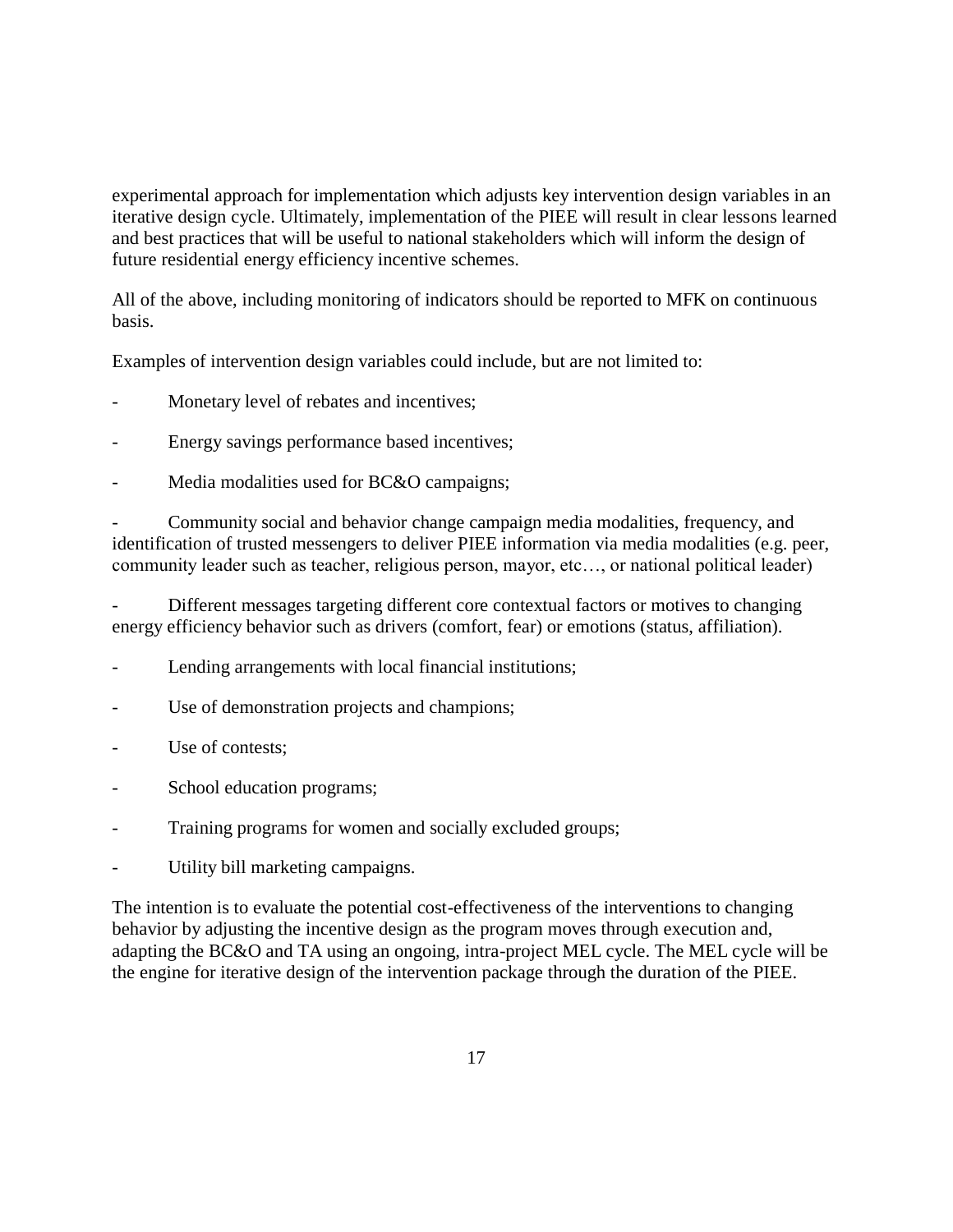### **4.7.1. Iterative Design Framework for the HER implementation package**

In addition to the above-presented MEL framework elements, the IC is expected to employ an iterative design framework for the HER intervention package which is based on the principles of behavior economics. Intervention elements to be adjusted and tested include monetary incentives (rebates), as well as lending instruments and financing schemes (the BC&O component of the HER is excluded from iterative design framework). The identification of the appropriate intervention and comparison households will be done through an appropriate randomization process. Baseline data will be collected on both groups to establish their comparability regarding the relevant behaviors/outcomes.

# **4.7.2. Roles and Responsibilities of IC**

IC's MEL roles and responsibilities are highlighted and referenced throughout the document, hence in this section we are just re-emphasizing some of the crucial elements. IC's MEL component will be responsible for managing the intra-project MEL activities (which should be in line with MFK's M&E Plan) and using the outcomes of evaluations (through iterative study for HER) to identify strategic changes to design variables to increase the volume and impacts of incentive disbursements. In addition to overall impacts, those to be evaluated include determining the degree to which low-income/poor, FHH, minority and vulnerable groups and other non-vulnerable groups have benefitted from intervention activities. IC will have the responsibility of developing and maintaining data collection tools integrated into project operations (e.g. rebate and grant applications, outreach feedback tools, etc.) and ensuring that data for evaluations is collected efficiently and is of good quality.

IC will also be responsible for preparing periodic (e.g. monthly or quarterly) monitoring reports for the MFK M&E lead to update indicators for the PIEE already developed by MFK (please see MFK M&E plan). All indicators will be discussed and confirmed by both teams in the inception period.

IC will also develop and supervise implementation of periodic pricing and market studies. These studies are to be conducted for the first time during the project Pre-Implementation Phase soon after the IC is engaged. The objective of the market study is to establish the baseline for key indicators associated with consumer behaviors.

# **5. Specific Scope of Services**

To achieve the objectives of the PIEE, an estimated USD 13.5 Million to USD 14.5 Million will be available for grants.

The following description outlines the IC's tasks during execution of the services in managing the implementation of HER, AER and WEE intervention packages, including the integration of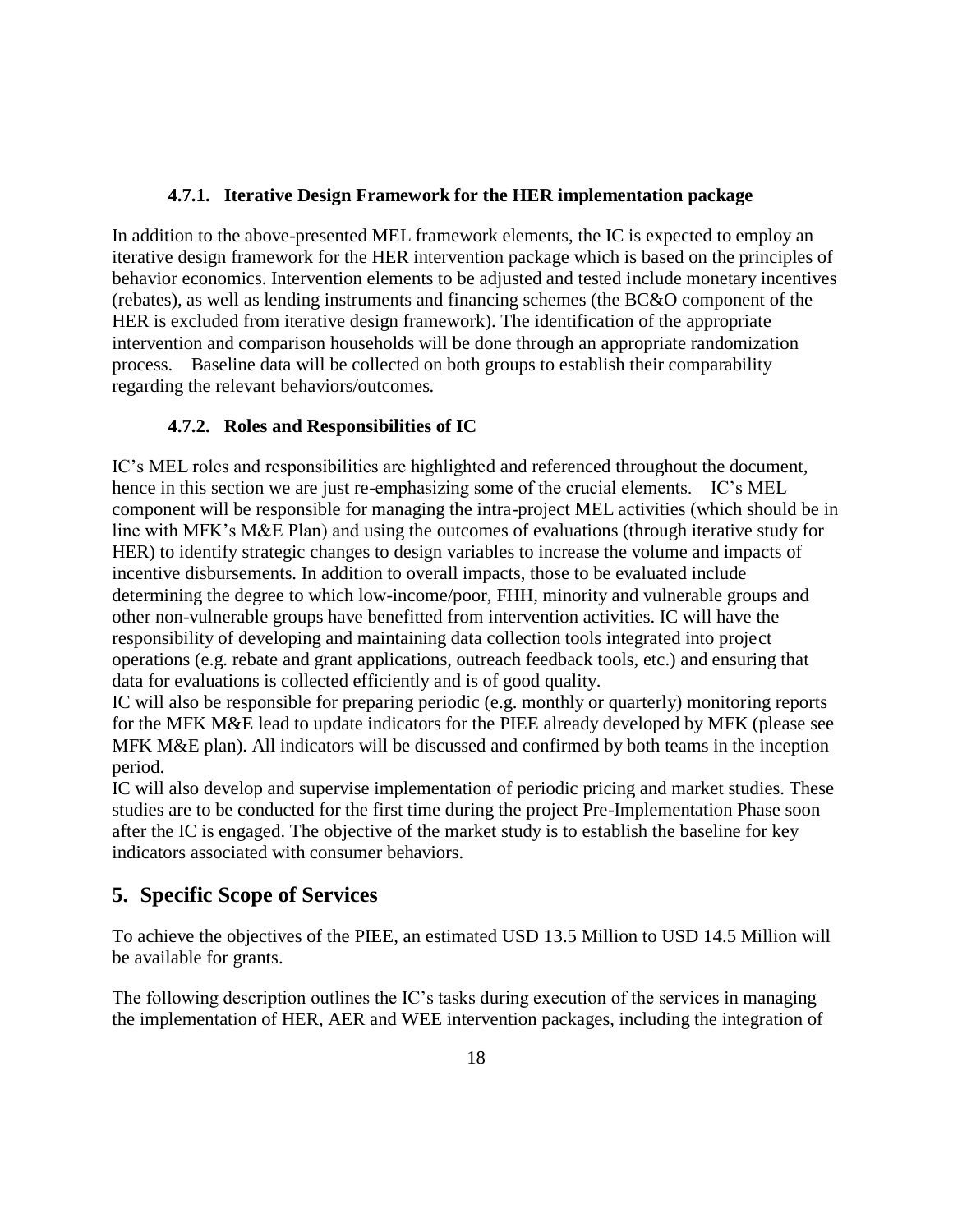cross-cutting components (GSI, ESP, MEL).

### **5.1. Key Assumptions**

The outlined assumptions below should be taken into consideration when developing the approach and determining the level of effort to complete the services described in this section. HER intervention package estimations

- Geographic Region: open to all eligible applicants throughout Kosovo
- Individual Residence Retrofits: estimated 2,600
- Date for Completion of all Retrofits: September 30, 2021
- AER intervention package estimations
	- Participating Municipalities: 5
	- Apartment Retrofits per Municipality: 5
	- Apartment buildings: 25
	- Date for completion of all AER intervention package retrofits: September 30, 2021.

WEE intervention package estimations

- Geographic region: open to all eligible applicants throughout Kosovo
- Female entrepreneurs receiving TA: TBD
- Female entrepreneurs receiving partial grants: TBD
- Grant funding disbursed: \$1 million
- Date of completion: September 30, 2021

#### **5.2. Provision of services**

The IC is expected to execute the services in implementing PIEE through the following three main phases (the first two phases could possibly happen concurrently, and depend on the IC's proposed workplan):

- Pre-implementation Phase
- Implementation Phase
- Project Closure Phase

# **5.2.1. Pre-implementation Phase**

#### **Inception**

At the initial stage, the IC will conduct inception activities, such as kick-off meeting with MFK/MCC and all the relevant stakeholders (please refer to Annex 1), interviews with key stakeholders, review projects status, including a review of all existing available documentation and background information, update the implementation planning and clarify pending issues likely to create problems during the Implementation Phase.

The IC will provide an inception report which includes a confirmation of key staff and other inception activities, such as kick-off meeting, meetings/interviews with the stakeholders, review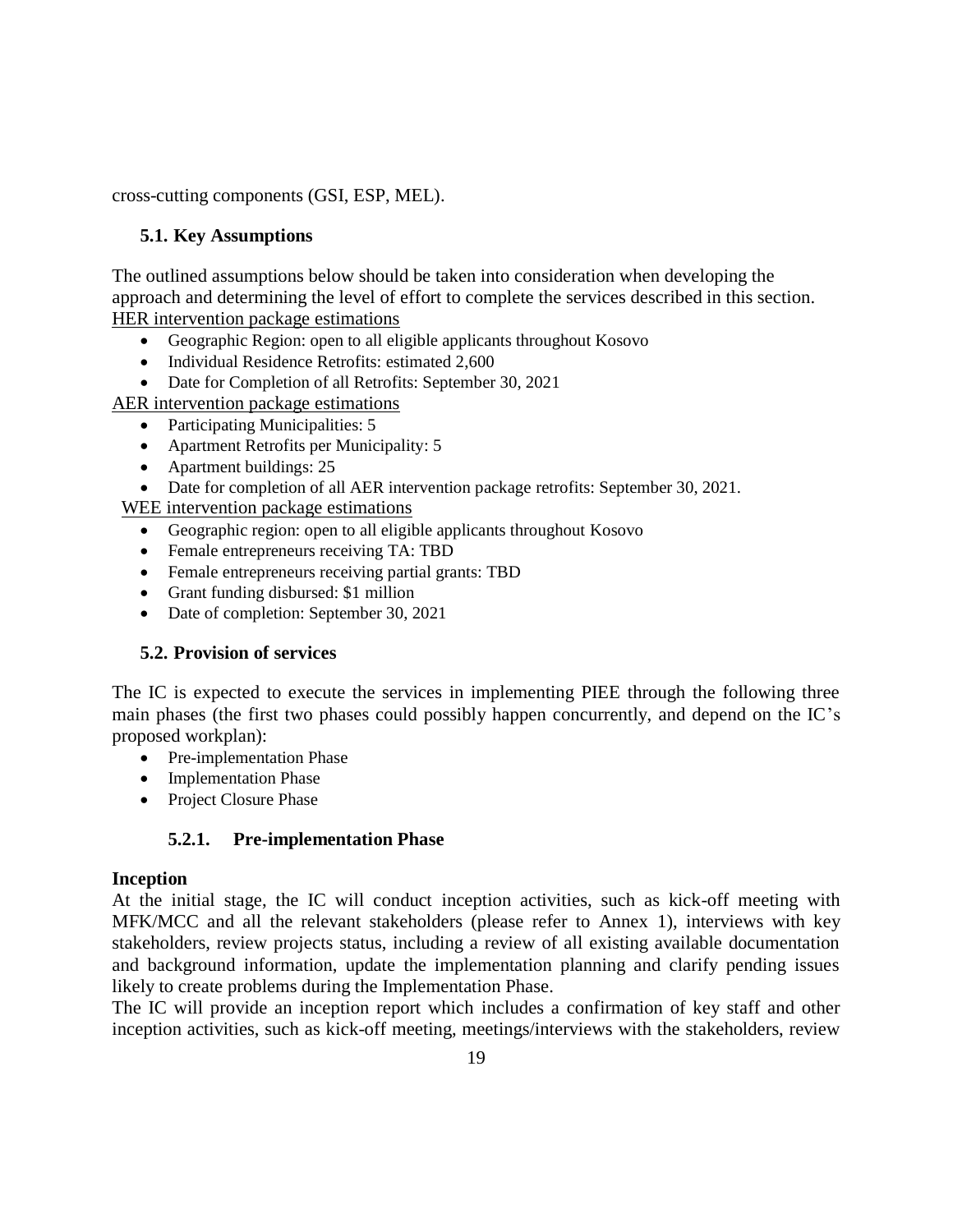the current situation etc.

 $\overline{a}$ 

#### **Implementation plans, studies and frameworks**

The IC will prepare implementation plans, studies and frameworks, as preparatory activities that will support the Implementation Phase. The IC will develop the operations manual covering operations related to each of the three intervention packages, managing the incentives/grant schemes; beneficiary and installer eligibility, selection, qualifications, award processes, work implementation; the accounting aspects; documentation and reporting; as well as integration of BC&O, GSI, ESP, MEL components.

The ESP framework will be developed as part of Operations Manual (in accordance with MCC Environmental Guidelines, the IFC Environmental and Social Performance Standards and Applicable Kosovo legal framework on environment, energy efficiency and construction). The ESP Framework will articulate how environmental and social risks and impacts will be screened, identified, avoided, and mitigated, and monitored as part of the IC program activities.

The IC will develop all operating procedures to be in place to guide day to day operations of the HER, AER, and WEE intervention package, as well as cross-cutting components. Specific list of tasks includes, but is not limited to:

HER intervention package operations framework and planning

- Develop a detailed annual operations plan largely describing the activities, roles and responsibilities foreseen within this intervention package. The plan will include, but is not limited to incentive design modalities and testing, operational procedures for BC&O, trainings, installer qualification, number of applications, application processing, retrofit installments, disbursements, energy savings. The operational procedures for fulfilling the relevant requirements deriving from BC&O, TA and the crosscutting components - GSI, ESMP, MEL– will also be included in the Operations Plan. This plan will be updated and extended for year 2 and 3 of the project in due time.
- Baseline survey on ownership and legal status of residential dwellings. Review of eventual redevelopment plans (urban regulatory plans, zoning maps, detailed plans, or other relevant plans), the likelihood of their implementation and the zones on which they will be implemented.<sup>2</sup> In addition, the baseline survey will include consideration of health and safety issues including hazardous materials that may be encountered during implementation.

 $2$  The zones/buildings with a high likelihood of being demolished on order to be redeveloped should be excluded from the project (same applies for AER)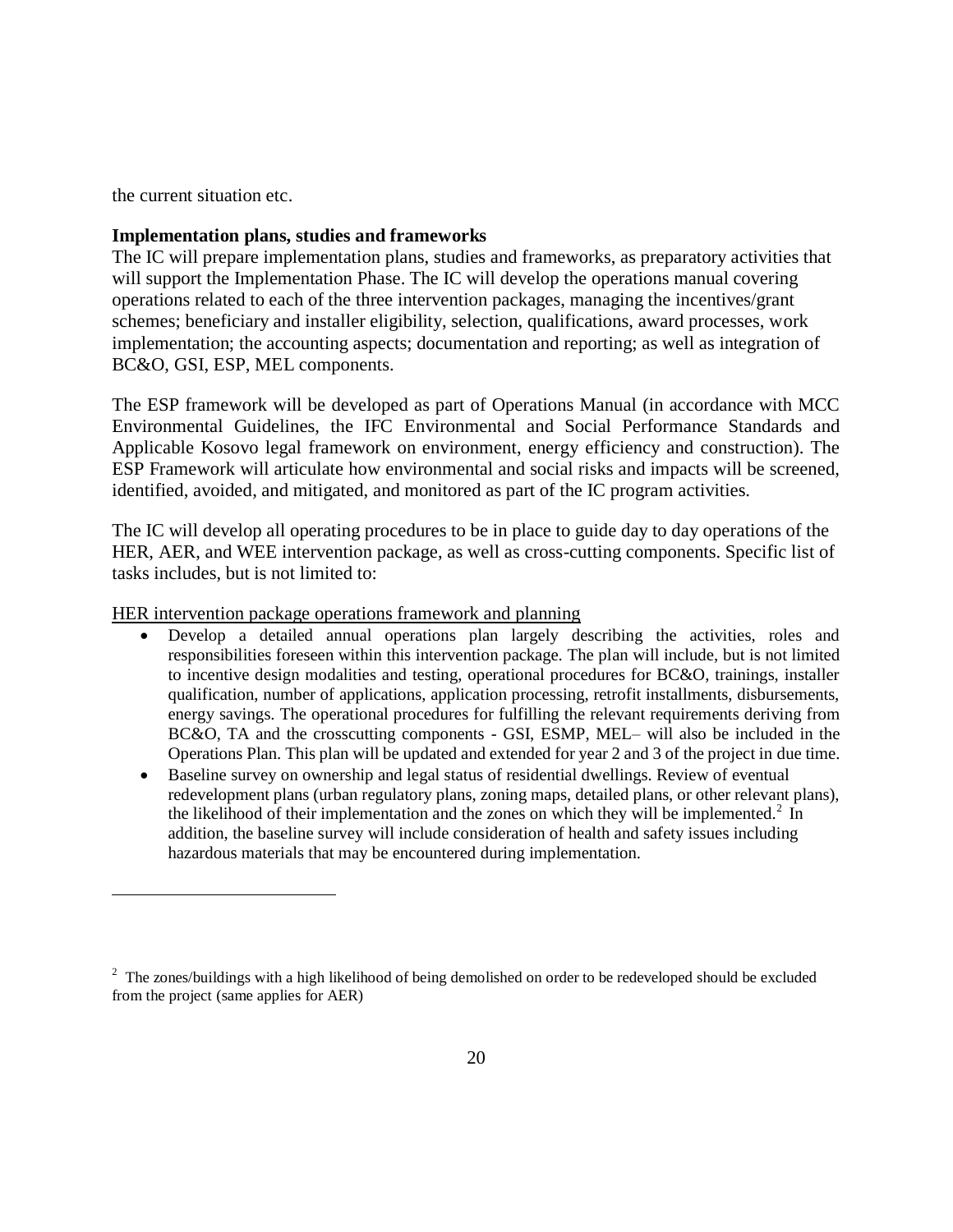- Conduct an initial market/pricing study through rapid prototyping approach to gather/analyze data for the purpose of refining the HER intervention package interventions, implementation approach and establishing baseline behavior change oriented indicators. Initial market/pricing study to be repeated annually for evaluation of value of sub-projects proposed for incentives (see also MEL operations framework and planning);
- Design the rebate incentive modalities (based on the baseline and market pricing study findings) that determine types and combinations of intervention elements that are most cost effective for motivating end users to invest in household energy efficiency improvements;
- Develop BC&O plan to promote the HER intervention package (see BC&O operations framework and planning);
- Develop the rebate application and documentation process. The Application should include a very simple, form-based energy audit used to document project development for small residential dwellings;
- Develop and operationalize the HER intervention package disbursement process and form-based disbursement application which requires the installer to document the completed retrofits using photos, invoices issued to residents, etc;
- Develop a detailed installer qualification program trainings (see also TA operations framework and planning);
- Develop and operationalize an HER quality control framework based on random sampling to verify disbursement claims in terms of quality of workmanship, materials, scope of works and energy savings (see also MEL operations framework and planning);
- Develop data collection and management plan for the HER which will be well integrated into implementation processes including HER intervention package applications, baseline studies, implementation supervision and post implementation evaluations (see also MEL operations framework and planning).

AER intervention package operations framework and planning

- Develop a detailed annual operations plan largely describing the activities, roles and responsibilities foreseen within this intervention package. The plan will include, but is not limited to incentive design modalities, operational procedures for BC&O, trainings, MAB community consolidation support, procurement process, number of applications, application processing, retrofit installments, disbursements, energy savings. The operations plan will also describe the strategy for engagement of municipal government partners and working with existing or formation of homeowner associations. The operations plan should also elaborate the capacity building strategy for municipalities that are less advanced in planning through strategic paring with other more advanced municipalities. The operational procedures for fulfilling the relevant requirements deriving from BC&O, TA and the crosscutting components - GSI, ESMP, MEL– will also be included in the Operations Plan;
- Baseline studies for each apartment building retrofit project, including the investment grade energy audits, assessment of environmental and social management risks, assessment of infrastructure defects, etc. These studies will support project preparation and development of tendering documentation;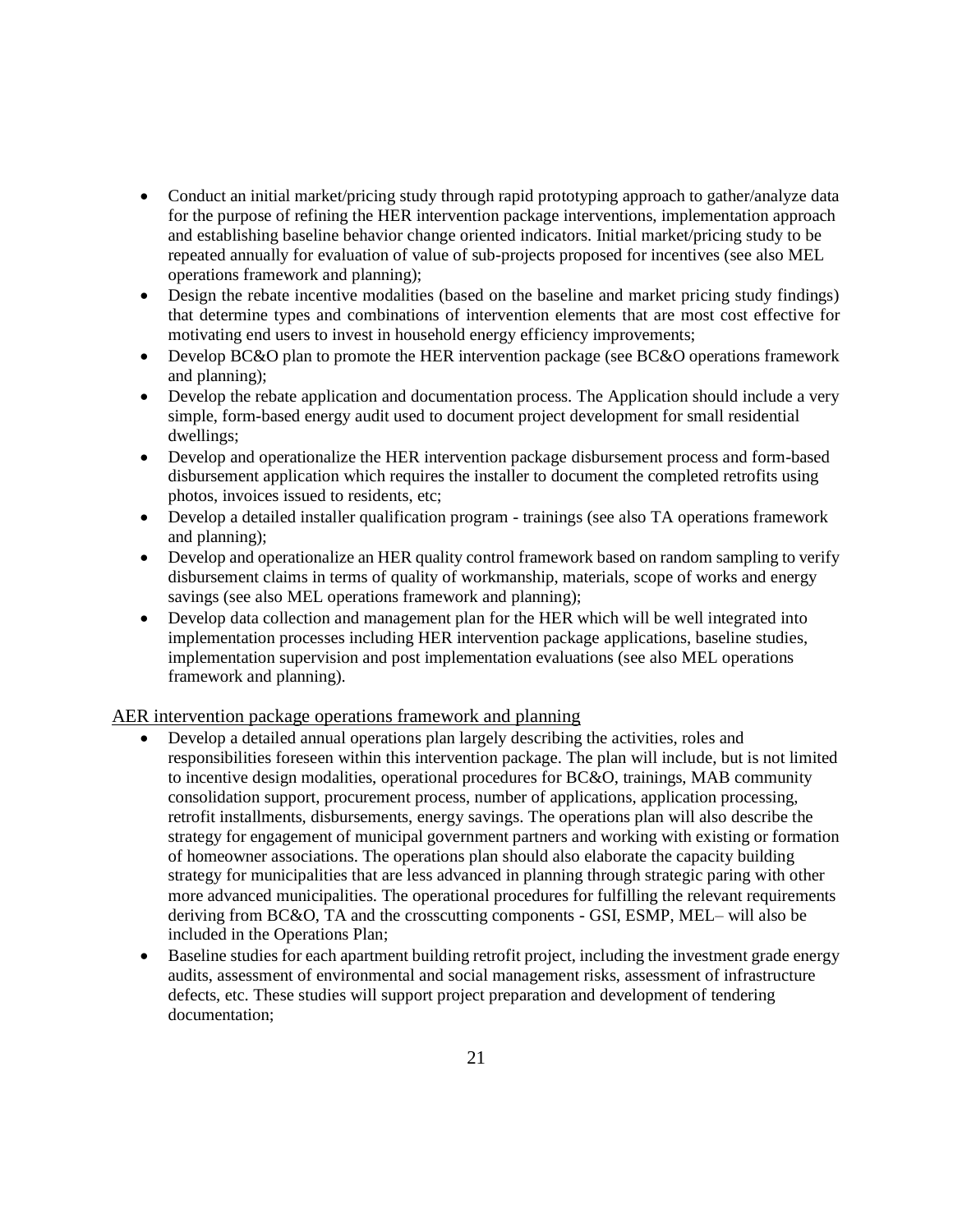- Review of eventual redevelopment plans (urban regulatory plans, zoning maps, detailed plans, or other relevant plans), the likelihood of their implementation and the zones on which they will be implemented;
- Conduct a market/pricing study through rapid prototyping approach to gather/analyze data for the purpose of refining the AER intervention package interventions, implementation approach and establishing baseline behavior change oriented indicators (see also MEL operations framework and planning);
- Determine the grant/financing modalities as well as types and combinations of intervention elements are most cost effective for motivating end users to invest in household energy efficiency improvements (based on the baseline and market pricing study findings)
- Assist MFK with selection of participating municipalities (if needed);
- Assist MFK with developing MOUs for participating municipalities and apartment communities documenting funding contributions, roles and responsibilities, apartment retrofit key objectives, etc;
- Develop BC&O plan to promote the AER intervention package (see BC&O operations framework and planning), including apartment community engagement strategy and selection of community energy champions, HOA development support framework, etc;
- Develop the AER intervention package process guidelines including:
	- o project preparation and grant application requirements,
	- o apartment resident organization support (e.g. formation of HOAs),
	- o high level procurement strategy;
- Work with MFK to confirm the AER tendering strategy and develop pro-forma procurement documentation including outlines of TORS, selection criteria, etc.
- Begin initial apartment community engagement activities in selected municipalities (see also BC&O operations framework and planning);
- Develop prioritization lists of target apartments for retrofits in selected municipalities;
- Develop and operationalize an AER quality control framework based on random sampling to verify disbursement claims in terms of quality of workmanship, materials, scope of works and energy savings;
- Develop data collection and management plan for the AER which will be well integrated into implementation processes including AER intervention package applications, baseline studies, implementation supervision and post implementation evaluations (see also MEL operations framework and planning).

#### WEE intervention package operations framework and planning

For the intervention package focused on women's entrepreneurship:

 Develop a detailed annual operations plan. This operations plan will develop procedure and eligibility criteria for TA and partial grants for women entrepreneurs. The plan will include, but is not limited to all operational procedures for grant applications, grant outreach to inform potential beneficiaries about the TA/Grant program and encourage female enterprises to apply for grants outreach and communication Activities. Establish mechanisms to oversee the implementation and disbursement of TA and grants, and track grantee performance.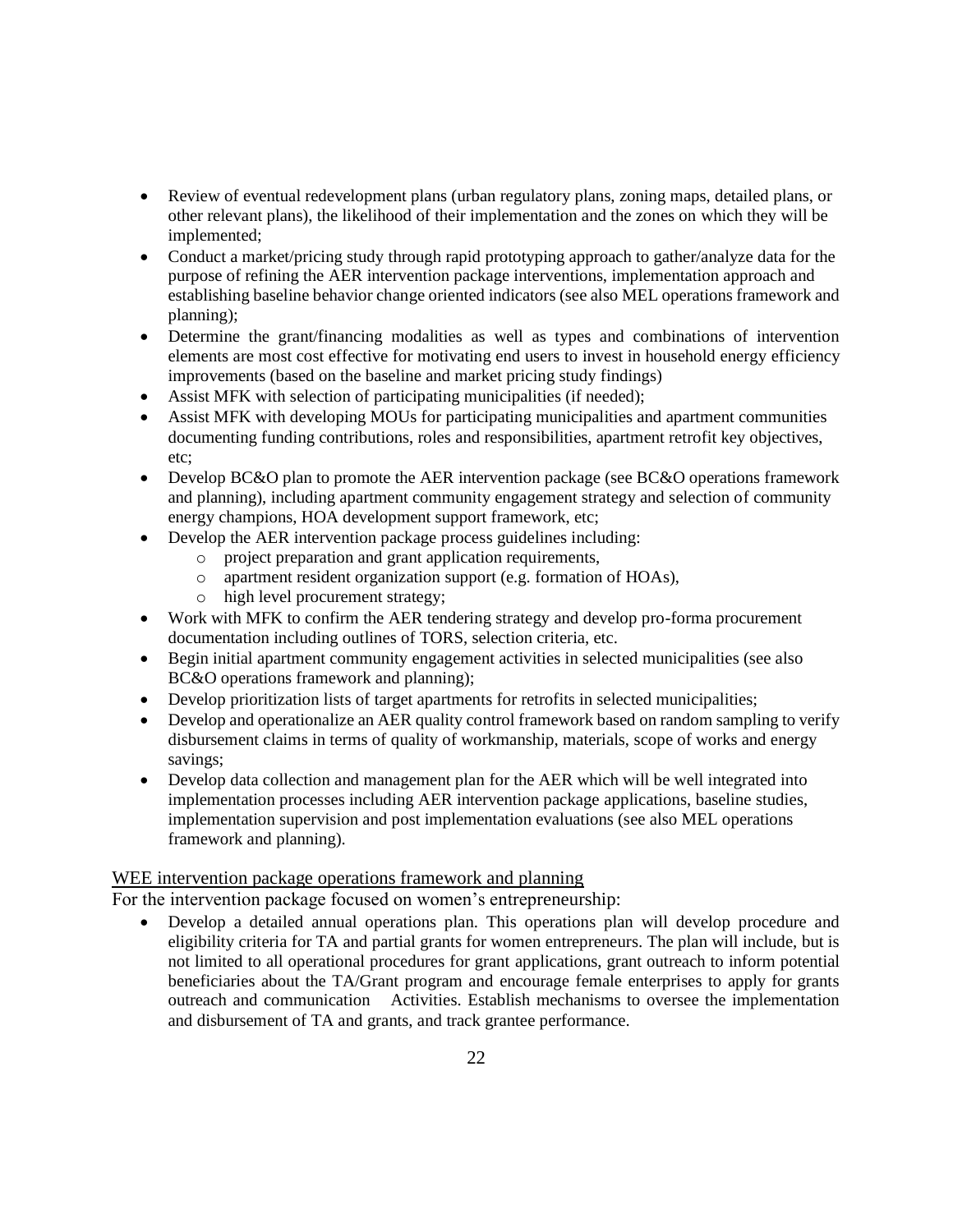- Prepare Grant and TA design and implementation processes
- Develop beneficiary outreach, selection, application procedures
- Develop disbursement, reporting requirements and processes

Database of qualified materials and products (for HER, AER, and WEE)

Review and adopt the existing EBRD/Green Economy Financing Facility (GEFF) for the development of the product/material technical criteria and database<sup>3</sup>;

BC&O operations framework and planning

- Develop a BC&O Strategy and Implementation Plan including but not limited to:
	- o National & municipal level outreach
		- Institutional outreach (HER, AER, WEE)
		- **MFI outreach (HER, AER, WEE)**
		- **Installer outreach (HER)**
		- Community behavior change and outreach– households, MABs etc (HER, AER, WEE)
		- Media campaign Women in energy
	- o An overall external relations management including:
		- public profile monitoring,
		- $\blacksquare$  media releases,
		- risk identification and mitigation strategies
- Develop annual BC&O operations plan as part of each intervention package annual operation plan, outlining activity types, frequency, and target beneficiaries;
- Develop the BC&O content production policy and work flow including processes for creation, review and approvals according to content type and audience;
- Work with other operational areas to develop an integration strategy especially how evaluation results from MEL Operations will be used in a periodic, systematic review of BC&O strategy to improve participation and impact in the intervention packages.
- Develop media campaign **Women in Energy**

TA operations framework and planning

 $\overline{a}$ 

Develop training to support intervention package operations:

 $3$  The IC should minimize cost of development of product and material database by adapting existing resources from current or previous development partner initiatives, such as EBRD GEFF.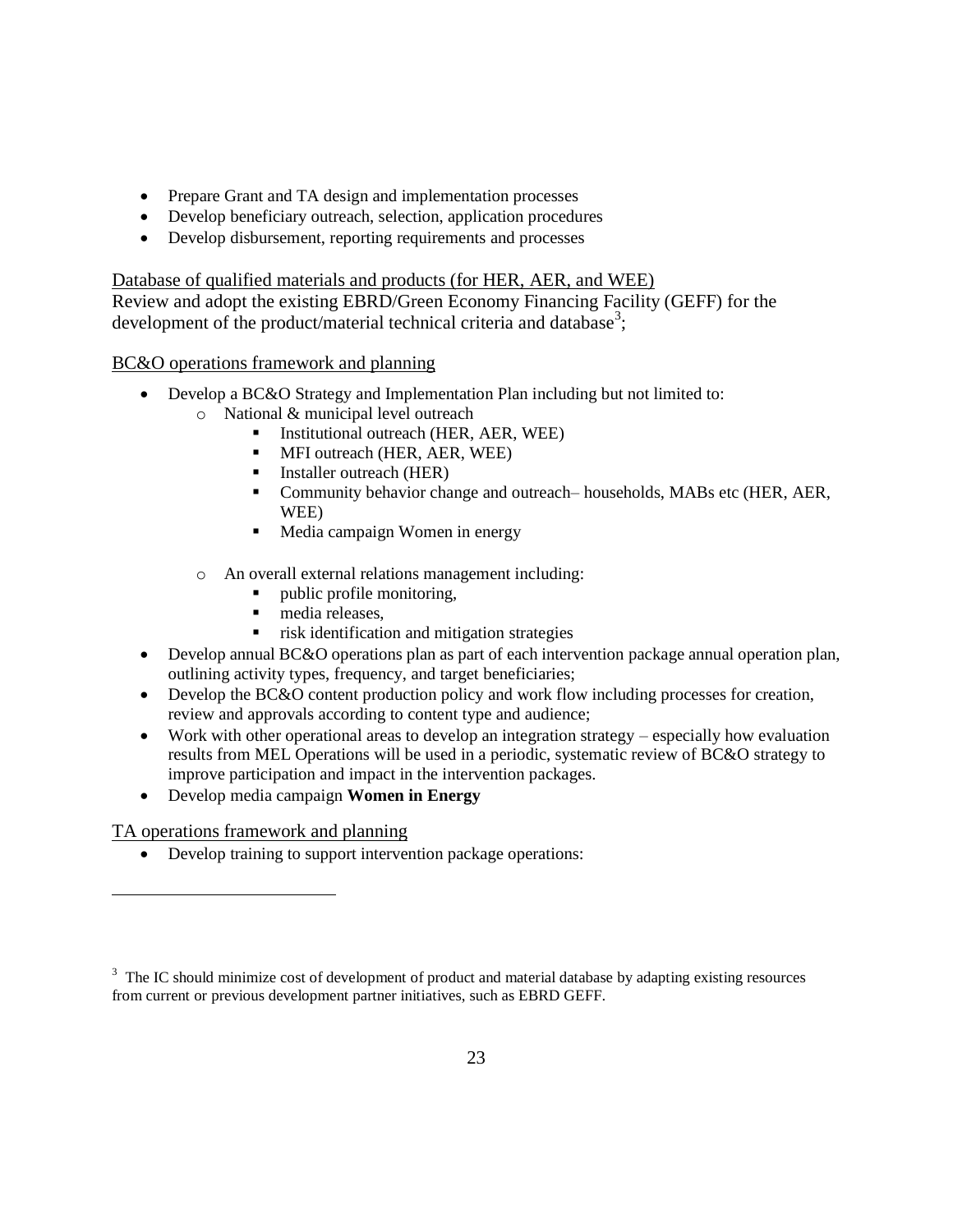- o Installer qualification training modules on (HER intervention package):
	- **HER Core Training Module,**
	- **Energy Auditing,**
	- Financial Literacy,
	- Sales and Marketing Skills,
	- Procedures for obtaining construction permits for retrofit implementation (installer support for the beneficiaries)
	- **ESP** (including MCC Environmental Guidelines/IFC Performance Standards, Health and Safety training, hazard materials/waste management training),
	- GSI behavior orientation training to ensure sensitivity to and appropriate, professional behavior (e.g. on sexual harassment) with females and vulnerable groups on teams and in consumer households
- o A training program for community energy auditors (HER intervention package)
- o Contractor training modules on (AER intervention package):
	- ESP (including MCC Environmental Guidelines/IFC Performance Standards, Health and safety training, hazard materials/waste management training),
	- **GSI** sensitivity
- o MAB community participation training (AER intervention package), including but not limited to:
	- Community consolidation & organization
	- Condominium management (administration, financing, maintenance etc)
	- Procedures for obtaining construction permits for retrofit implementation
- Develop a procurement plan based on selected apartment communities and expected retrofit scopes of work (AER intervention package);
- Capacity strengthening of KEEA, KEEF
- Support to ERO on energy efficiency incentives inclusion through tariff design, etc.

#### GSI framework

The following measures to be implemented across all activities of the Implementer:

- Ensure inclusion of low-income, female-headed, minority and vulnerable households in EE measures through targeted incentives and income-adjusted rebate amounts to ensure uptake among such groups;
- Develop staff and organizational policies that are women friendly and inclusive, e.g., gender and social behavior orientation training to ensure sensitivity, anti-harassment and anti-discrimination policies, training and mentoring opportunities for female employees at partner organizations and contractor companies;
- Support participation of contractors and staff in MFK efforts on flexible work and child care pilot program pilots, upon request by MFK.
- Develop incentives, requirements and targets for inclusion of female professional staff in procurements and recruitment, hiring and on-the-job training phases of intervention packages (e.g. requirement that at least one female be part of any audit team interacting with households);
- Ensure the inclusion of appropriate language –targeted messaging to minority groups through communications channels they access in all publicity, education, and outreach campaigns;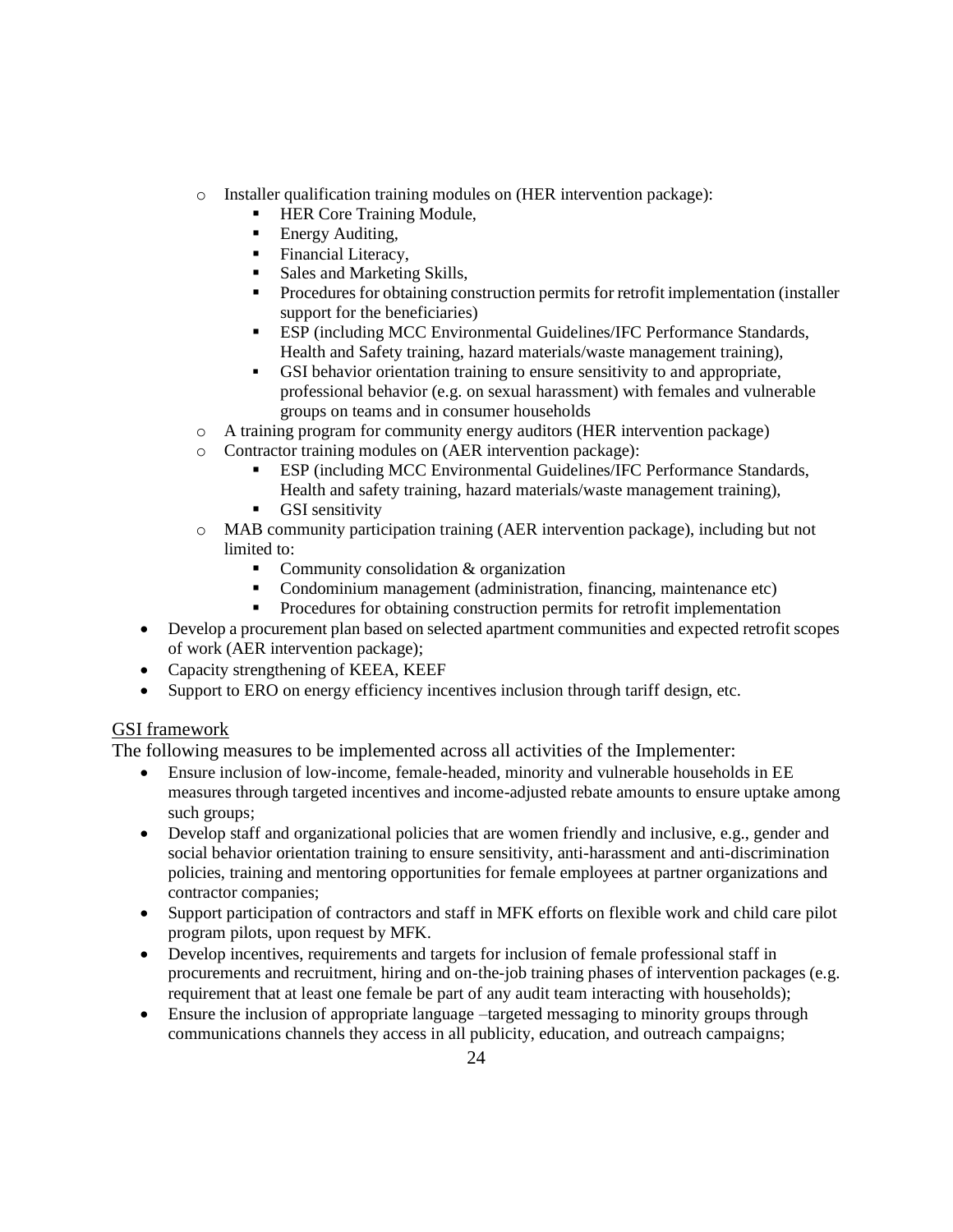- Support the placement of female interns and/or apprentices with service providers working on RELP activities (interns to be recruited through a internship/apprenticeship program being implemented separately by MFK);
- Ensure that the outreach and behavior change campaigns to households are socially inclusive and gender-sensitive change, and that information and education campaigns target women in their roles as managers of household heating practices;
- Develop and implement training programs for all personnel on beneficiary engagement and GSI sensitization. This includes 1) customer interface teams working with households to explain EE program details or modification of behavior, 2) procedures and trouble-shooting post installation of equipment;
- Ensure that team composition for all those interfacing with household heads (HHs), customers and vendors will require at least one female team, one female intern/apprentice, and ensuring that each team is able to communicate in the relevant languages of the target HHs;
- Support the consideration for the appropriateness of technologies for less educated and persons with disabilities (PwDs), in order to assure that accessibility concerns are addressed for these groups. Targeted assistance to households requiring special assistance, such as PwDs or the elderly, to help them to understand and fully take advantage of energy efficiency technologies.
- Report on these measures as part of overall reporting requirements, as well as monitoring and oversight of the MFK Social and Gender Integration Plan.

#### MEL operations framework and planning

- Confirm the list of indicators for monitoring and evaluation at the following levels:
	- o MCC level M&E framework as described in the MFK M&E Plan
	- o Intra-project MEL framework (to be used to drive the iterative design cycle)
- Establish MEL operational procedures for data collection and management, monitoring, evaluation methodologies, and integration strategy with other intervention package and components;
- Conduct a market study to identify barriers to rebate uptake and establish initial rebate levels. Rebate levels will need to be adjusted as part of the programs iterative design process to understand the most cost-effective intervention packages for different socio-economic group. The market study will include examining barriers and proposed subsidy levels related to low-income/poor, FHHs, minority, and other vulnerable HHs;
- Establish program MEL reporting indicators, data sources and reporting cycles, including coordination with BC&O, TA, GSI, HER, AER, WEE, and MCC/MFK.

# **ESIA and ESMP development and implementation planning**

ESIA and ESMP Development and Implementation Planning tasks include, but are not limited to:

- Develop ESIA and ESMP framework (in accordance with MCC Environmental Guidelines, IFC Environmental and Social Performance Standards and Applicable Kosovo legal framework on environment, energy efficiency and construction).;
- Ensure all operational processes align with relevant national legal and regulatory frameworks on energy efficiency, environment and construction currently in force in Kosovo.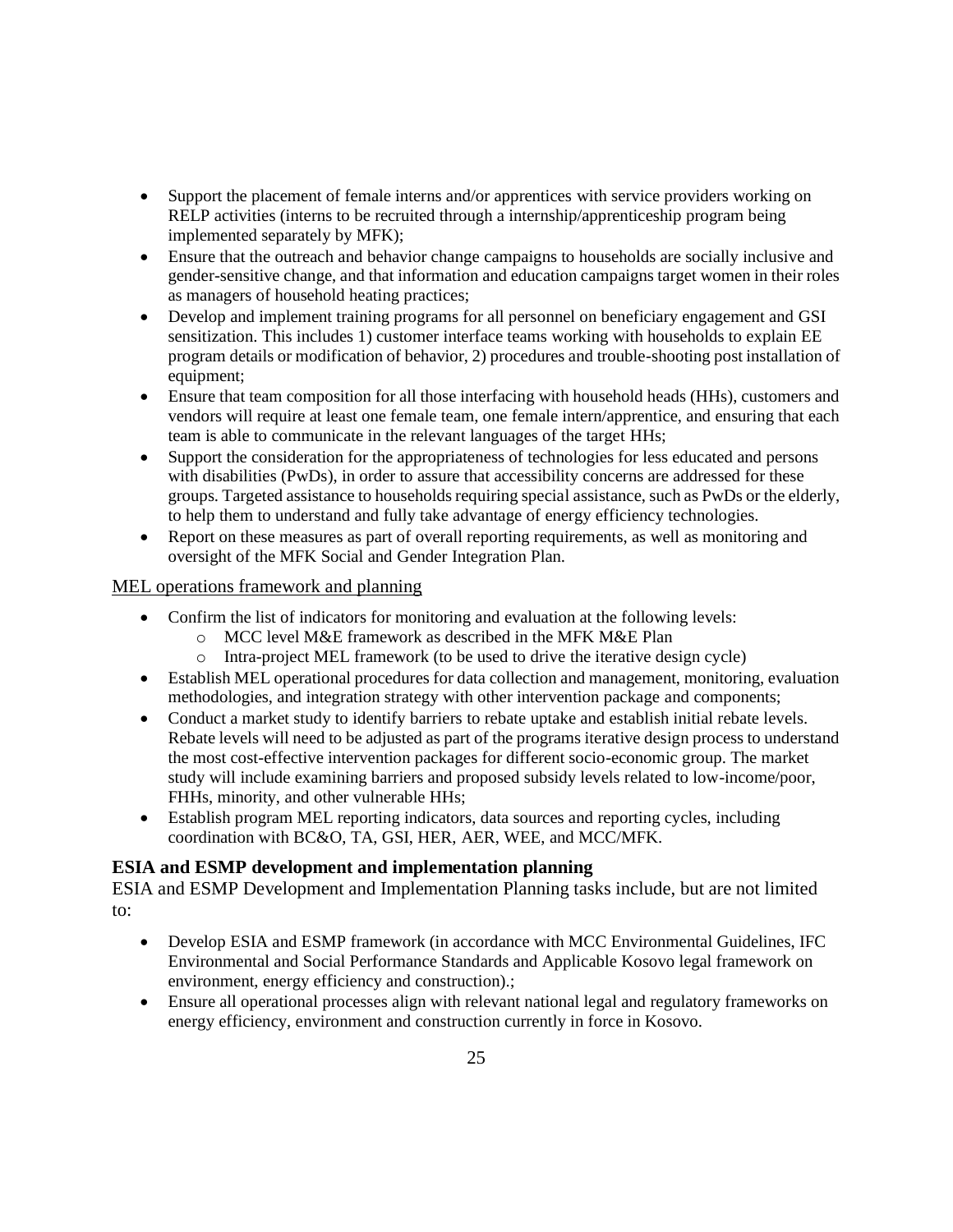- Once specific project sites have been selected and baseline surveys completed, then develop site-specific ESMPs to control and mitigate environmental, social, health and safety issues and risks for all intervention packages:
	- o Guidelines for best practice construction safety practices for all contractors;
	- o Guidelines for management of construction site hazards (e.g. noise, dust generation, equipment use, secure storage of equipment and materials, etc.)
	- o Construction waste management practices for site storage;
	- o Hazardous material/waste management practices and a documentation process to track the chain of custody for verification of appropriate disposal in a site certified to take the wastes;
	- o Guidelines to ensure appropriate actions are taken for protection of vulnerable populations during construction activities particularly for women, the disabled, and the elderly;
	- o ESMP screening instructions to include in incentive applications.

#### **PIEE web portal design and operationalization**

The web portal should be developed as a robust set of web applications and provide a range of services to support various aspects of the PIEE. The IC will be expected to develop the portal, provide technical support and administration services, develop all content, and ensure that useful web traffic data is collected from web portal and linked social media platforms. Inputs from market/pricing study and BC&O Strategy to be considered.

The web port should have, at a minimum, the following core characteristics and capabilities:

- Built on well established, free, open source, extensible content management system etc.
- Support production workflows with the capability of assigning roles and permissions that facilitate content authoring, content review, publication approval, etc.
- Has the capability to facilitate team-oriented content production including tracking changes, commenting, etc.
- Assign content categories and key words.
- HER participation application with database integration;
- HER disbursement request application with database integration
- HER Qualified Installer with database integration
- AER participation application with database integration
- PIEE qualified equipment and product database
- PIEE project database with key metrics for individual projects and PIEE wide project summary statistics;
- Simple PIEE project planner / calculator web application allowing a user to model an individual residence retrofit project using basic input data.
- External viewing interface (public) and internal viewing / management interface for all web applications;
- User interest forms via embedded link to request more information on the basis of content categories;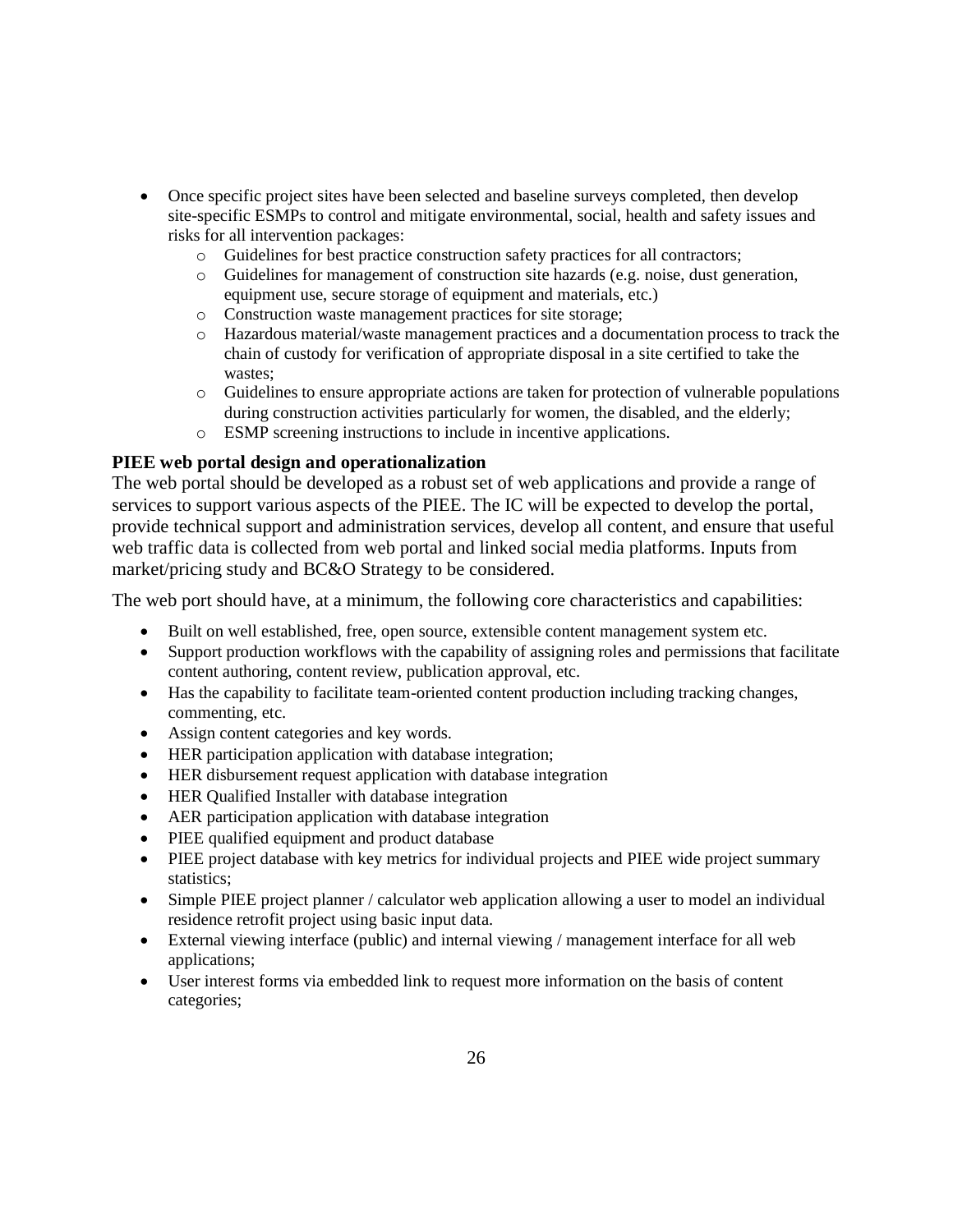- Form to request content publishing by potential partners / market actors (vendors of services, products, etc.);
- Website survey that can be customized based on content category.
- The IC will be expected to develop and manage technical criteria and database for qualified products and materials, which should be available online. This database should have the capability of displaying currently qualified products and materials and taking user submission requests for adding new products and materials. In order to minimize cost of development of these technical criteria and database, the adapting of existing resources from current or previous development partner initiatives, such as EBRD GEFF should be considered.
	- o Addition / deletion of records
	- o Structured Query Language (SQL) based queries and reporting
- Content Syndication
	- o Packaging of syndicated web content for various audiences (media, beneficiaries, finance partners, civil society, etc.);
	- o Web traffic analytics for syndicated content;
	- o Embedded content attribution to PIEE;
	- o Feed (RSS / Atom, etc.) creation with customization by content category;
	- o Packaged content syndication categories:
		- General media releases;
		- **RELP** project statistics;
		- Intervention level beneficiary participation information.
- Capability to develop mini-sites for each PIEE Activity;
- Magazine style front page interface with featured articles and links to mini-sites;
- Main page and mini-site key features:
	- o Featured post photo and video carousel;
	- o Magazine style layout with featured posts;
	- o Capability to share posts on all key social media sites;
	- o Capability to print and post in a professionally formatted PDF file;
- Capability for users to comment on all hosted content;
- Enable / disable content commenting based on category;
- Commenting will be threaded with the user able to follow comment threads through registration;
- Mobile device friendly presentation
	- o Smart phone form factor
	- o Tablet form factor
- Data Analytics (service to be provided as part of web portal)
- Search Engine Optimized
	- o The web portal and generated content will be designed to ensure the best possible exposure in web searches;
	- o Website summary to appear in search summaries;
	- o Search optimization for news site specific web searches.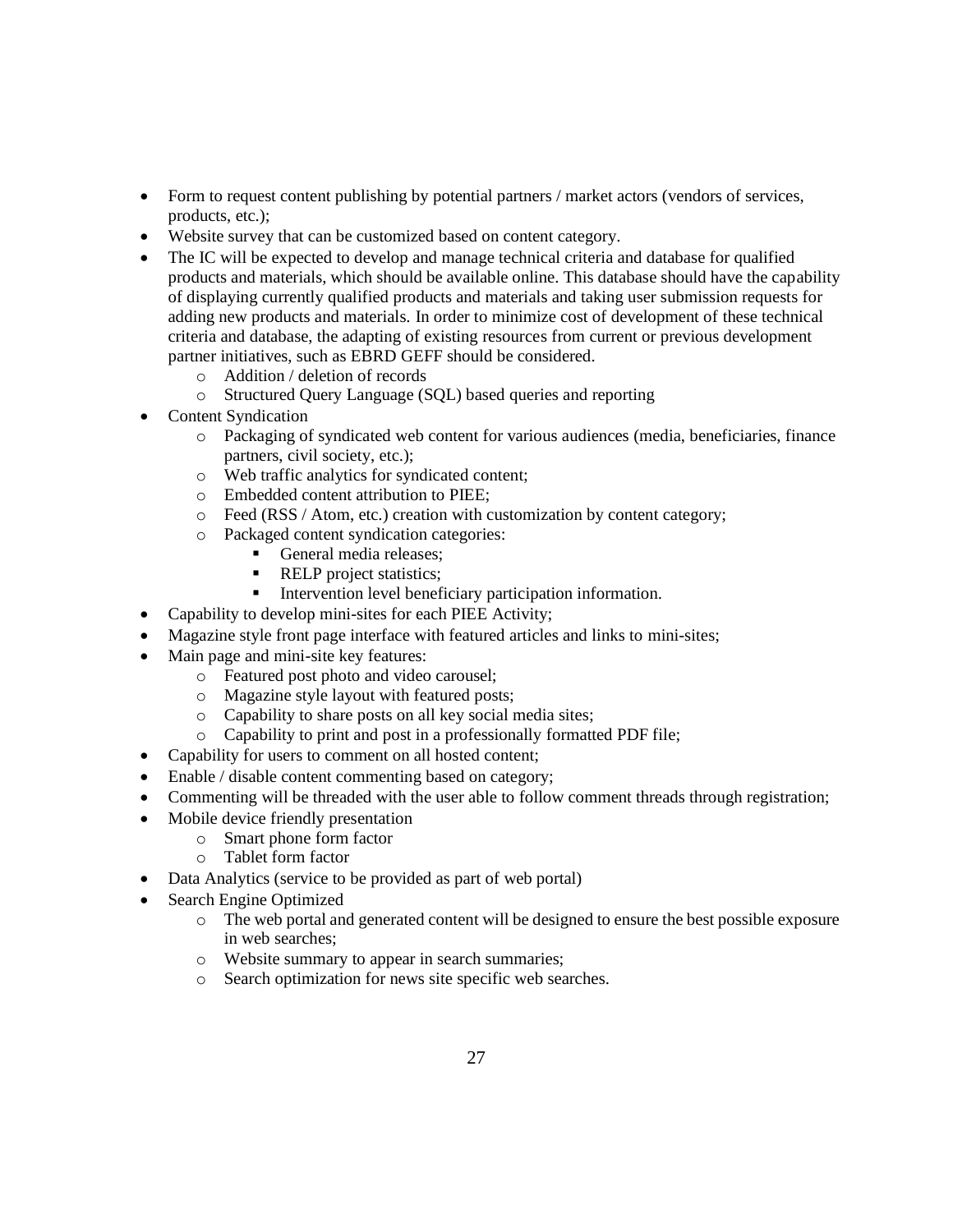# **5.2.2. Implementation Phase**

The Implementation Phase *comprises* the tasks for the implementation of HER, AER, and WEE intervention packages, including the cross-cutting components BC&O, TA, GSI, ESMP, and MEL. During the Implementation Phase, the IC will put in place an implementation and management framework for the three intervention packages which supports an iterative design process to support modification of key design variables that will contribute to the continuous improvement towards maximizing participation within beneficiary groups and minimizing the cost of required financial incentives.

The Implementation Phase tasks are presented in the following sections.

### **IC operation level services**

Specific tasks to include, but are not limited to:

#### HER intervention package Operations Services

Complementary to the tasks foreseen within BC&O, TA, GSI, ESMP, and MEL, HER intervention package Operations Services include (but are not limited to):

- Marketing of services and products (by qualified installers)
- Application Processing
	- o Application Preparation Procedures (Conduct energy audits by qualified installers or other locally trained auditors, recommend energy efficiency investments; Finalize Implementation Design; Obtain required permits; Complete and submit the rebate application)
	- o Designation of beneficiaries
	- o Grievance management
- Manage/supervise the retrofit installments
- Rebate processing (see also section *Grant disbursement*)
	- o Disbursement requirement processing
		- o Disbursement execution

The implementation progress and evaluations will be presented through monthly and quarterly reports, including the cross-cutting components - BC&O, TA, GSI, ESMP and MEL (see also Section 8)

#### AER intervention package Operations Services

Complementary to the tasks foreseen within BC&O, TA, GSI, ESMP, MEL, AER intervention package Operations Services include (but are not limited to):

- Support the consolidation of MAB Communities
- MAB community Beneficiary Application Processing
	- o Review the application
	- o Conduct an appropriate investment grade energy audit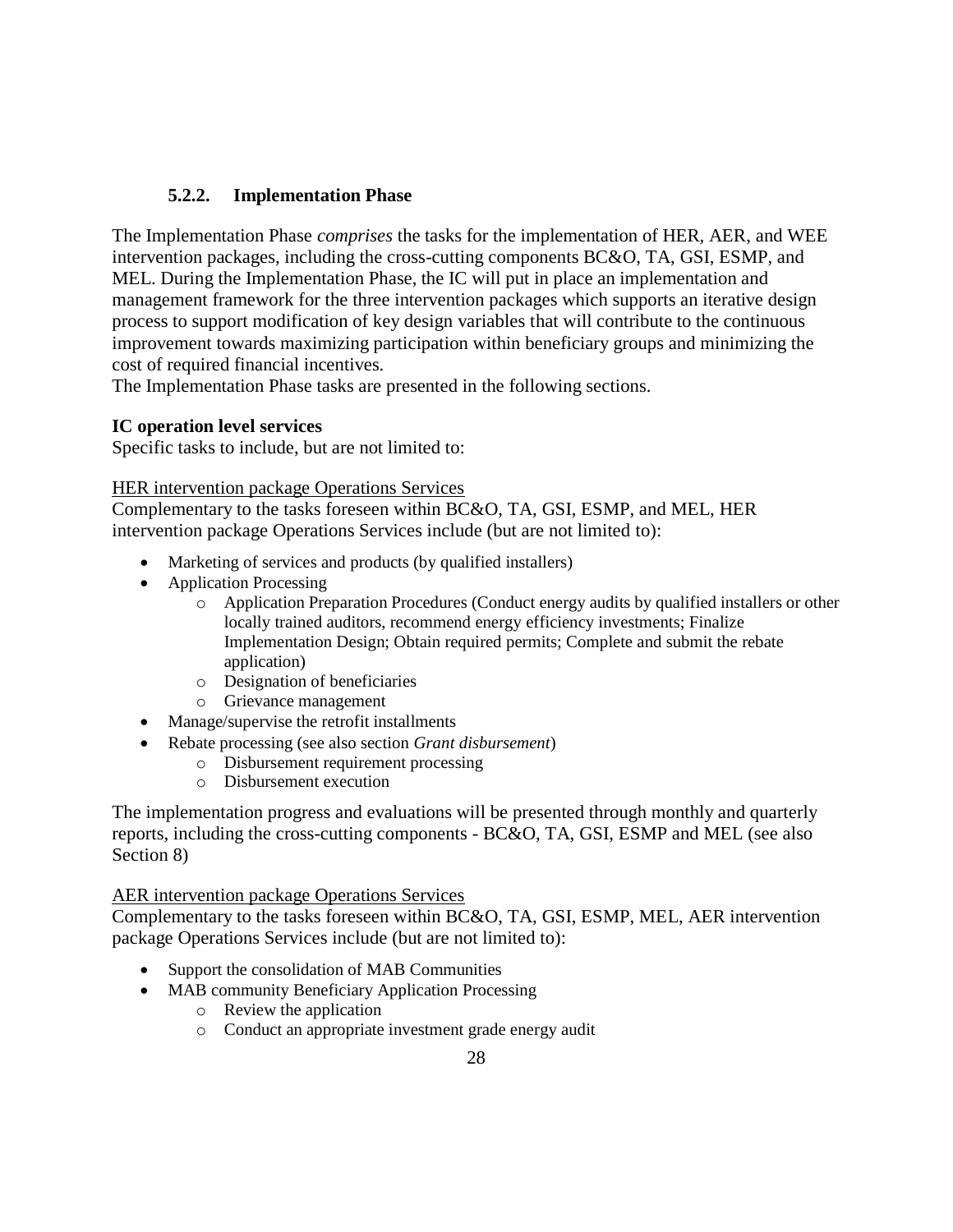- o Designation of beneficiaries
- o Grievance management
- Finalize MAB Community Project Preparation Procedures
	- o Finalize Implementation Plan & Design;
	- o Develop Stakeholder Investment Plan
	- o Develop procurement strategy and model bid documents (RFP)
	- o Obtain required permits (i.e. construction permit)
- High level supervision of retrofit implementation;
- Grant processing (see also section *Grant disbursement*)
	- o Disbursement requirement processing
	- o Disbursement execution

The implementation progress and evaluations will be presented through monthly and quarterly reports, including the cross-cutting components - BC&O, TA, GSI, ESMP and MEL (see also Section 8)

### WEE intervention package Operations Services

Complementary to the tasks foreseen within BC&O, TA, GSI, ESMP, and MEL, WEE intervention package Operations Services include (but are not limited to):

- Beneficiary outreach
- Grant applications and selection
- Oversee the implementation and track grantee performance.

The implementation progress and evaluations will be presented through monthly and quarterly reports, including the cross-cutting components - BC&O, TA, GSI, ESMP and MEL (see also Section 8)

#### BC&O Operations Services

(In accordance with MFK's General Communication Outreach Plan, and BC&O operations framework)

- National level campaigns for HER, AER, WEE intervention packages (based on BC&O operations framework and planning)
- Municipal level campaigns for HER, AER (Assume 5 municipalities), and WEE intervention packages (based on BC&O operations framework and planning)
- External relations management
- The implementation progress and evaluations will be presented as part of monthly and quarterly reports drafted for HER, AER and WEE intervention packages (see also Section 8), including:
	- o Monthly content updates
	- o Monthly social and behavior change communication campaigns
	- o Quarterly BC&O activity assessment report
	- o Quarterly BC&O plans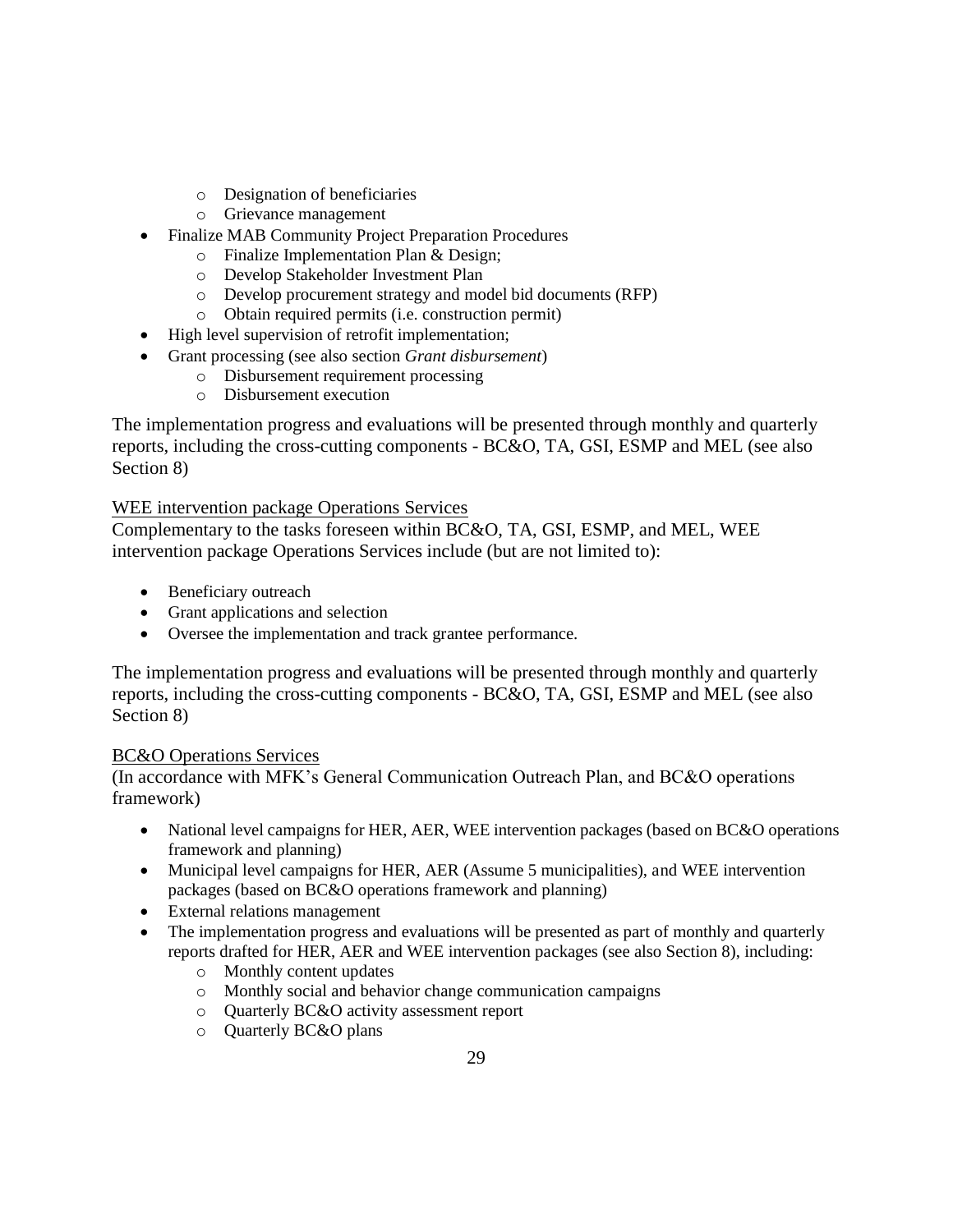- o Quarterly update on outreach campaign on WEE intervention package
- o Quarterly BC&O plans on women in energy media campaign

### TA Operations Services

- HER intervention package TA support services:
	- o Installer qualification training
	- o Community energy auditors training
- AER intervention package TA support services
	- o Contractor training
	- o Apartment community grant participation training
	- o Apartment community energy champions training
- Support the Contractor Procurement process
	- o Support drafting of the bidding documents
		- o Support the selection of the contractor
- The implementation progress and evaluations will be presented as part of monthly and quarterly reports drafted for HER, AER and WEE intervention packages (see also Section 8), including:
	- o Monthly TA support report
	- o Quarterly TA training report
	- o Quarterly TA procurement report

### GSI Operations Services

(In accordance with MFK's SGIP, and GSI operations framework)

- Strategy for GSI inclusion across EE activities, and for meeting the cross-cutting GSI requirements, including for targets and goals on female employment in energy.
- The implementation progress and evaluations will be presented as part of monthly and quarterly reports drafted for HER, AER and WEE intervention packages (see also Section 8), including:
	- o Monthly report with key GSI information on trainings, RELP beneficiaries disaggregated by key variables, numbers and % of women employed across activities.
	- o Monthly report on Female Entrepreneur TA and Partial Grants component
	- o GSI quarterly reports

# MEL Operations Services

(In accordance with MFK's M&E Plan and MEL operations framework)

- Ensure project data flow
- Ensure reporting of RELP project level M&E indicator data
- Provide evaluation inputs to each round
- The implementation progress and evaluations will be presented as part of monthly and quarterly reports drafted for HER, AER and WEE intervention packages (see also Section 8), including:
	- o Monthly indicator reporting, disaggregated by key variables
	- o Quarterly evaluation and design revision recommendations
- Other specific MEL research at other times/frequencies as required e.g. semiannual public attitudes survey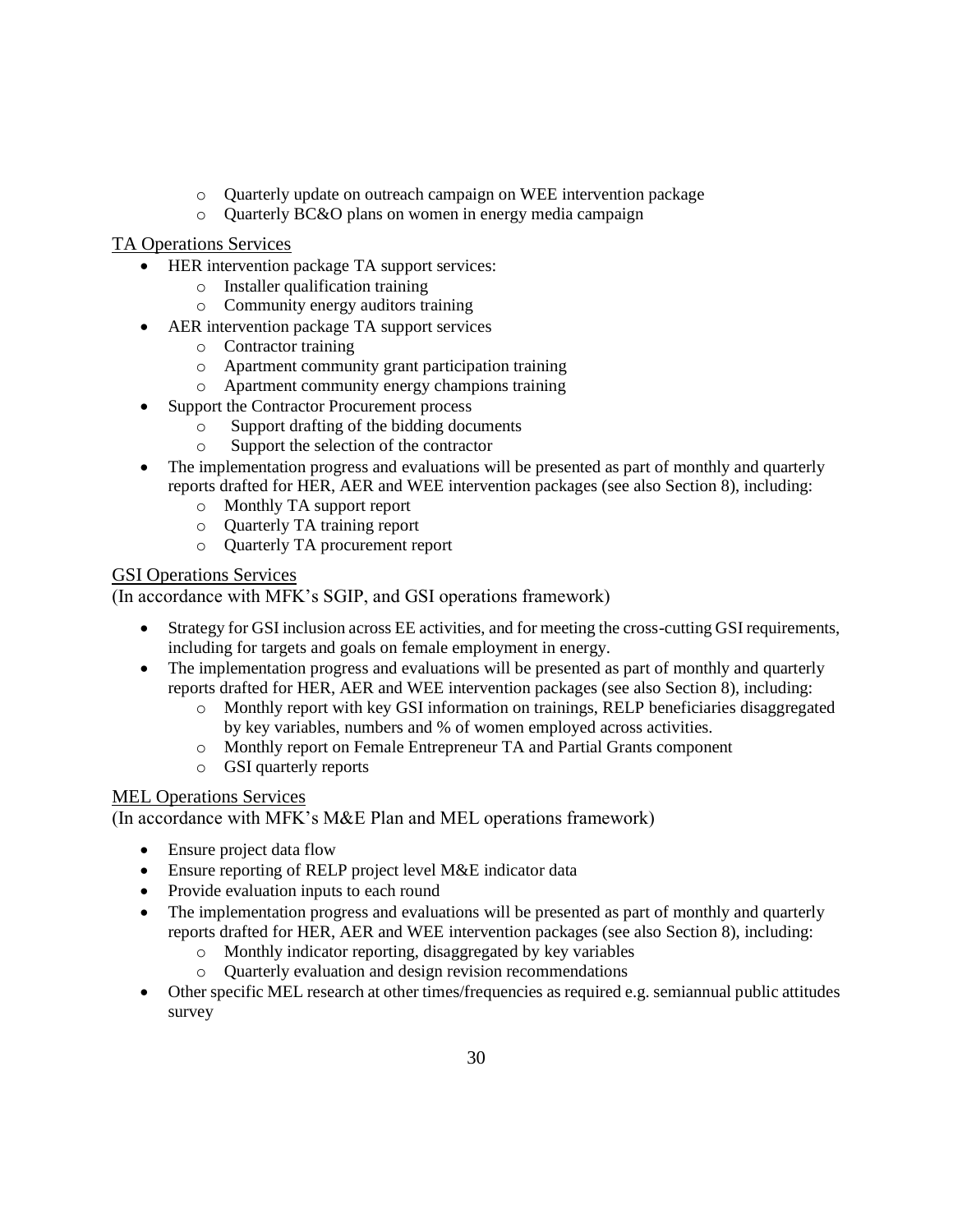### **WEB portal administration**

The IC is expected to be responsible for comprehensive administration services for the PIEE web portal.

Web Portal Administration tasks of service will include, but not limited to:

- Web hosting services
- Web portal application configuration day to day operational stability
- User support for day to day content creation requirements and comprehensive CMS user training as needed
- Design and configuration of all web pages including presentation, underlying code and scripting, and back end database support
- The implementation progress and evaluations will be presented as part of monthly and quarterly reports drafted for HER, AER and WEE intervention packages (see also Section 8)

### **ESMP services**

(In accordance with MCC environmental guidelines and the IFC Environmental and Social Performance Standards and Applicable Kosovo legal framework on environment, energy efficiency and construction)

During the Implementation Period, the IC will provide services on monitoring and implementation of site-specific ESMPs.

ESMP tasks of services will include, but are not limited to:

- Maintain ESMP reporting on the identified potential risks or incidents, as well as the database on the actions undertaken as a response;
- Update, as necessary ESMPs to respond to previously unidentified risks and impacts;
- Coordinate ESMP related trainings with TA;
- Provide a monthly report on compliance with ESMPs risks, incidents and actions taken;
- IC will document mitigation actions for the identified potential risks and impacts, and any reported incidents. Weekly report documenting ESMP actions involving beneficiary complaints
- In cases of accidents and serious environmental or property damages, the reporting should be done within 24 hours, including the undertaken actions, if any. Plans on related responsive actions need to be delivered by IC in due time.

#### **Grant disbursement**

The IC will be expected to disburse the incentives for the HER and WEE intervention packages. Grant Disbursement services are to include but not limited to:

- Maintain a database of incentive applications which tracks all key qualification criteria and status for approval by Intervention package;
- Maintain a separate incentive disbursement authorization and/or deployment database which tracks the status of criteria required for incentive disbursement authorization and/or deployment and recipient payment details by Intervention package;
- Generate a weekly incentive disbursement authorization report;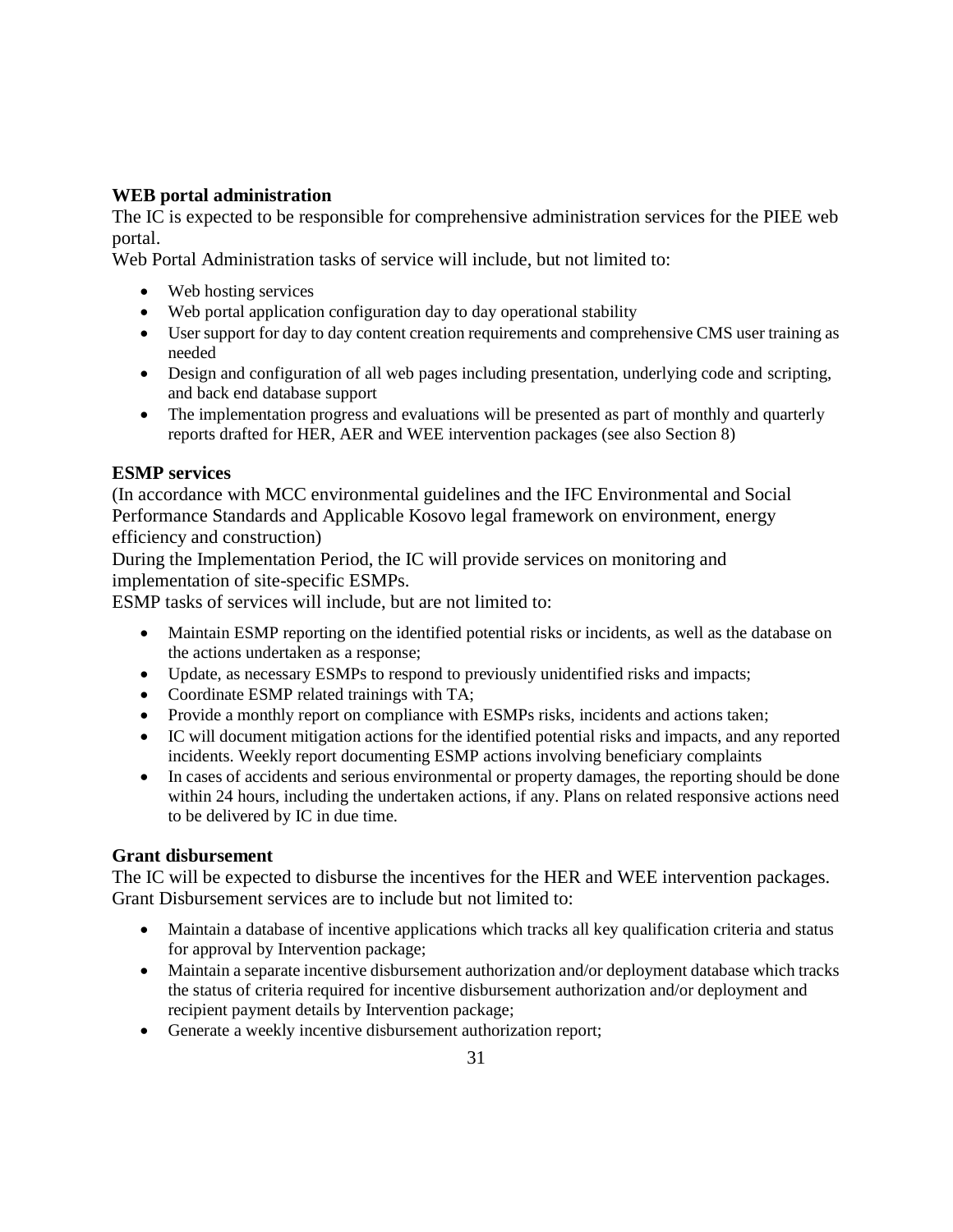Generate a monthly and quarterly incentive disbursement report showing application status and disbursement authorization and/or deployment status, as part of monthly/ quarterly reports drafted for HER, AER and WEE intervention packages (see also Section 8).

## **5.3. Project Closure**

The IC will have the responsibility for completing the tasks related to project closure. These tasks are expected to include the following:

- Planning project closure evaluations;
- Identifying best practices, lessons learned, and project infrastructure that can be transferred to national organizations associated with residential energy efficiency, such as the energy efficiency fund and Kosovo Agency for Energy Efficiency;
- Supporting MFK with planning a final dissemination workshop;
- Ensuring all useful media content and project tools are transferred to appropriate designated national institutions;
- Ensuring finalization of all retrofit activities and reconciliation of all grant disbursements;
- Other appropriate project-closure activities.

# **6. Responsibilities**

The Implementer contracted through this RFP process will report directly to the MFK Energy Director, who will also be represented by the MFK Energy Specialist and Private Sector Development Specialist. The IC will also work with MFK's CEO, the Communication and Outreach Specialist, the Gender and Social Inclusion Specialist, Environmental Consultant, the Monitoring and Evaluation Specialist, and the Procurement Specialist.

MFK staff will interface with the Implementer on a number of issues, including, but not limited to:

- Ensure compliance of MCC infrastructure technical standards through appropriate assessment and development of proposals with infrastructure components (Energy Specialist and Supervising Engineer);
- Ensure compliance with General Communication Outreach Plan (Communication and Outreach Specialist);
- Ensure compliance with MFK's Social and Gender Integration Plan (SGIP) through training and information sharing (GSI Specialist);
- Procurements for AER retrofit installments to follow MCCs Program Procurement Guidelines (Procurement Specialist);
- Ensure compliance with MCC Environmental Guidelines and IFC Performance Standards, through training, information and document sharing, developing risk management tools for the grants program, and development, implementation and monitoring of site specific ESMPs. (Environmental Consultant).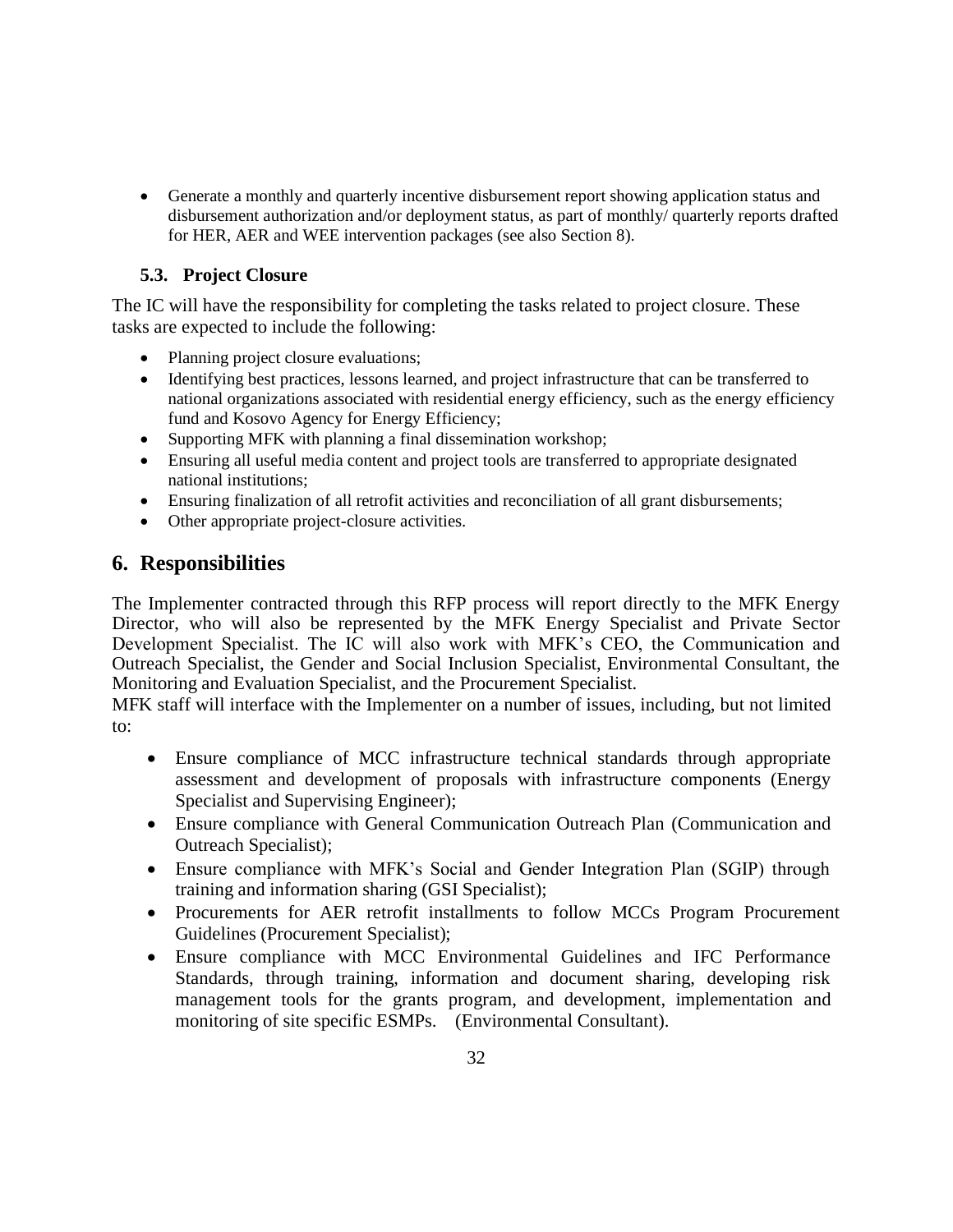Ensure compliance with MFK's M&E Plan (Monitoring and Evaluation Specialist)

Although the IC will be contracted by and directly report to MFK, the success of this project will be based on the ability of the IC to develop and manage professional relationships, including with:

- The Government of Kosovo, and especially the Ministry of Economic Development;
- Other Government Ministries, including, but not limited to: (Energy Efficiency Agency, Energy Efficiency Fund, Energy Regulatory Office)
- MCC staff and consultants;
- Industry and business;
- Other stakeholders in the Energy Efficiency sector (donors, NGOs, businesses, government, etc.).

As noted above, the Implementing Contractor will be responsible for collaboration with the MFK M&E Specialist.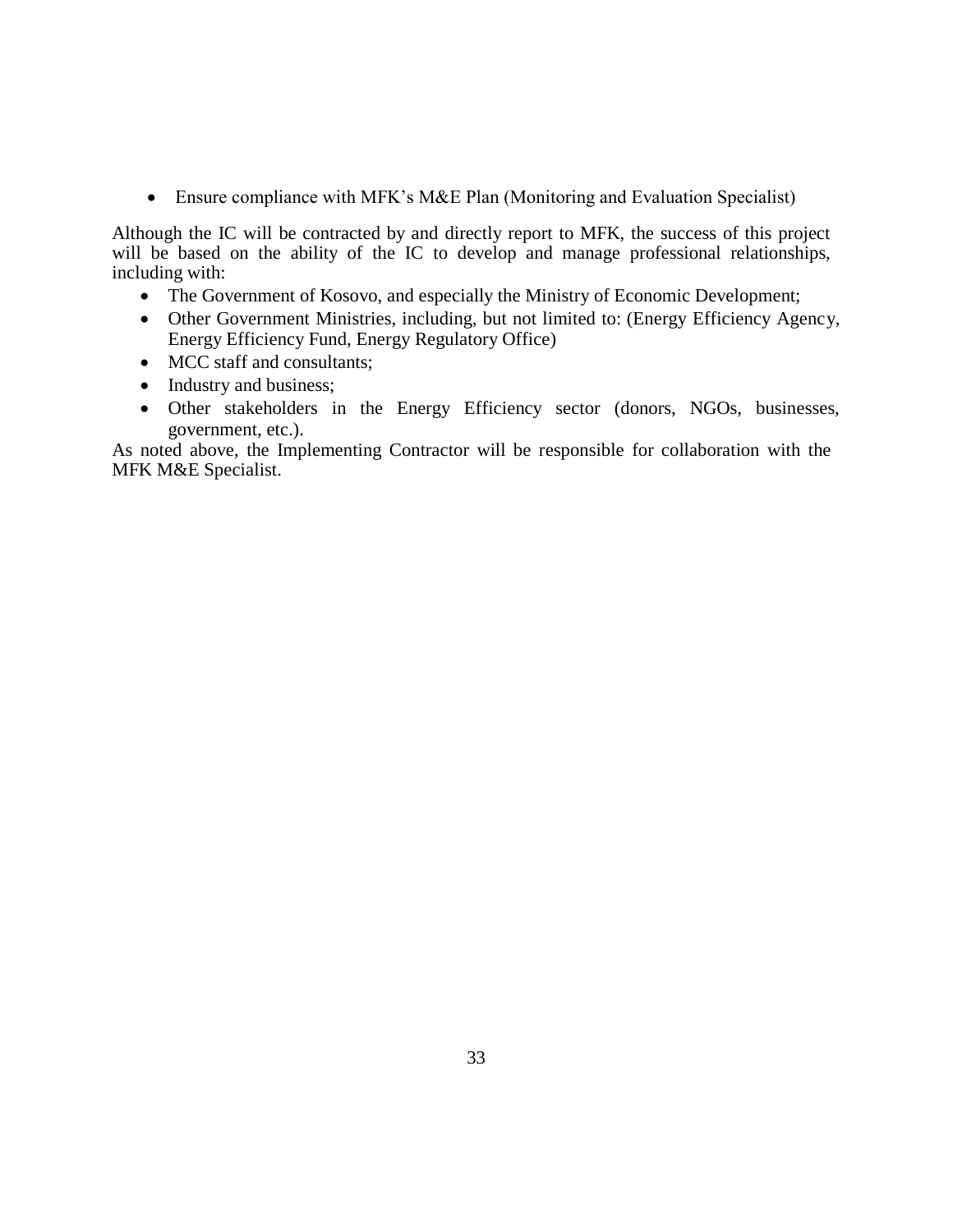# **7. Specific requirements on IC's Staff capacities**

The services required by this ToR shall be rendered by a team of international professionals and local experts. The IC will ensure that appropriately qualified experts are available as required for each of the different tasks outlined above. The assignment will be led by the Project Director who is responsible for the overall management of the project and all contractual matters. The Team Leader will be in charge to coordinate all activities in Kosovo, especially the project team, to ensure progress according to plan, to communicate with project beneficiaries and to report/ highlight critical issues in the project execution.

# **7.1. List of personnel<sup>4</sup>**

 $\overline{a}$ 

The firm shall provide the appropriate number of key and non-key personnel to provide the services described in this ToR. This includes program management, capacity development, communications and outreach, monitoring & evaluation, gender and social inclusion, environment, health and safety, finance, procurement, and technical experts. CVs must be provided for all proposed staff, including the reasons they were selected for this assignment and the roles they will fulfill in the project.

MFK shall approve the project team structure, qualifications, and level of staffing. Job descriptions will be provided along with the team structure by IC. With the approval of MFK, the Project Director will have the opportunity, while remaining within the original budget, to revise its staffing requirements upon the completion of the Inception Phase and at each annual review.

It is expected that all personnel have proficiency in English, considering that it is a working language within MFK. It is within the IC's responsibility to ensure an adequate communication in Albanian or other local languages in Kosovo as needed, with the beneficiaries and other local stakeholders.

Identification of the team members and their designated positions will be the responsibility of the IC.

<sup>&</sup>lt;sup>4</sup> Attention should be given to the gender balance among the staff composition.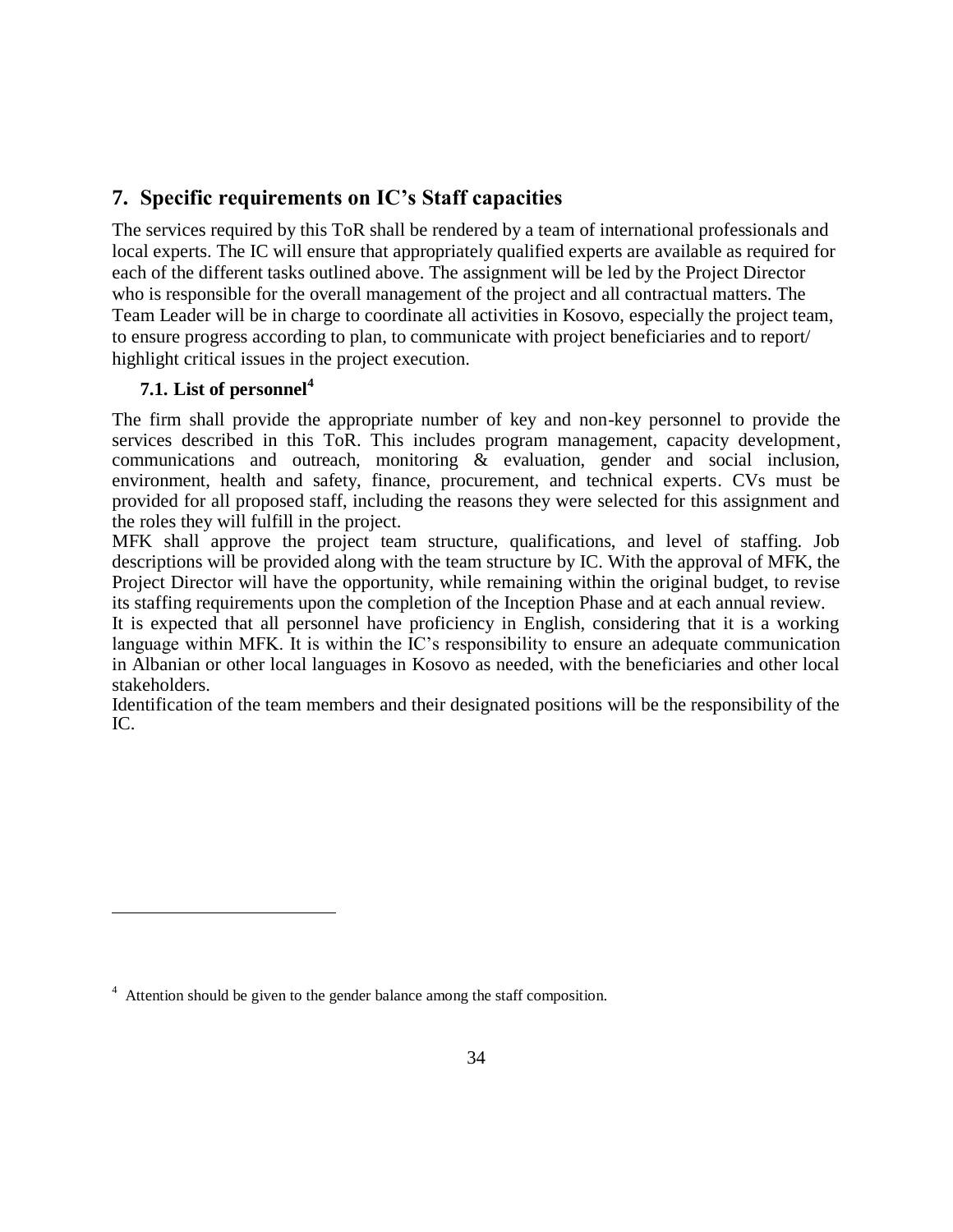|    | <b>Key Professional Personnel Qualifications for the Assignment</b>                                                                                                                                                                                                                                                                                                                                                                                                                                                                                                                                                                                                                                                                                                                                                  |
|----|----------------------------------------------------------------------------------------------------------------------------------------------------------------------------------------------------------------------------------------------------------------------------------------------------------------------------------------------------------------------------------------------------------------------------------------------------------------------------------------------------------------------------------------------------------------------------------------------------------------------------------------------------------------------------------------------------------------------------------------------------------------------------------------------------------------------|
| 1. | <b>Project Director</b>                                                                                                                                                                                                                                                                                                                                                                                                                                                                                                                                                                                                                                                                                                                                                                                              |
|    | Minimum qualification:<br>Graduate level degree in economics, engineering, or business;<br>$\bullet$<br>Minimum 15 years of professional experience;<br>$\bullet$<br>Minimum 10 years of management experience in resource efficiency incentive program<br>development and the international development sector<br>Demonstrated successful experience and past performance in accomplishment of similar<br>projects.<br>Experience in the region or other similar developing country contexts                                                                                                                                                                                                                                                                                                                        |
| 2. | <b>Team Leader</b>                                                                                                                                                                                                                                                                                                                                                                                                                                                                                                                                                                                                                                                                                                                                                                                                   |
|    | Minimum qualification:<br>Graduate level degree in economics or engineering,<br>$\bullet$<br>Masters by research qualification in a related discipline;<br>$\bullet$<br>Minimum 10 years of professional experience including the resource efficiency incentive<br>program development and the international development sector;<br>Demonstrated experience in the design, implementation, and evaluation of incentive programs<br>for resource efficiency or utility demand side management;<br>Demonstrate experience in development and implementation of monitoring and evaluation<br>$\bullet$<br>frameworks for resource efficiency programs.<br>Experience in the region or other similar developing country contexts<br>$\bullet$                                                                            |
| 3. | <b>Behavior Change, Outreach, and Marketing expert</b>                                                                                                                                                                                                                                                                                                                                                                                                                                                                                                                                                                                                                                                                                                                                                               |
|    | Minimum qualification:<br>Graduate in behavioral economics, marketing, communications or a related discipline;<br>$\bullet$<br>Minimum ten years of experience in behavior change research, programming, or marketing and<br>$\bullet$<br>promotion, minimum five of which in energy efficiency programs;<br>Demonstrated experience in designing or implementing programs influencing economic<br>decisions related to energy consumption in developing countries (regional experience<br>preferred;<br>Demonstrated experience in rapid prototyping and testing of marketing modalities for behavior<br>change.<br>Demonstrated experience in designing behavior change, communications and outreach for<br>resource efficiency programs;<br>Experience in the region or other similar developing country contexts |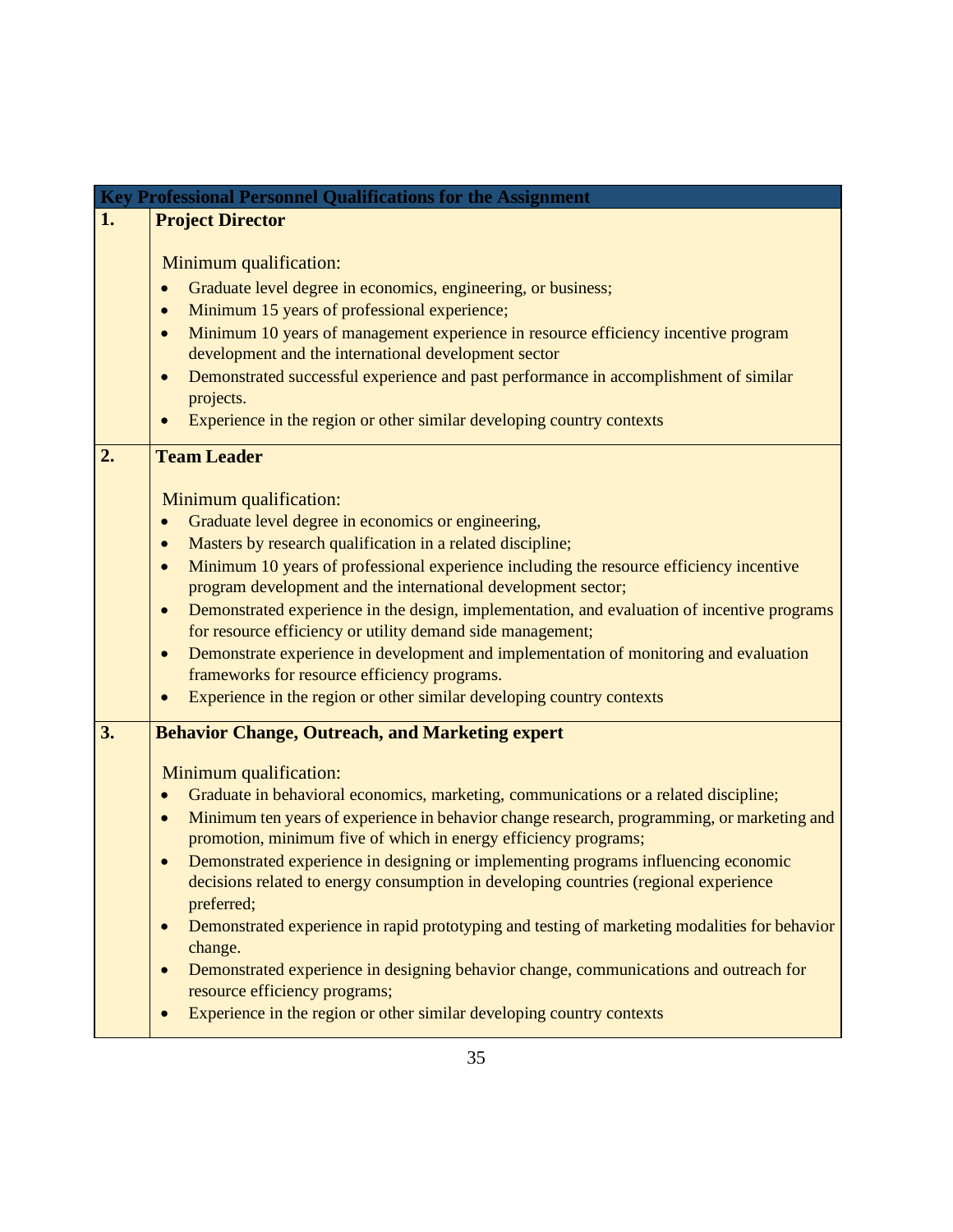| Minimum qualification:<br>Graduate in economics, statistics, international development or other related technical<br>discipline;<br>Masters by research qualification in a related discipline;<br>$\bullet$<br>$\bullet$<br>of incentive programs for resource efficiency or utility demand side management;<br>Demonstrated experience in piloting and evaluation of programs, including experimental or<br>$\bullet$<br>quasi-experimental evaluations involving incentives design.<br>Experience in the region or other developing countries.<br>$\bullet$<br>5.<br><b>GSI</b> expert<br>Minimum qualification:<br>Graduate in public policy, social science, law, anthropology, or related discipline;<br>$\bullet$<br>Minimum ten years of related professional experience;<br>$\bullet$<br>Five years of experience in the development, design and evaluation of projects promoting<br>$\bullet$<br>gender and social inclusion;<br>Five years of regional experience in the development, implementation, and evaluation of<br>$\bullet$<br>projects specifically involving promotion of entrepreneurship for women through MSMEs.<br>Experience in the region or other similar developing country contexts<br><b>EHS</b> expert<br>6.<br>Minimum qualification:<br>Graduate degree in environment<br>$\bullet$<br>Minimum five years of experience in the environment management plan design and<br>$\bullet$<br>implementation in the building sector<br>$\bullet$<br>languages of Kosovo.<br>Demonstrated successful experience and past performance in accomplishment of similar<br>$\bullet$ | $\overline{4}$ . | <b>Monitoring Evaluation and Learning (MEL) expert</b>                                                      |
|---------------------------------------------------------------------------------------------------------------------------------------------------------------------------------------------------------------------------------------------------------------------------------------------------------------------------------------------------------------------------------------------------------------------------------------------------------------------------------------------------------------------------------------------------------------------------------------------------------------------------------------------------------------------------------------------------------------------------------------------------------------------------------------------------------------------------------------------------------------------------------------------------------------------------------------------------------------------------------------------------------------------------------------------------------------------------------------------------------------------------------------------------------------------------------------------------------------------------------------------------------------------------------------------------------------------------------------------------------------------------------------------------------------------------------------------------------------------------------------------------------------------------------------------------------------------------------------------------------|------------------|-------------------------------------------------------------------------------------------------------------|
|                                                                                                                                                                                                                                                                                                                                                                                                                                                                                                                                                                                                                                                                                                                                                                                                                                                                                                                                                                                                                                                                                                                                                                                                                                                                                                                                                                                                                                                                                                                                                                                                         |                  | Minimum of 10 years of experience in the design, implementation, monitoring and evaluation                  |
|                                                                                                                                                                                                                                                                                                                                                                                                                                                                                                                                                                                                                                                                                                                                                                                                                                                                                                                                                                                                                                                                                                                                                                                                                                                                                                                                                                                                                                                                                                                                                                                                         |                  |                                                                                                             |
|                                                                                                                                                                                                                                                                                                                                                                                                                                                                                                                                                                                                                                                                                                                                                                                                                                                                                                                                                                                                                                                                                                                                                                                                                                                                                                                                                                                                                                                                                                                                                                                                         |                  | Education and training, including proficiency of English and proficiency in written and spoken<br>projects. |

| <b>Grant Manager</b>                                                                                                      |
|---------------------------------------------------------------------------------------------------------------------------|
| Minimum qualification:<br>Graduate level degree in business administration, energy efficiency, or another relevant field, |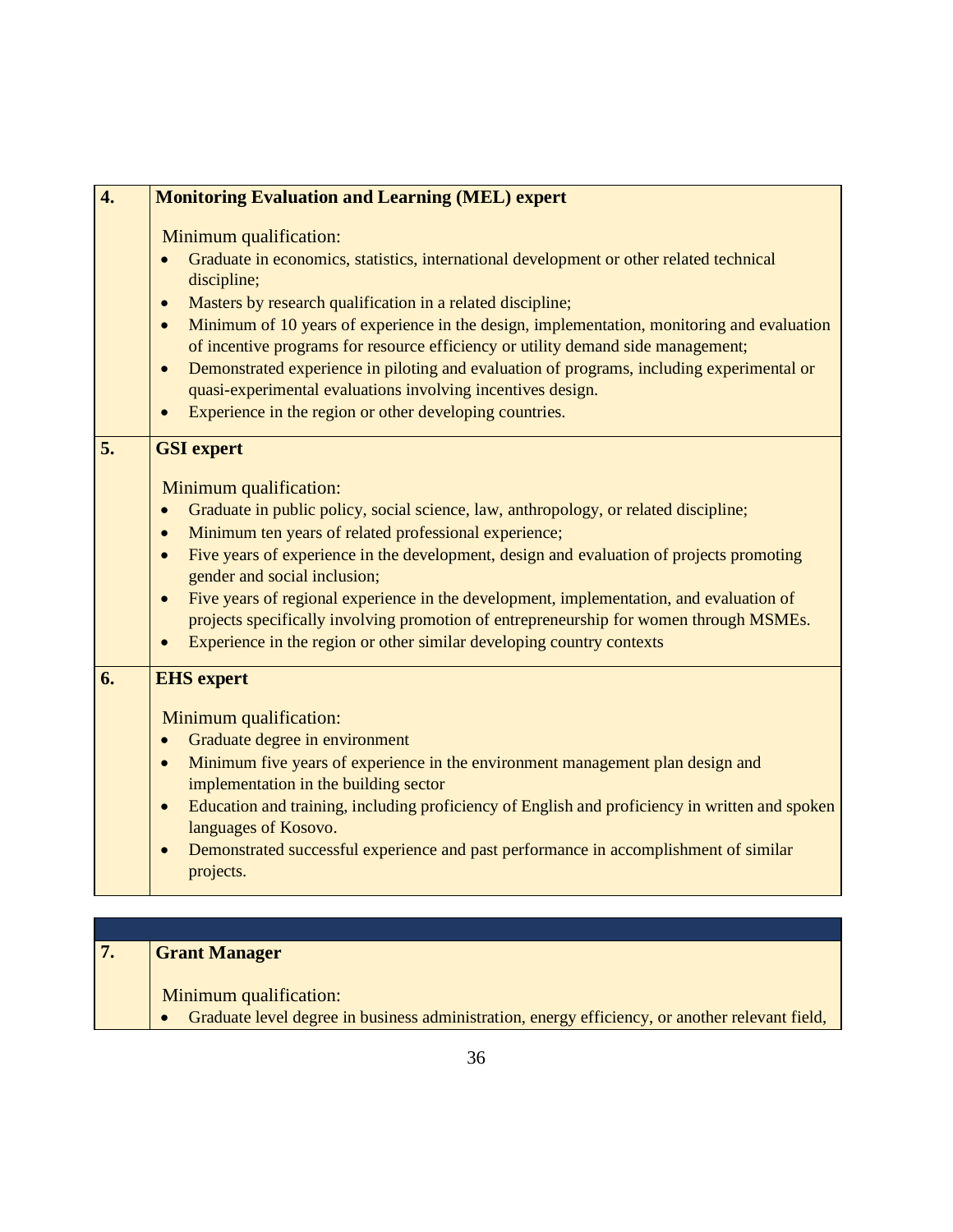- Minimum 5 years of experience in designing and implementing rebate/grant programs in developing or transition country contexts. Preference will be given for managers who have experience managing grant programs in efficiency incentive programs.
- Experience in financing modalities for rebate/grant disbursement in energy efficiency investments.
- Experience in supervising the flow of finances to grantees, in particular ensuring compliance with financial management procedures
- Experience in similar/relevant projects in the region or other similar developing country contexts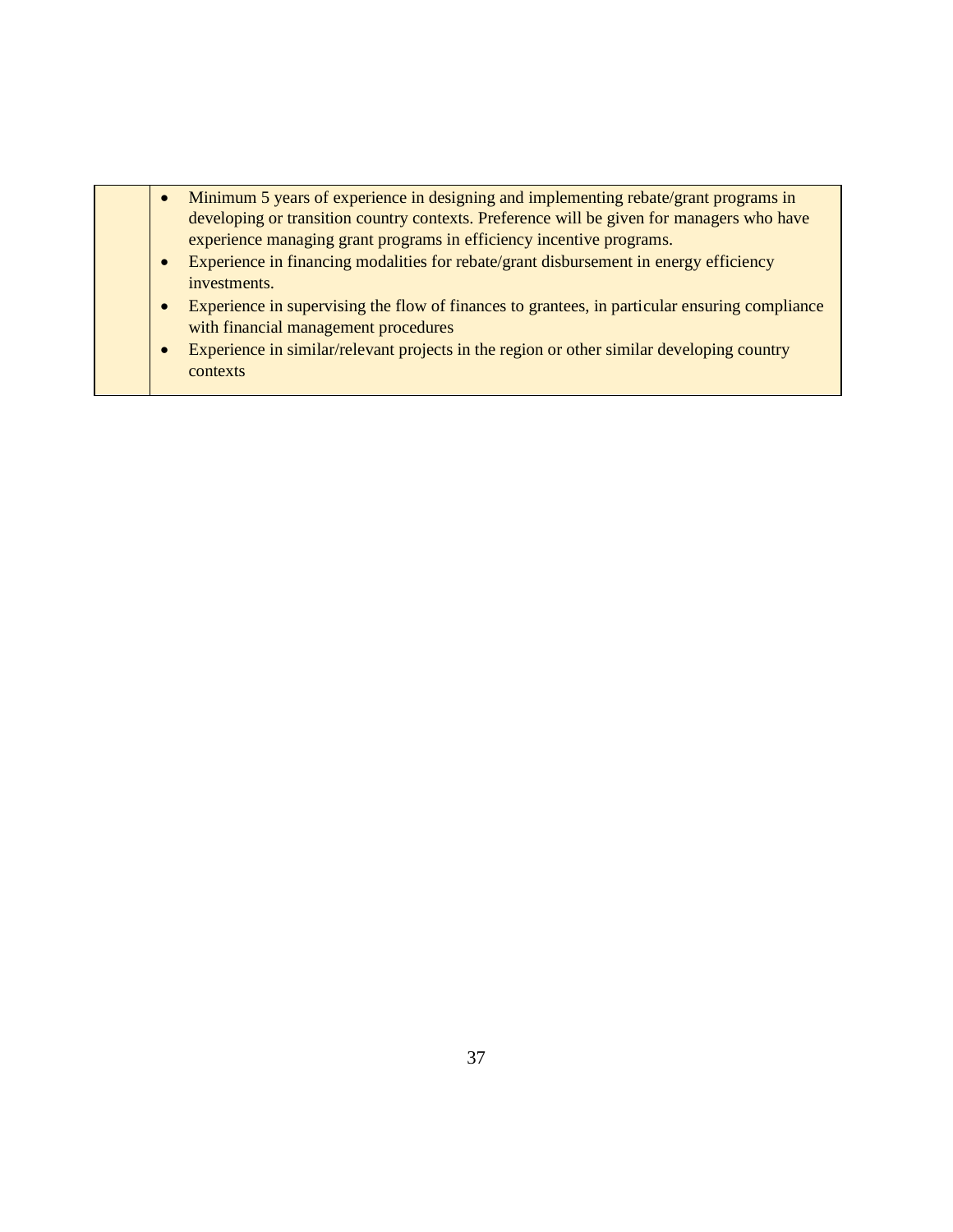| 8.  | <b>Procurement Specialist</b>                                                                                                                                                                                                                                                                                                                                                                                                                                                                                                                                                                      |
|-----|----------------------------------------------------------------------------------------------------------------------------------------------------------------------------------------------------------------------------------------------------------------------------------------------------------------------------------------------------------------------------------------------------------------------------------------------------------------------------------------------------------------------------------------------------------------------------------------------------|
|     | Minimum qualification:<br>Graduate in business, finance, law or related discipline;<br>$\bullet$<br>Minimum five years of experience in assistance programs in the international development<br>$\bullet$<br>sector related to procurement;<br>Demonstrated successful experience and past performance in accomplishment of similar<br>$\bullet$<br>projects.<br>Experience in the region or other similar developing country contexts<br>$\bullet$                                                                                                                                                |
| 9.  | <b>Financial administration and auditing Specialist</b>                                                                                                                                                                                                                                                                                                                                                                                                                                                                                                                                            |
|     | Minimum qualification:<br>Graduate in finance or related discipline;<br>$\bullet$<br>Minimum five years of experience in assistance programs in the international development<br>$\bullet$<br>sector related to finance and grants/incentives;<br>Demonstrated experience in financing modalities related to energy efficiency investments.<br>$\bullet$<br>Demonstrated successful experience and past performance in accomplishment of similar<br>$\bullet$<br>projects.<br>Experience in the region or other similar developing country contexts<br>$\bullet$                                   |
| 10. | <b>Technical expert (construction, energy efficiency, energy auditing)</b><br>Minimum qualification:<br>Graduate in engineering, science, or related technical discipline;<br>$\bullet$<br>Demonstrated experience in development and delivery of energy efficiency programs;<br>$\bullet$<br>Demonstrated experience in implementing programs in developing country context.<br>$\bullet$<br>Demonstrated successful experience and past performance in accomplishment of similar<br>$\bullet$<br>projects.<br>Experience in the region or other similar developing country contexts<br>$\bullet$ |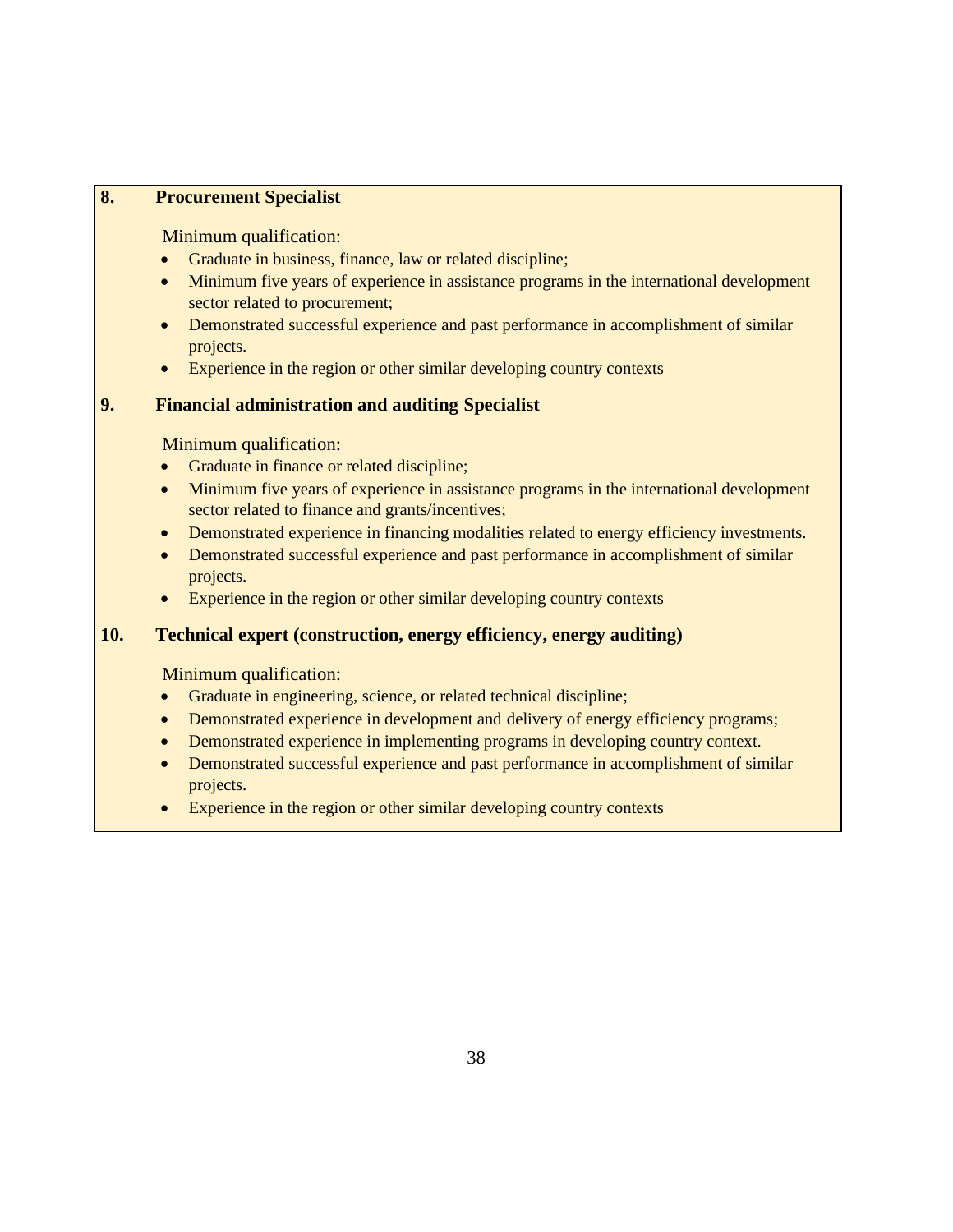# **8. Deliverables and Payment Schedule**

A detailed list of prescribed deliverables divided by time periods is outlined in the tables below. Deliverables are categorized into three main phases, including:

- Pre-implementation Phase (2019)
- Implementation Phase (2019, 2020, 2021)
- Project Closure Phase (2021)

Pre-Implementation Phase deliverables are expected to be completed within 20 weeks after the commencement of services, which requires consolidation and commitment of sufficient professional and technical capacities by the IC. Following the successful completion of Pre-Implementation Phase deliverables, the IC is expected to start with the Implementation phase of Year 1, which will take place in 2019. Subsequently, implementation of Year 2 will take place during 2020, and the last Implementation year is expected to be completed during the first 9 months of 2021, including RELP finalization deliverables.

In case there is a request by MFK for interim or ad hoc reporting, the IC is expected to deliver such reports/information within a reasonable time-frame.

Note: All the required deliverables will be revised within 5 business days by the IC, upon receipt of comments from MFK. The payments will be proceeded only after the required deliverables are accepted as satisfactory by the MFK.

| <b>DELIVER</b><br>E                                                  | <b>DESCRIPTION</b><br>Note: See ToR for more detailed<br>information.                                                                                                | <b>DUE DATE</b>                                         | <b>TOTAL</b><br>PAYMENT, % |
|----------------------------------------------------------------------|----------------------------------------------------------------------------------------------------------------------------------------------------------------------|---------------------------------------------------------|----------------------------|
| Inception<br>Report                                                  | The Inception Report on key staff, and<br>inception activities.                                                                                                      | Within 4 weeks<br>after<br>commencement<br>of services  | 5%                         |
| Operations<br>manual<br>(HER, AER,<br><b>WEE</b><br>operations)      | The operations manual should cover<br>operations related to each of the three<br>intervention packages, including key<br>components such as BC&O, GSI, ESMP,<br>MEL. | Within 10<br>weeks after<br>commencement<br>of services |                            |
| <b>HER</b><br>Detailed<br>annual<br>operations<br>plan<br><b>AER</b> | Draft detailed annual operations plan,<br>including the specific targets to be achieved                                                                              | Within 12<br>weeks after<br>commencement<br>of services | 10%                        |

*Deliverables for Pre-Implementation Phase (2019)*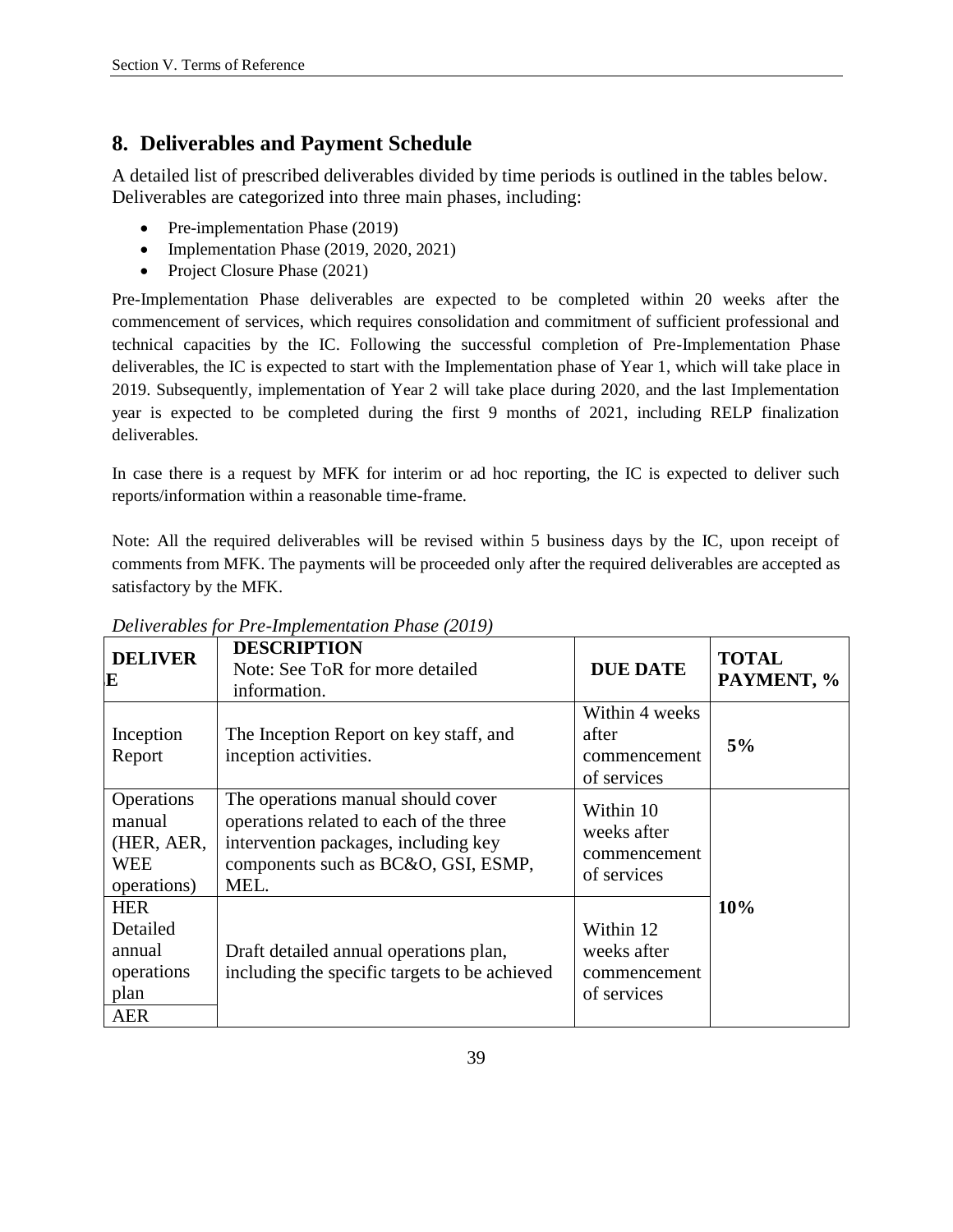| Detailed<br>annual<br>operations<br>plan<br><b>WEE</b><br>Detailed<br>annual<br>operations<br>plan |                                                                                                                                                                                                                                                                                                                                                            |                                                         |     |
|----------------------------------------------------------------------------------------------------|------------------------------------------------------------------------------------------------------------------------------------------------------------------------------------------------------------------------------------------------------------------------------------------------------------------------------------------------------------|---------------------------------------------------------|-----|
| Web-portal<br>design &<br>development                                                              | Design & develop a PIEE web portal content<br>management system (CMS) as a primary tool<br>to develop and distribute campaign content<br>through channels such as web pages, various<br>social media platforms, smartphone<br>applications, text messaging, etc.                                                                                           | Within 16<br>weeks after<br>commencement<br>of services |     |
| Product and<br>Material<br>Database                                                                | Develop and maintain an online technical<br>criteria and database (on the web portal) of<br>the approved materials/products, ad database<br>of qualified installers.<br>Note: An initial development of the material<br>and product technical criteria and database<br>can be done using EBRD Green Economy<br><b>Finance Facility Technology Database</b> | Within 16<br>weeks after<br>commencement<br>of services |     |
| <b>HER</b> related<br>frameworks<br>and studies                                                    | Baseline study; Market/pricing study; BC&O<br>Strategy and Implementation Plan; Incentive<br>modalities design; Beneficiary Application<br>Process Design; Rebate disbursement<br>process design; Installer Qualification<br>Process Design; Training Programs<br>Development; MEL process design; ESMP<br>Framework                                       | Within 20<br>weeks after<br>commencement<br>of services | 15% |
| <b>AER</b> related<br>frameworks<br>and studies                                                    | Baseline study; Market/pricing study; BC&O<br><b>Strategy and Implementation Plan; Incentive</b><br>modalities design; Beneficiary Application<br>Process Design; Grant disbursement process<br>design; Training Programs Development;<br>MEL process design; ESMP framework                                                                               | Within 20<br>weeks after<br>commencement<br>of services |     |
| WEE related<br>frameworks<br>and studies                                                           | Prepare Grant and TA design and<br>implementation processes<br>Develop beneficiary outreach, selection,<br>application procedures<br>Develop disbursement, reporting                                                                                                                                                                                       | Within 20<br>weeks after<br>commencement<br>of services |     |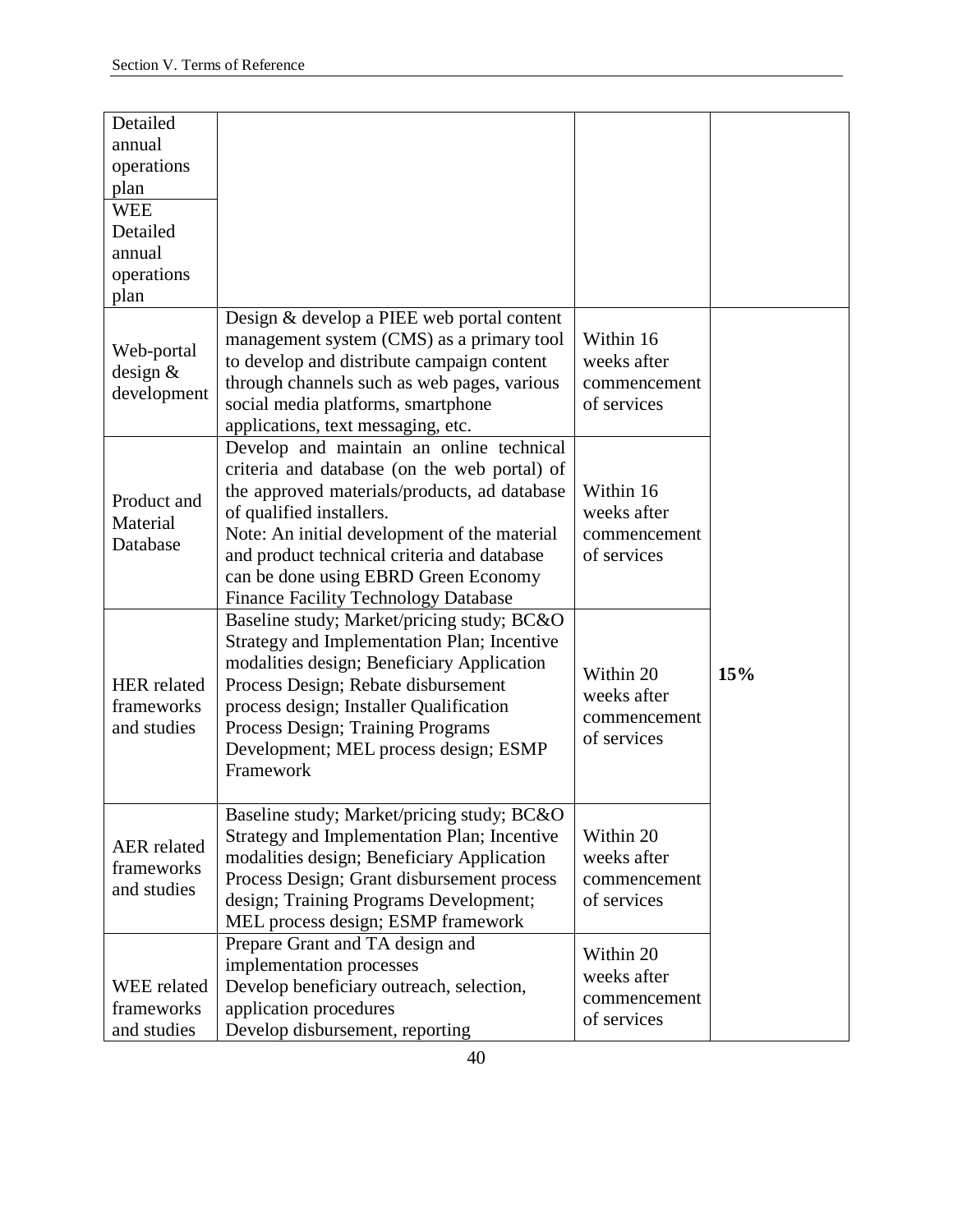| requirements and processes |                                                                                 |  |
|----------------------------|---------------------------------------------------------------------------------|--|
|                            |                                                                                 |  |
|                            |                                                                                 |  |
|                            |                                                                                 |  |
|                            | $\mathbf{m}$ , $\mathbf{m}$ $\mathbf{r}$ $\mathbf{u}$ $\mathbf{u}$ $\mathbf{m}$ |  |

**Total Pre-Implementation Phase (2019) - 30%**

| <b>DELIVERA</b>                                                      | <b>DESCRIPTION</b><br>Note: See ToR for more detailed<br>information.                                                                                                                                                                                                                                                                                                                                                                                                                                               | <b>DUE DATE</b>                                                                                                 | <b>TOTAL</b><br>PAYMENT, %                                     |
|----------------------------------------------------------------------|---------------------------------------------------------------------------------------------------------------------------------------------------------------------------------------------------------------------------------------------------------------------------------------------------------------------------------------------------------------------------------------------------------------------------------------------------------------------------------------------------------------------|-----------------------------------------------------------------------------------------------------------------|----------------------------------------------------------------|
| <b>HER</b><br>Monthly<br>Reports<br><b>AER</b><br>Monthly<br>Reports | Intervention package incentive deployment<br>and testing<br>Intervention package Field Operations<br>Report will document the field level<br>operations for input into the MEL<br>framework, monitoring operational<br>effectiveness, and other diagnostic purposes.                                                                                                                                                                                                                                                | First Report 4<br>months after<br>commencement<br>of services<br>First Report 4<br>months after<br>commencement |                                                                |
| <b>WEE</b><br>Monthly<br>Reports                                     | Intervention package BC&O Update will<br>document the audience, scope, and mode of<br>content delivery, including a summary<br>account of the activities of the BC&O<br>component related to community outreach.<br>Intervention package TA Operations Report<br>will highlight important TA related issues at<br>the intervention package level, and provide a<br>detailed documentation of all monthly TA<br>activities. This report should describe any<br>strategic operational issues for mitigation by<br>IC. | of services<br>First Report 4<br>months after<br>commencement<br>of services                                    | (through<br>payments for<br>quarterly<br>reports)              |
| <b>HER</b><br>Quarterly<br>Report                                    | <b>Evaluation and Design Revision</b><br>Recommendations which is a key part of the<br>iterative design framework for the RELP,<br>makes a critical evaluation of indicators<br>against quarterly targets and provides<br>recommendations on revision of key design<br>variables to improve project performance -<br>incentive design and deployment, and other                                                                                                                                                     | First Report 6<br>months after<br>commencement<br>of services, and<br>then quarterly                            | 15%<br>in total,<br>to be paid in<br>quarterly<br>installments |

*Deliverables for Implementation Phase - Year 1 (2019)*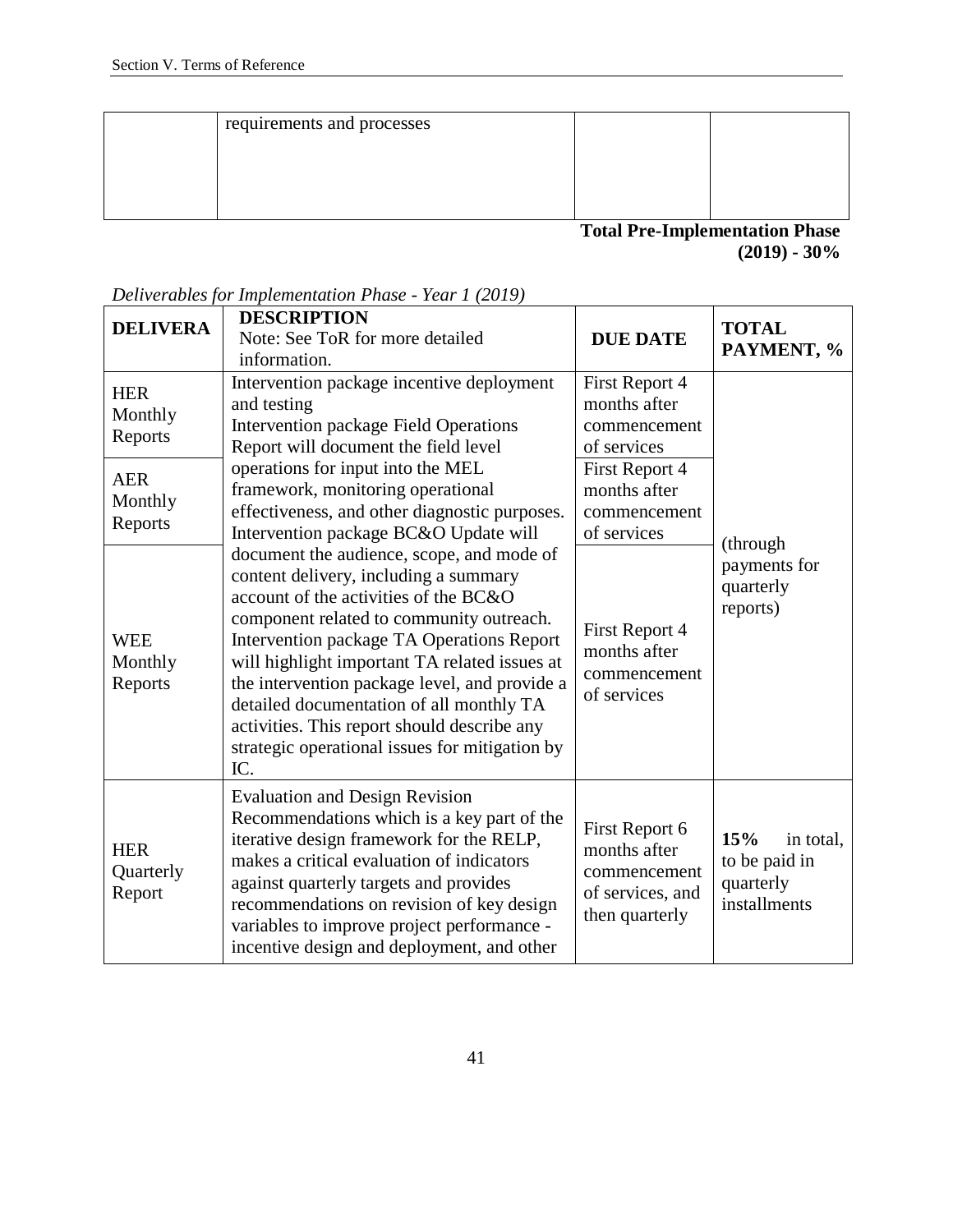|            | relevant components                           |                  |  |
|------------|-----------------------------------------------|------------------|--|
|            | <b>BC&amp;O</b> Activity Assessment Report    |                  |  |
|            | provides a critical assessment of BC&O        |                  |  |
|            | activities in the context of the intervention | First Report 6   |  |
| <b>AER</b> | package project performance as reported by    | months after     |  |
| Quarterly  | the MEL component.                            | commencement     |  |
| Report     | Intervention package BC&O component           | of services, and |  |
|            | Plan will take the findings from BC&O         | then quarterly   |  |
|            | Activity Assessment Report and other inputs   |                  |  |
|            | within IC and MFK and describe the BC&O       |                  |  |
|            | strategy for the next six months. This report |                  |  |
|            | describes recommended revisions to key        |                  |  |
|            | BC&O related project variables to improve     |                  |  |
|            | performance.                                  |                  |  |
|            | GSI Activities will provide a high level      |                  |  |
|            | summary of key actions undertaken to meet     |                  |  |
|            | the intervention package GSI requirements     |                  |  |
|            | TA Activity Assessment Report provides a      | First Report 6   |  |
| <b>WEE</b> | critical assessment of TA activities in the   | months after     |  |
| Quarterly  | context of the project performance as         | commencement     |  |
| Report     | reported by the MEL component.                | of services, and |  |
|            | Intervention package TA Plan will take the    | then quarterly   |  |
|            | findings from TA Activity Assessment          |                  |  |
|            | Report and other inputs within IC and MFK     |                  |  |
|            | and describe the TA strategy for the next six |                  |  |
|            | months. This report describes recommended     |                  |  |
|            | revisions to key TA related project variables |                  |  |
|            | to improve performance.                       |                  |  |

**Total Implementation Year 1 (2019) - 15% Total Year 1 (Pre-Implementation + Implementation, 2019) - 45%**

*Deliverables for Implementation Phase - Year 2 (2020)* 

| <b>DELIVERA</b>                                        | <b>DESCRIPTION</b><br>Note: See ToR for more detailed information. | <b>DUE DATE</b>                 | <b>TOTAL</b><br>PAYMENT,<br>$\frac{6}{9}$ |
|--------------------------------------------------------|--------------------------------------------------------------------|---------------------------------|-------------------------------------------|
| <b>HER</b><br>Detailed<br>annual<br>operations<br>plan | (refer to Pre-Implementation Phase)<br>description)                | Within first 4<br>weeks of 2020 | 5%                                        |
| <b>AER</b><br>Detailed<br>annual                       | (refer to Pre-Implementation Phase)<br>description)                | Within first 4<br>weeks of 2020 |                                           |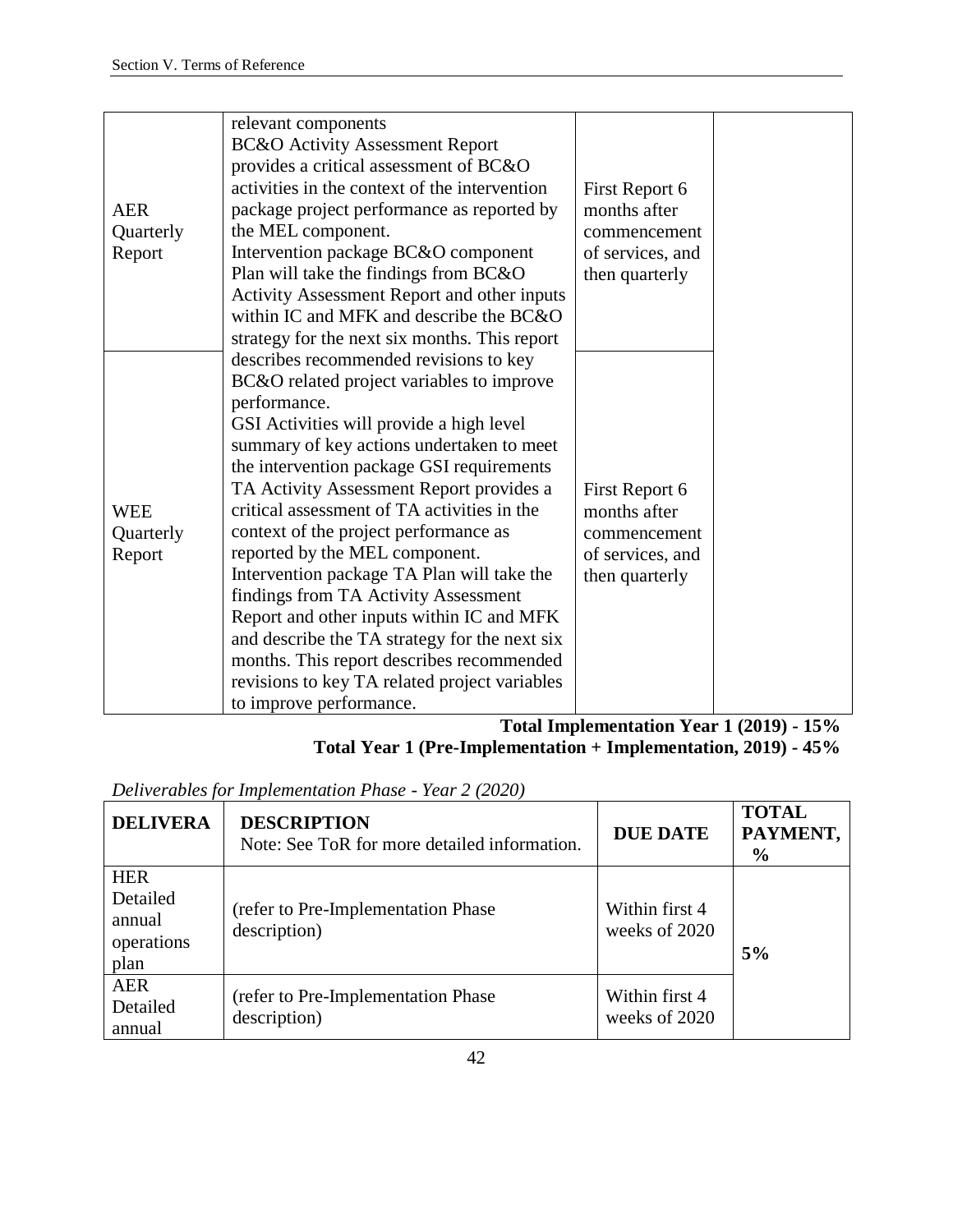| operations |                                     |                |                  |
|------------|-------------------------------------|----------------|------------------|
| plan       |                                     |                |                  |
| <b>WEE</b> |                                     |                |                  |
| Detailed   | (refer to Pre-Implementation Phase) | Within first 4 |                  |
| annual     | description)                        | weeks of 2020  |                  |
| operations |                                     |                |                  |
| plan       |                                     |                |                  |
| <b>HER</b> |                                     |                |                  |
| Monthly    | (refer to Year 1 description)       | monthly        |                  |
| Reports    |                                     |                | (through)        |
| <b>AER</b> |                                     |                | payments for     |
| Monthly    | (refer to Year 1 description)       | monthly        | quarterly        |
| Reports    |                                     |                | reports)         |
| <b>WEE</b> |                                     |                |                  |
| Monthly    | (refer to Year 1 description)       | monthly        |                  |
| Reports    |                                     |                |                  |
| <b>HER</b> |                                     |                |                  |
| Quarterly  | (refer to Year 1 description)       | Each quarter   |                  |
| Report     |                                     |                |                  |
| <b>AER</b> |                                     |                | $20\%$ in total, |
| Quarterly  | (refer to Year 1 description)       | Each quarter   | to be paid in    |
| Report     |                                     |                | quarterly        |
| <b>WEE</b> |                                     |                | installments     |
| Quarterly  | (refer to Year 1 description)       | Each quarter   |                  |
| Report     |                                     |                |                  |

# **Total Implementation Year 2 (2020) -25%**

*Deliverables for Implementation Phase - Year 3 (2021)* 

| <b>DELIVERA</b>                                        | <b>DESCRIPTION</b><br>Note: See ToR for more detailed<br>information. | <b>DUE DATE</b>                 | <b>TOTAL</b><br>PAYMENT, % |
|--------------------------------------------------------|-----------------------------------------------------------------------|---------------------------------|----------------------------|
| <b>HER</b><br>Detailed<br>annual<br>operations<br>plan | (refer to Pre-Implementation Phase)<br>description)                   | Within first 4<br>weeks of 2021 | 5%                         |
| <b>AER</b><br>Detailed<br>annual<br>operations<br>plan | (refer to Pre-Implementation Phase<br>description)                    | Within first 4<br>weeks of 2021 |                            |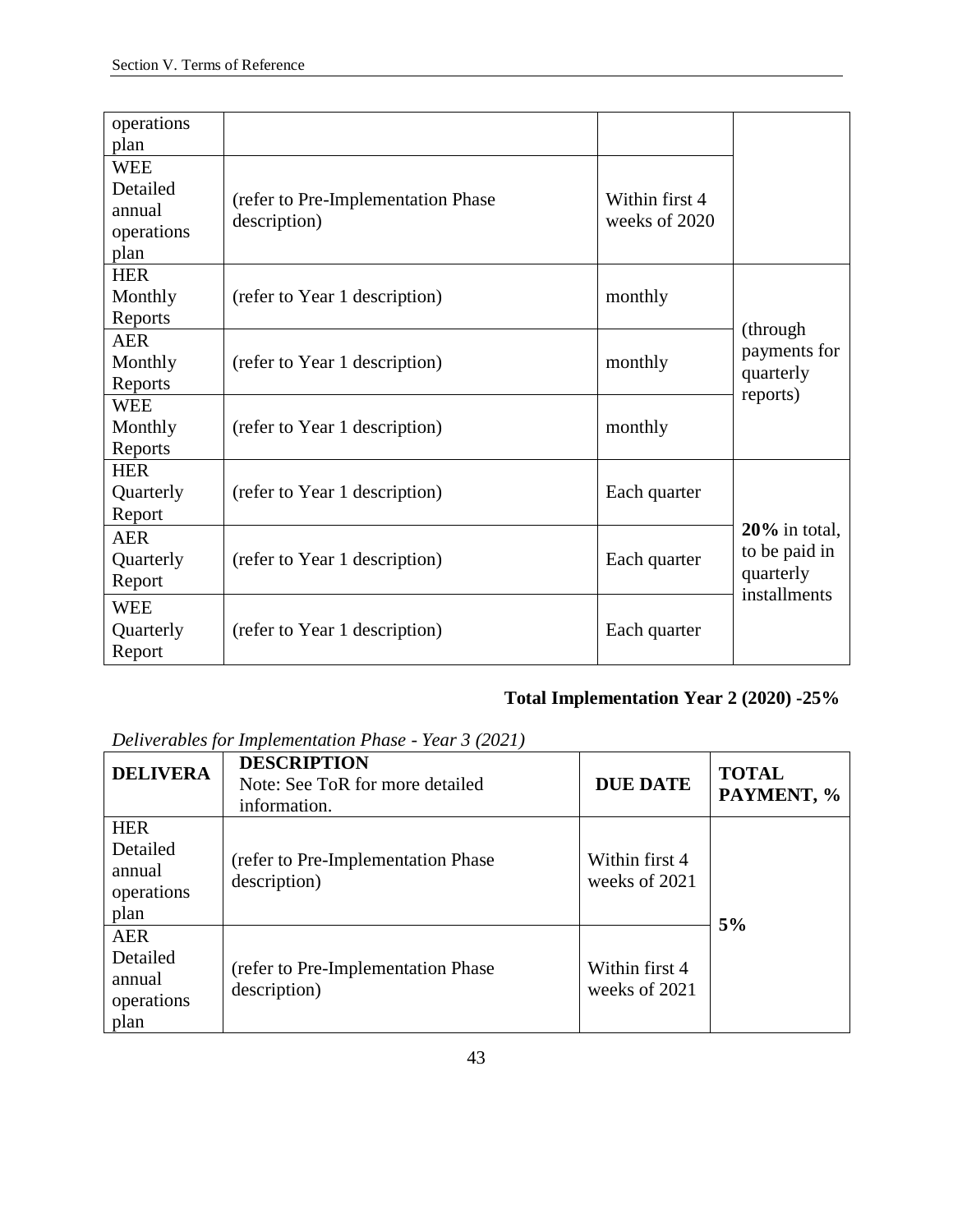| <b>WEE</b><br>Detailed<br>annual<br>operations<br>plan | (refer to Pre-Implementation Phase)<br>description) | Within first 4<br>weeks of 2021 |                                                                           |
|--------------------------------------------------------|-----------------------------------------------------|---------------------------------|---------------------------------------------------------------------------|
| <b>HER</b><br>Monthly<br>Reports                       | (refer to Year 1 description)                       | monthly                         | (through)<br>payments for<br>quarterly<br>reports)                        |
| <b>AER</b><br>Monthly<br>Reports                       | (refer to Year 1 description)                       | monthly                         |                                                                           |
| <b>WEE</b><br>Monthly<br>Reports                       | (refer to Year 1 description)                       | monthly                         |                                                                           |
| <b>HER</b><br>Quarterly<br>Report                      | (refer to Year 1 description)                       | Each quarter                    | $10\%$ in total, to<br>be paid in<br>quarterly<br>installments<br>reports |
| <b>AER</b><br>Quarterly<br>Report                      | (refer to Year 1 description)                       | Each quarter                    |                                                                           |
| <b>WEE</b><br>Quarterly<br>Report                      | (refer to Year 1 description)                       | Each quarter                    |                                                                           |

**Total Implementation Year 3 (2021) - 15%**

# *Project Closure Phase (2021*)

| <b>DELIVERA</b>                          | <b>DESCRIPTION</b><br>Note: See ToR for more detailed<br>information.                                                                                                                                                                                              | <b>DUE DATE</b>          | <b>TOTAL</b><br>PAYMENT, %                                                                                    |
|------------------------------------------|--------------------------------------------------------------------------------------------------------------------------------------------------------------------------------------------------------------------------------------------------------------------|--------------------------|---------------------------------------------------------------------------------------------------------------|
| <b>RELP</b> Final<br>Report              | Report of overall activities performed<br>including lessons learned.<br>The report should also include financial<br>report in the format agreed with MFK<br>Financial Officer.<br>Upon receipt of comments from MFK, the<br>IC will revise within 10 business days | Third quarter<br>of 2021 | 15%<br>(propose a<br>single final<br>payment upon<br>the completion<br>of RELP<br>finalization<br>activities) |
| <b>RELP</b><br>Dissemination<br>Workshop |                                                                                                                                                                                                                                                                    | Third quarter<br>of 2021 |                                                                                                               |
| <b>RELP</b><br>Dissemination<br>Report   |                                                                                                                                                                                                                                                                    | Third quarter<br>of 2021 |                                                                                                               |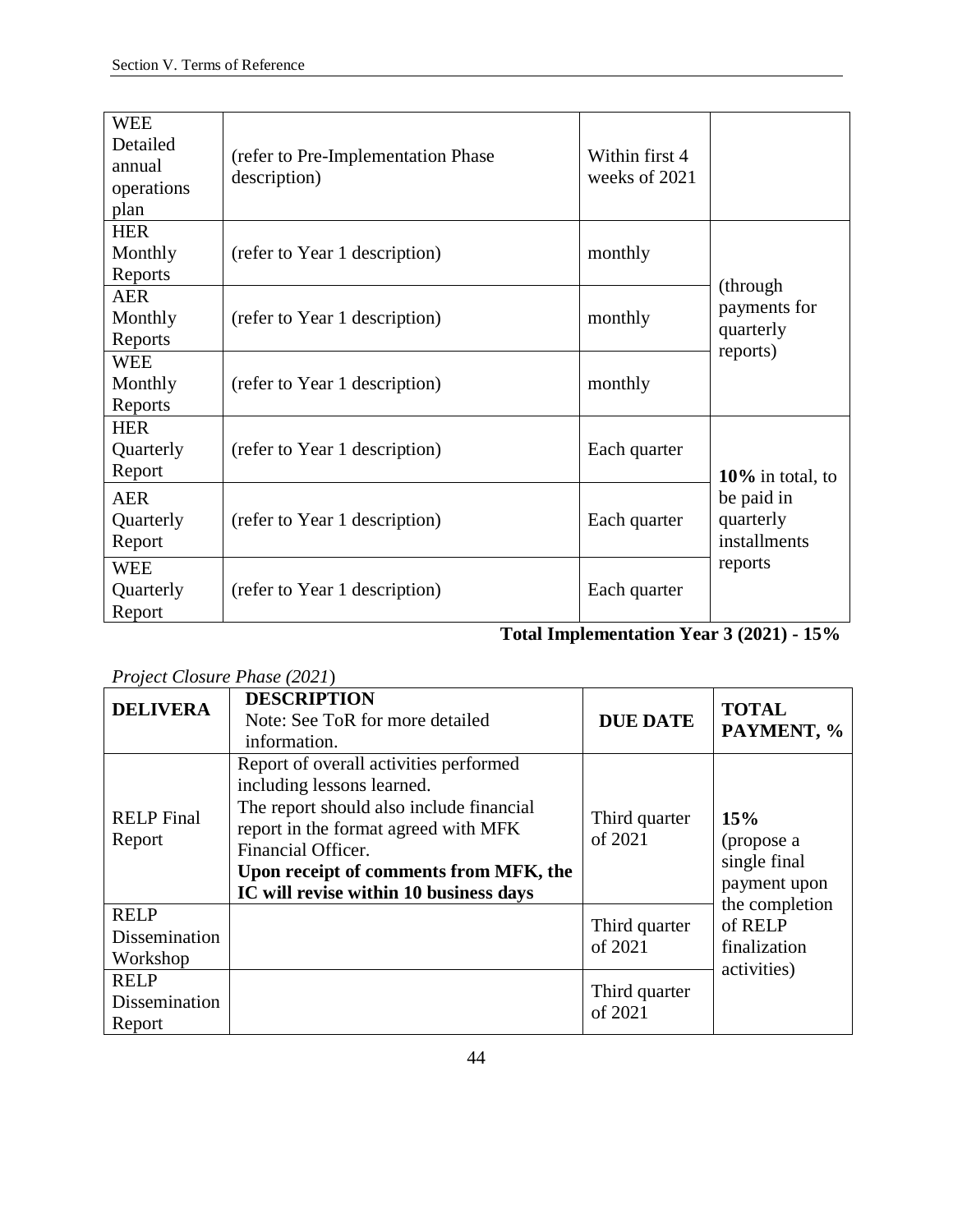| $\mathbf{r}$<br>Handover<br>to | T1<br>quarter<br>3.4.42<br>rmra<br>$\overline{\phantom{a}}$ |  |
|--------------------------------|-------------------------------------------------------------|--|
| GoK                            | . വഗ്ര<br>UΙ                                                |  |

**Total Project Closure Phase (2021) - 15%**

**Total Year 3 (Implementation + Closure, 2021) - 30%**

All reports are to be submitted in English in electronic copy using WINDOWS based MS-Office 2010 (or later versions) products including WORD for text, data tables in EXCEL, appropriate MS-Office 2010 programs for exhibits, and schedules using MS-Project. Files containing graphs, flowcharts or diagrams should be submitted in PDF printable version. Digital photo files should be submitted in JPG format. Presentations should be prepared with PowerPoint. All work files shall be submitted to the MFK – Energy Team, and the CEO.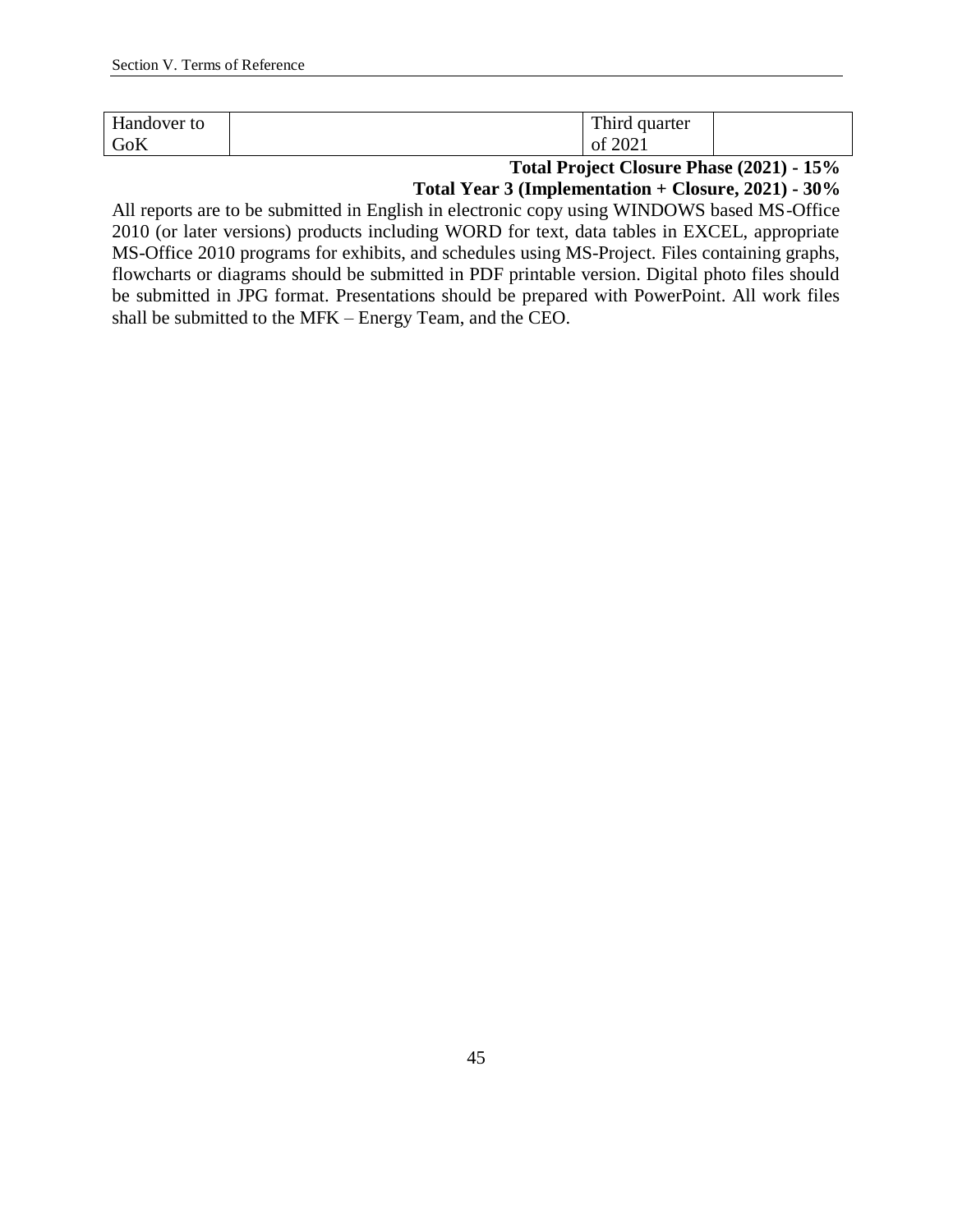# **9. Annexes**

#### **9.1. PIEE logical framework**

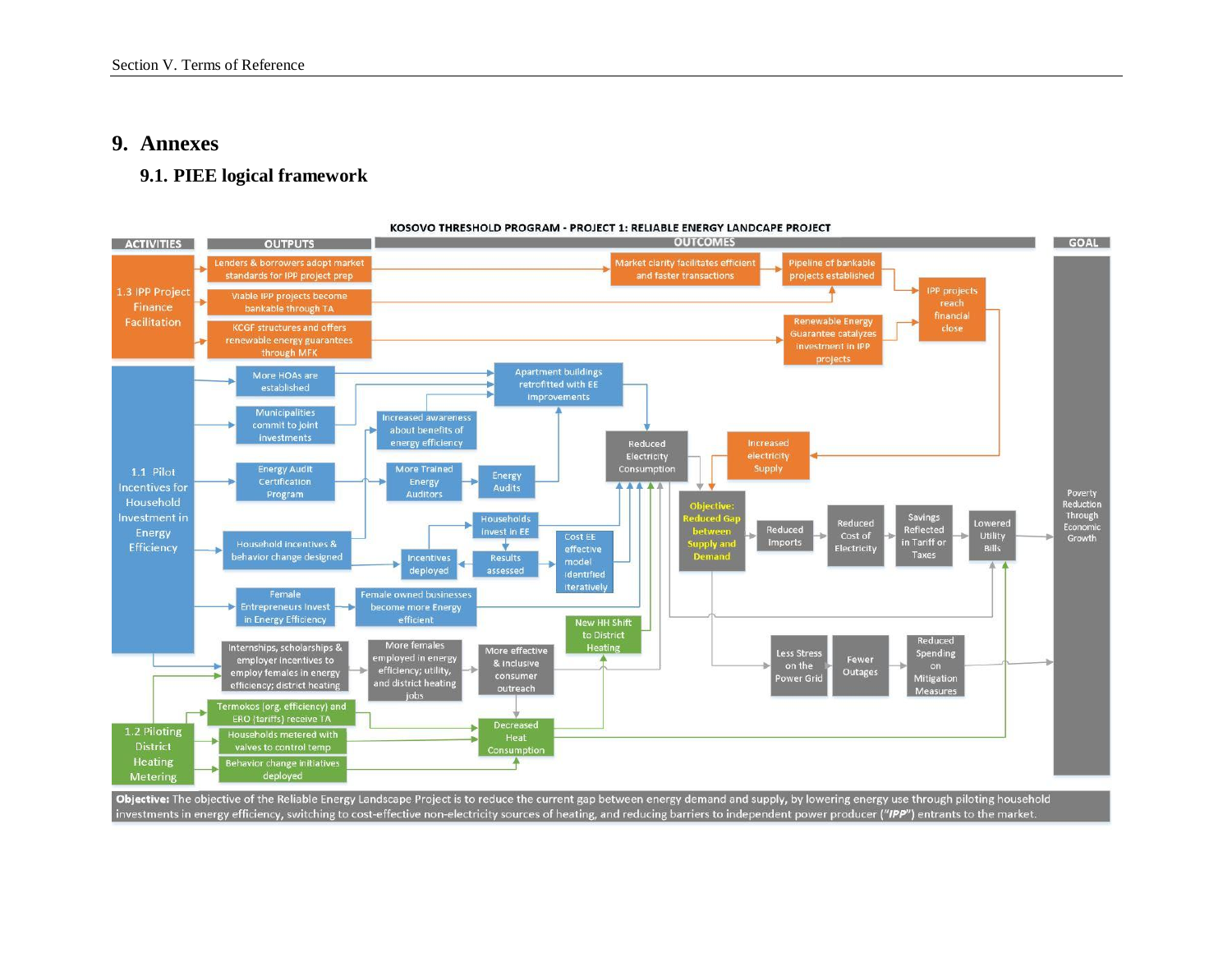# **9.2.List of Stakeholders**

This is an initial list of project stakeholders, and as such it is not exhaustive and should be updated and confirmed during the Pre-Implementation Period.

# **Stakeholder**

| Millennium Challenge Corporation                 |
|--------------------------------------------------|
| Millennium Foundation Kosovo                     |
| Government of Kosovo                             |
| Ministry of Economic Development                 |
| Ministry of Environment and Spatial Planning     |
| World Bank                                       |
| European Bank for Reconstruction and Development |
| <b>Energy Regulatory Office</b>                  |
| Kosovo Energy Efficiency Agency                  |
| <b>Home Owner Associations</b>                   |
| Kosovo Electricity Corporation                   |
| Kosovo Electricity Distribution Company          |
| <b>Public Housing Enterprises</b>                |
|                                                  |